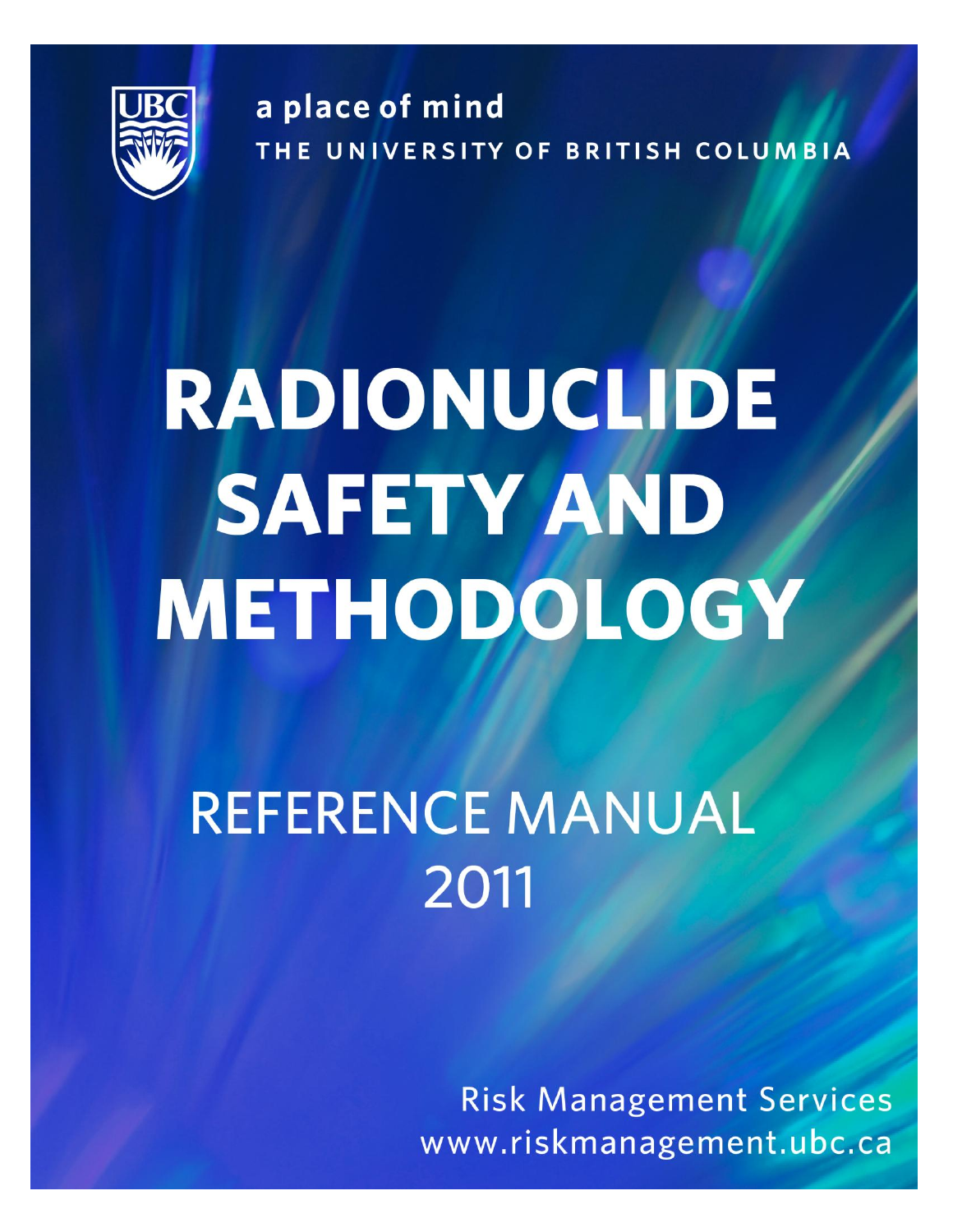# **Emergency Numbers**

# **UBC Campus**

<span id="page-1-0"></span>

# **Vancouver Hospital Sites:** Jack Bell Research Centre, VGH Research Pavilion

# **Vancouver Hospital: University Site** Koerner, Purdy and Detwiller Pavilions

# **CMMT/CFRI/TRB: Oak Street Sites**

# **St. Paul's Hospital**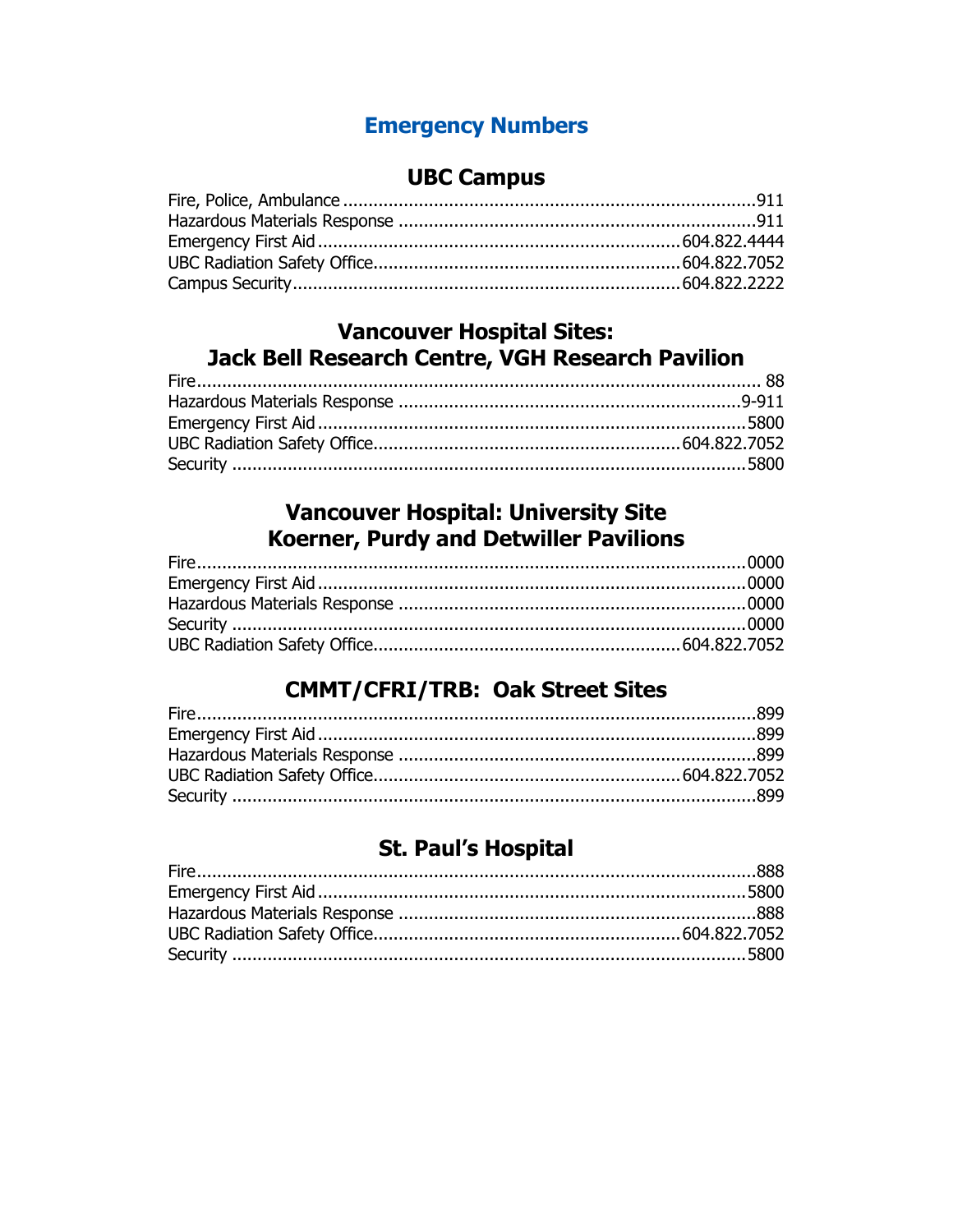#### **Foreword**

When properly handled, radiation sources represent a minimal risk to research personnel. Accidents and misadventure may result in the loss of scientific information, and of greater concern, possible exposure of laboratory workers. In order to minimize the likelihood of such events, an understanding of the principles of radiation protection is essential. Individuals successfully completing the UBC Radionuclide Safety and Methodology Course will have received a strong foundation in these protection principles as well as the tools necessary to decontaminate and evaluate hazardous situations that may arise.

This manual has been developed over several years, and reflects the needs of the University of British Columbia's research community. The University's Committee on Radioisotopes and Radiation Hazards has endorsed the contents of the manual.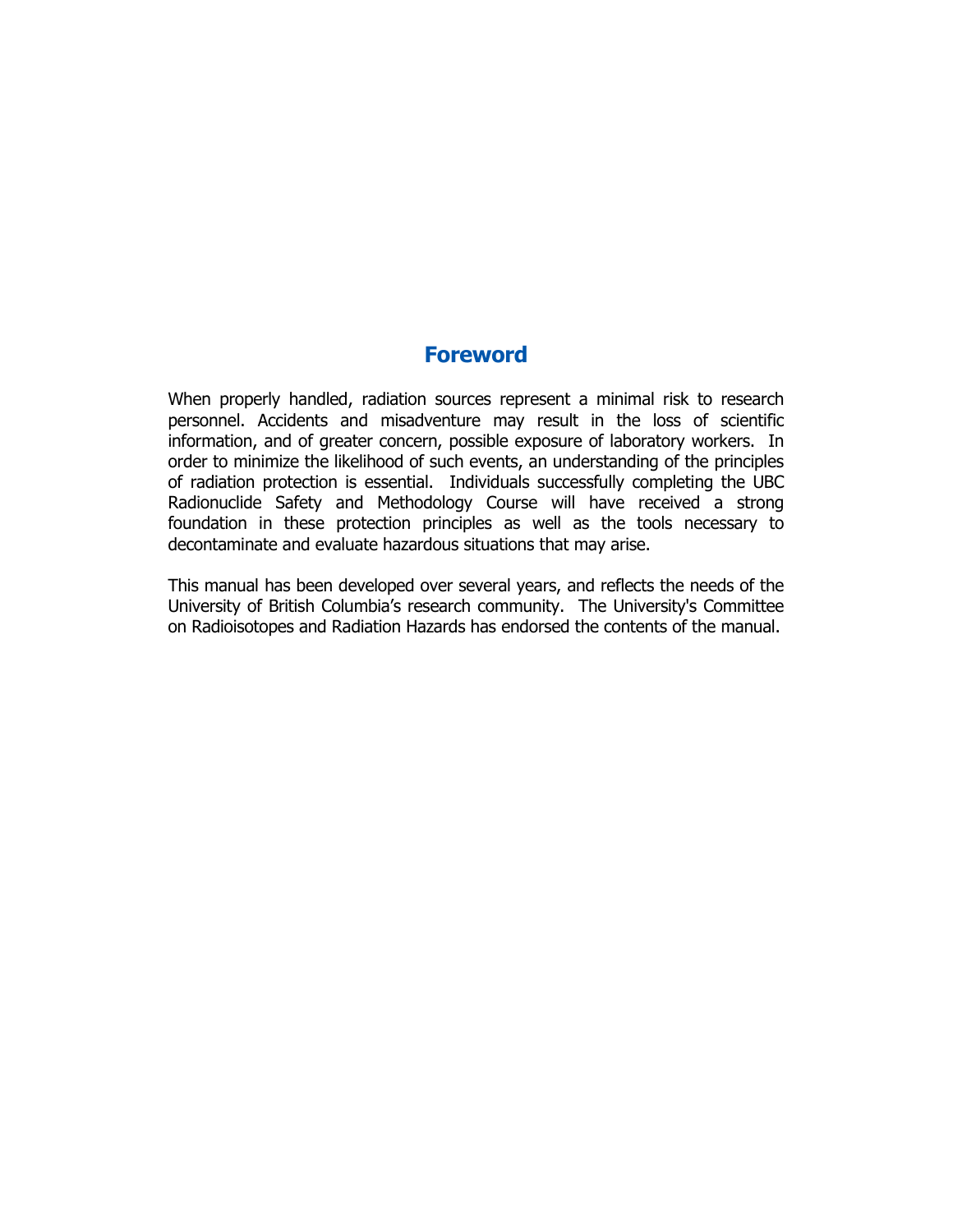| 2. |                                                                  |
|----|------------------------------------------------------------------|
|    |                                                                  |
|    | UBC Advisory Committee on Radioisotopes and Radiation Hazards  9 |
|    |                                                                  |
|    |                                                                  |
|    |                                                                  |
| 3. |                                                                  |
|    |                                                                  |
| 1. |                                                                  |
| 2. |                                                                  |
| 3. |                                                                  |
|    |                                                                  |
|    |                                                                  |
|    |                                                                  |
|    |                                                                  |
|    |                                                                  |
|    |                                                                  |
|    |                                                                  |
|    |                                                                  |
| 4. |                                                                  |
|    |                                                                  |
|    |                                                                  |
| 5. |                                                                  |
|    |                                                                  |
|    |                                                                  |
|    |                                                                  |
|    |                                                                  |
|    |                                                                  |
|    |                                                                  |
|    |                                                                  |
|    |                                                                  |
|    |                                                                  |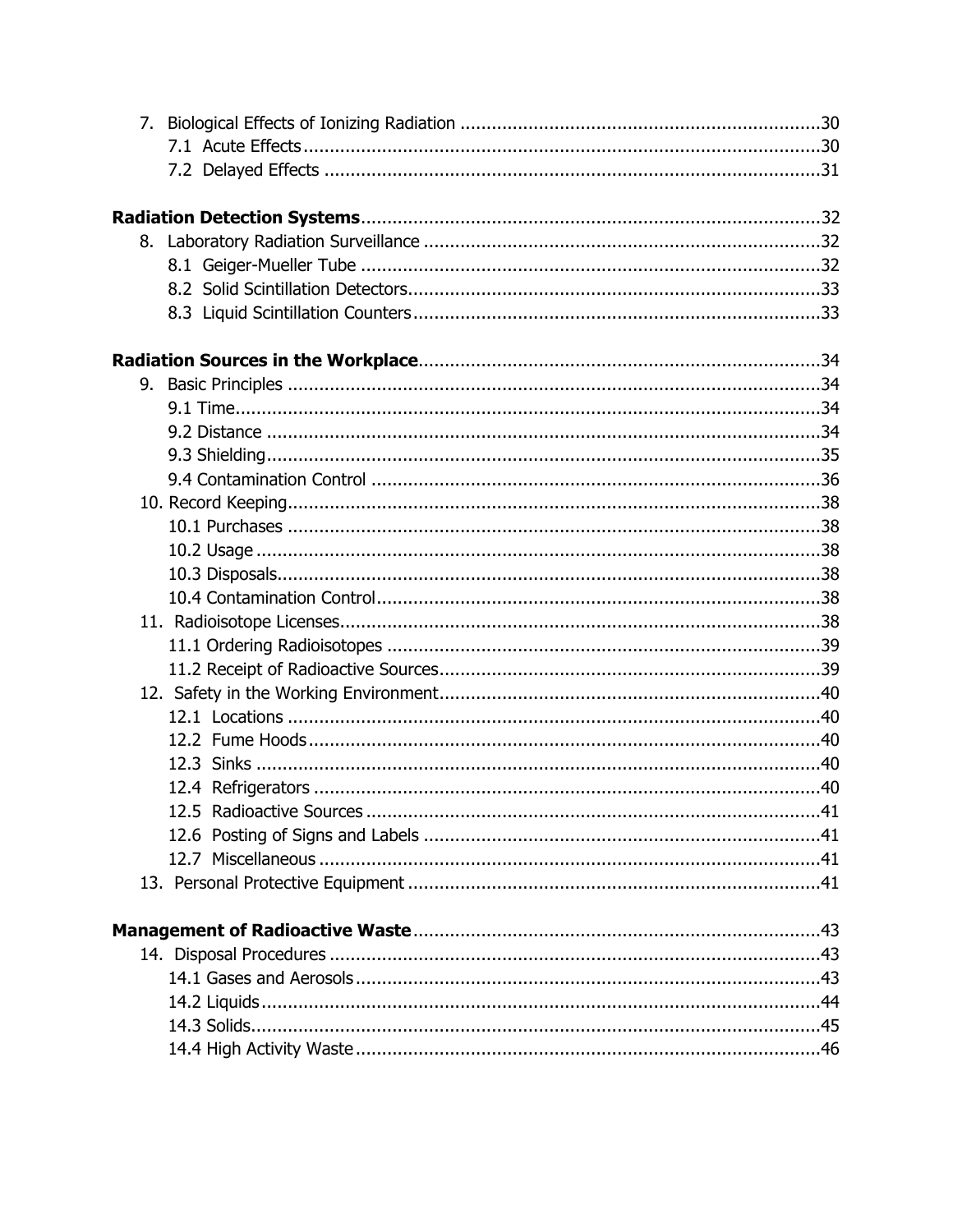| Appendix II Radioisotope Inventory, Waste Decay & Contamination Control Forms54 |  |
|---------------------------------------------------------------------------------|--|
|                                                                                 |  |
|                                                                                 |  |
|                                                                                 |  |
|                                                                                 |  |
|                                                                                 |  |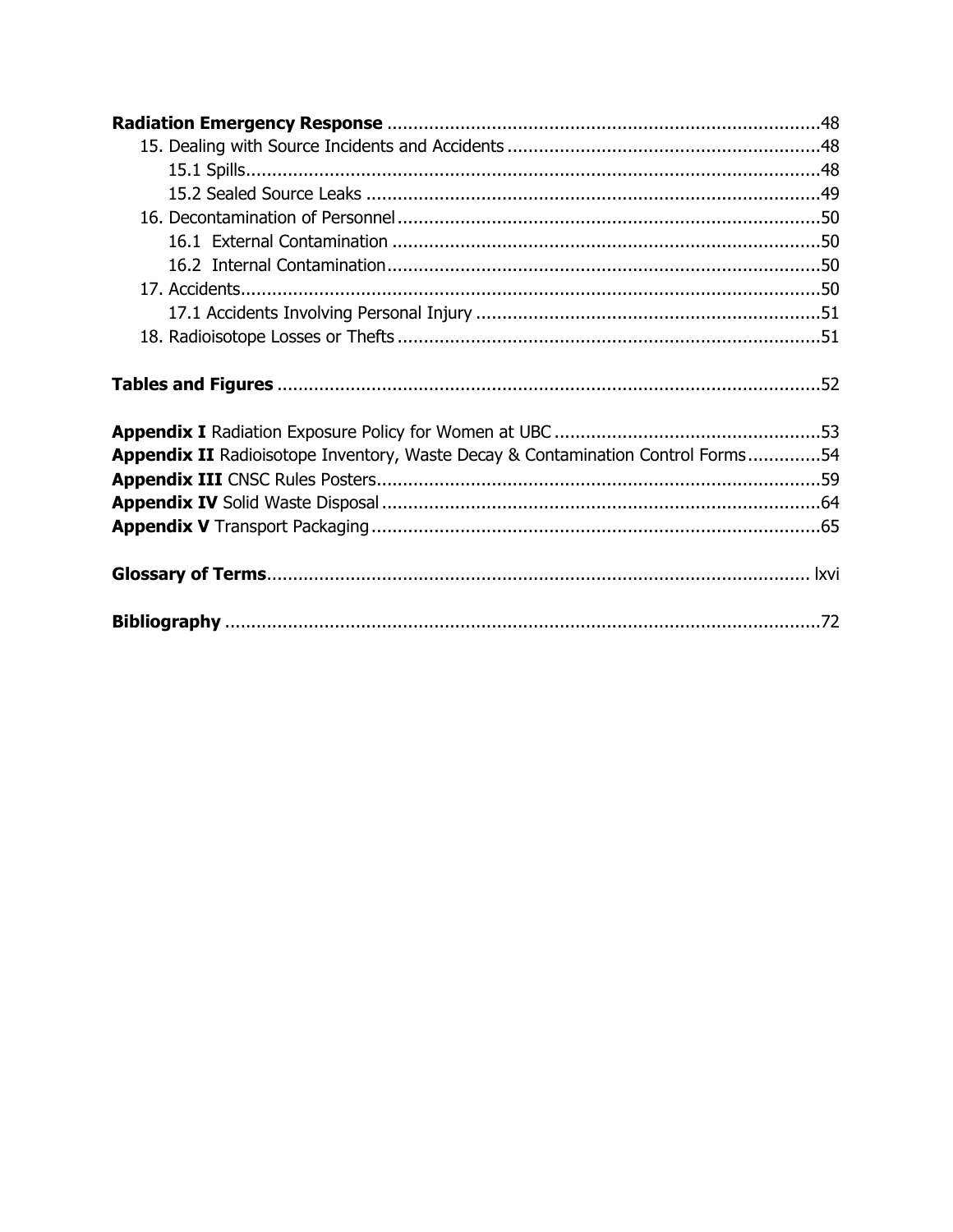# **Administrative Requirements**

# <span id="page-6-0"></span>**1. Safety Policy**

The safety of all faculty, staff, students and visitors to the campus is a major concern of the University.

It is an objective of the University to provide a safe environment in which to carry on the University's affairs. All possible preventative measures must be taken to eliminate accidental injuries.

The University shall be administered so as to ensure that health, safety and accident prevention form an integral part of the design, construction, purchase and maintenance of all buildings, equipment, and work processes.

The University Health and Safety Committee shall work to achieve these objectives.

Department Area/Building Safety Committees shall monitor the safety programs within their areas and make recommendations to improve the effectiveness with which the safety objectives of the University can be achieved.

Compliance with the Workers' Compensation Act and related legislation is the minimum standard which is acceptable to the University. The intention is to encourage all faculty, staff, and students to strive to exceed these minimum legal standards.

#### **Application**

The successful application of this policy will be achieved by everyone exercising his or her personal responsibility for safety as follows:

#### **The University**

It is the responsibility of the University acting through deans, directors and department heads to:

- provide a safe and healthy working environment
- ensure regular inspections are made and take action as required to improve unsafe conditions  $\bullet$
- provide first aid facilities where appropriate
- support supervisors and safety committees in the implementation of an effective accident prevention program
- ensure compliance with WCB regulations

#### **The Supervisor**

It is the responsibility of the supervisory staff to:

- formulate specific safety rules and safe work procedures for their specific areas of supervision
- ensure that all employees under their supervision are aware of safety practices and follow safety procedures
- provide training in the safe operation of equipment
- regularly inspect their areas for hazardous conditions
- investigate any accidents using the appropriate form
- establish a department safety committee or building safety committee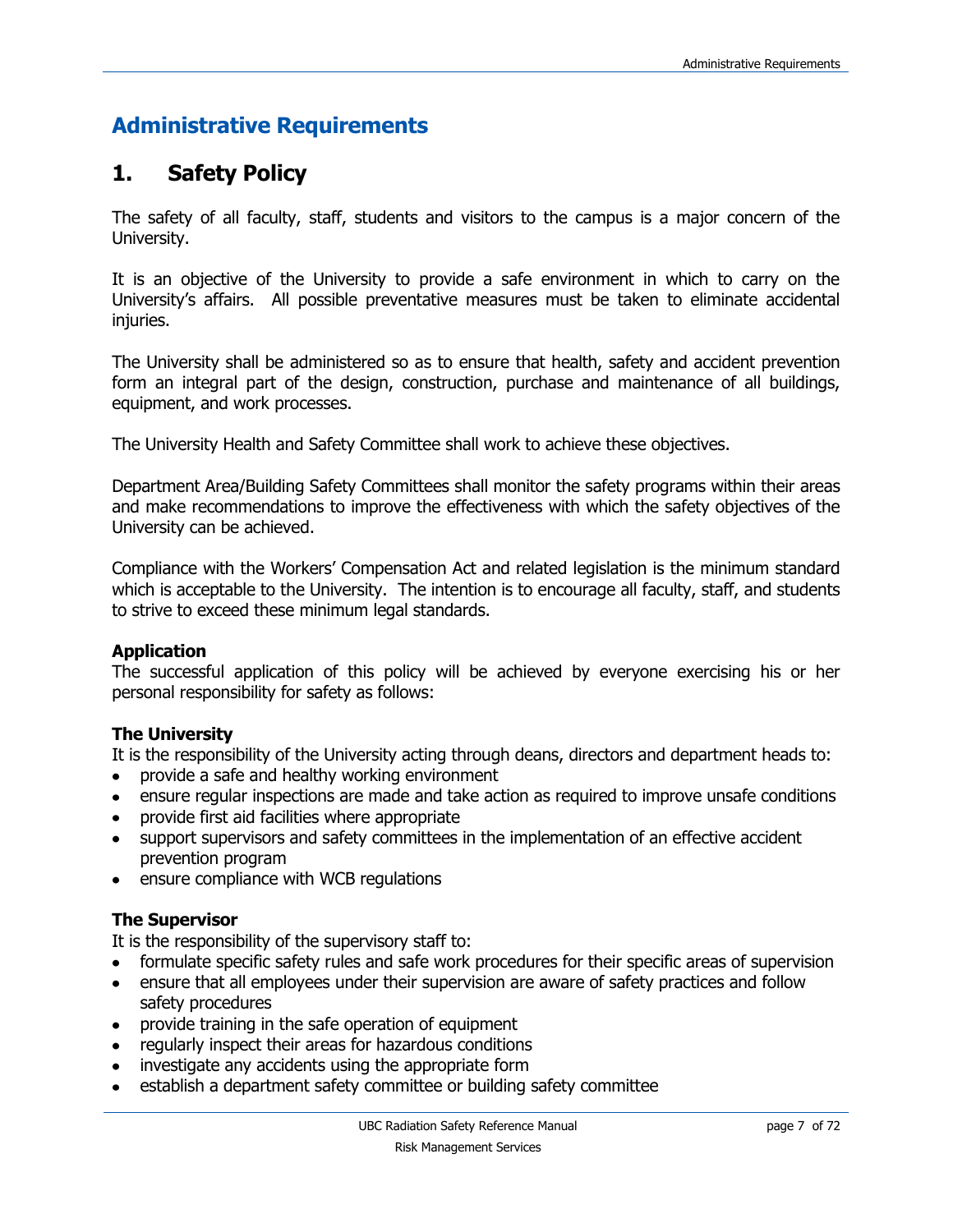#### **The Employee/Student**

It is each employee or student's responsibility to:

- observe safety rules and procedures established by the supervisors, department heads, the University and the Workers' Compensation Board
- take an active part in practicing safe work habits
- immediately report any accident, injury or unsafe conditions to a supervisor
- properly use and care for personal protective equipment provided by the University

# <span id="page-7-0"></span>**2. Duties and Responsibilities**

Federal legislation created the Nuclear Safety and Control Act and the pursuant regulations, which deal with the handling of radioactive material in Canada. The Canadian Nuclear Safety Commission (CNSC) is the federal body whose agents administer the Act. This agency issues a consolidated license to the University and has defined the duties and responsibilities of the UBC Committee on Radioisotopes and Radiation Hazards, which administers the license.

These responsibilities include ensuring that all persons involved in the handling of radioisotopes have adequate training and experience enabling them to perform their duties safely and in accordance with the licensee's radiation safety program and CNSC requirements. Further, the committee is required to ensure that equipment and facilities used with radiation sources are in compliance with CNSC requirements.

The committee is also required to ensure that the doses of ionizing radiation received by any person involved in the use of radioisotopes do not exceed the limits specified in the Canadian Nuclear Safety Regulations.

The UBC radiation safety program is based on the principle that radiation exposure and the associated risk must always be As Low As Reasonably Achievable. This ALARA principle is subject to the condition that all exposures must not exceed the regulatory limits.

Further, the policy implies that simply meeting the regulatory limits is not adequate and that every reasonable effort must be made to reduce or eliminate radiation exposure.

The committee is also permitted to grant approval for use of radioisotopes to users only if the use will comply with all the regulatory, environmental and institutional requirements. The committee can ultimately deny the use of radioactive materials given sufficient cause.

The CNSC also defines the roles and responsibilities of the permit holders and radioisotope users as well as the Radiation Safety Officer.

In general terms: The permit holders are personally responsible for radiation safety in all the areas specified on their permits; users of radioisotopes are personally responsible for the safe handling of radioactive materials, and the Radiation Safety Officer is responsible for coordinating and overseeing all aspects of radiation safety within the institution.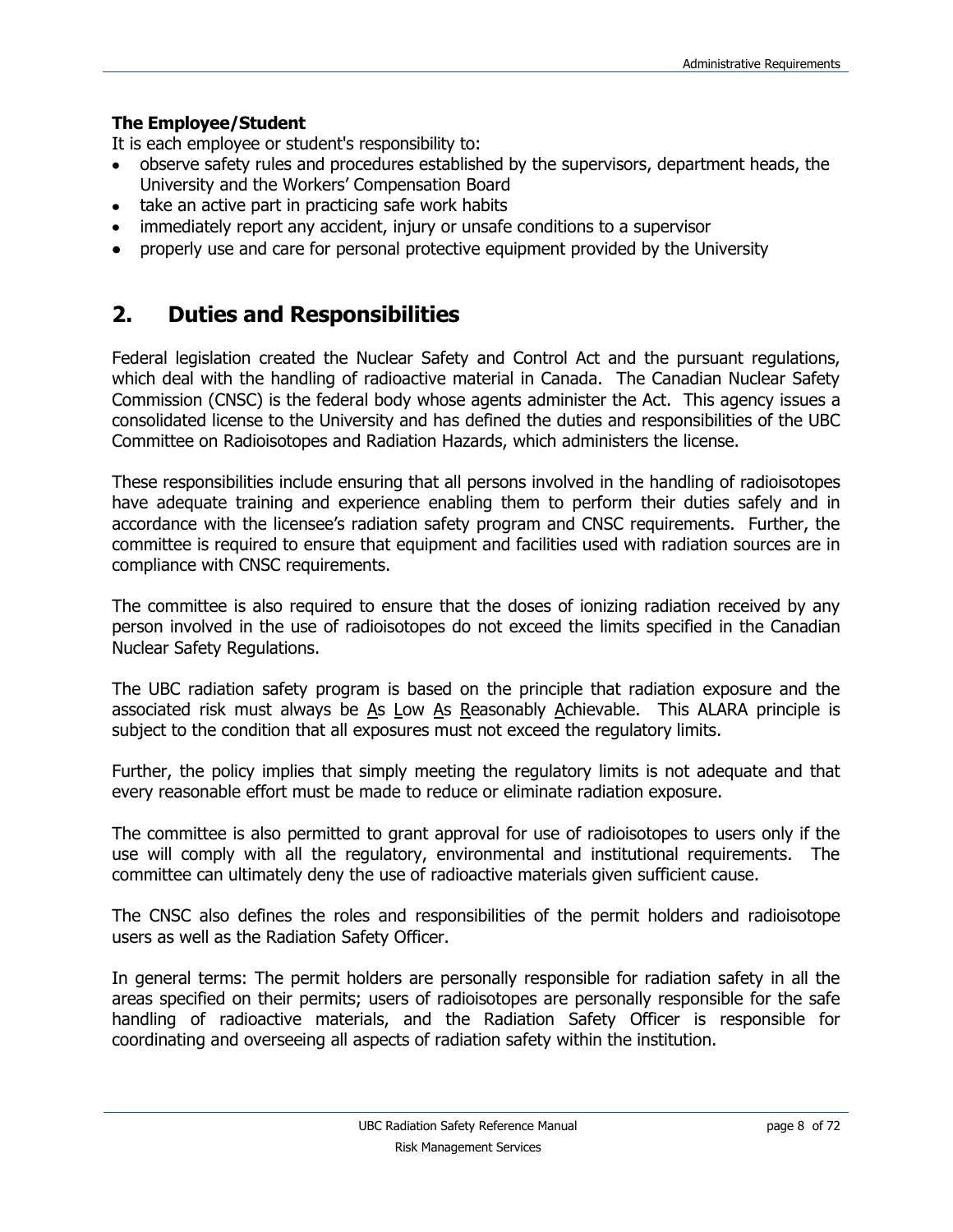#### <span id="page-8-0"></span>**Specific Responsibilities of the University**

The University can best ensure ionizing radiation sources are handled safely by incorporating the active participation of all faculty, management, staff and students in the radiation safety program. In specific situations, the respective contributions of these parties will depend upon regulatory requirements, organizational structure, and the mandate and responsibilities of management, staff and students.

Licensees must, by law, ensure that they and those activities under their control comply with any applicable regulations and license conditions. The federal government only licenses entities that have legal capacity and responsibility; that is, individuals, companies or institutions. When a radioisotope license is granted to an educational, medical or research institution, it issues the license to the organization. Upon licensing, the institution becomes and remains legally responsible for compliance within the terms of the license and any other regulatory requirements.

UBC has chosen to delegate, in whole or part, some of the duties to the UBC Advisory Committee on Radioisotopes and Radiation Hazards (CRRH) and the Radiation Safety Officer (RSO).

#### <span id="page-8-1"></span>**Composition and Duties of the UBC Advisory Committee on Radioisotopes and Radiation Hazards**

The Committee includes faculty members selected or appointed because of their expertise or stake in radiation safety matters. Collectively, these members advise their management and RSOs on radiation safety matters in general, and the effectiveness of Radiation Safety Programs within the University. Other members include governmental radiation safety specialists and a nuclear medicine physician.

As authorized by the University, the Committee may:

- i. Oversee radiation safety on behalf of the University;
- ii. Advise management and RSOs on radiation safety matters, including the safe use of radioactive materials during licensed activities;
- iii. Review all proposed or existing corporate Radiation Safety Programs and procedures to determine whether they assure that radiation exposures will comply with regulatory limits and will be As Low As Reasonably Achievable (ALARA), as described in Regulatory Guides;
- iv. Review all proposed uses of radioisotopes, and their proposed locations of use, to determine whether these proposals comply with corporate procedures and regulatory requirements;
- v. Assess the adequacy, in terms of the contents and schedules for delivery, of the institutions' programs to train staff and workers in the safe use of radioactive materials;
- vi. Assess the results, and determine the effectiveness, of the institutions' programs to train staff and workers in the safe use of radioactive materials;
- vii. Review the results of internal inspections of facilities, premises, equipment, and work practices that assess whether radioisotopes are used safely in CNSC-licensed activities;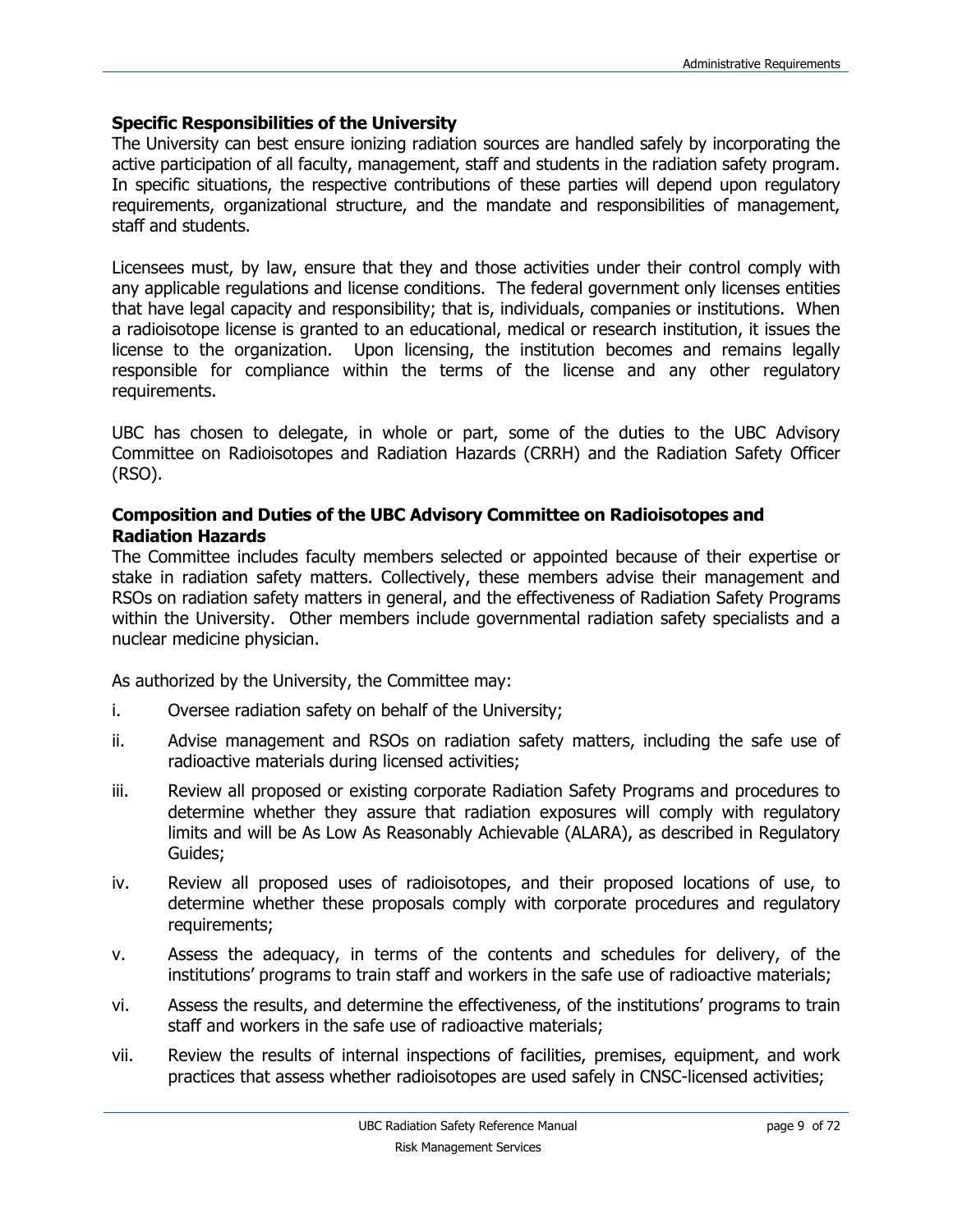- viii. Review annual summaries of the occupational radiation exposures received by staff and workers to determine whether these exposures comply with the ALARA principle of dose limitation;
- ix. Review reports concerning any incidents or unusual occurrences at the institution that involved radioactive materials;
- x. Recommend corrective measures or improvements when their review or assessment identifies deficiencies in a proposal, program, practice, procedure, equipment, record or report;
- xi. Recommend measures or improvements to prevent recurrences of any incidents that exposed staff or workers to excessive radiation, or to prevent recurrence of any other unusual occurrences involving radioactive materials;
- xii. Advise management of any perceived need for additional resources to establish, maintain or improve Radiation Safety Programs; and
- xiii. Maintain written records of their activities, decisions, advice and recommendations concerning radiation safety, including details of meetings and reviews of data, reports, programs, procedures, circumstances, incidents or unusual occurrences.

#### <span id="page-9-0"></span>**Duties of the Radiation Safety Officer**

The RSO has been assigned lead responsibility to ensure radiation safety at all educational, medical and research sites over which the University has administrative control.

To ensure radiation safety and compliance with regulatory requirements on behalf of management, the RSO is authorized to do the following:

- i. Supervise, advise and consult regarding issues related to the institution's use of radioisotopes in accordance with regulations and license conditions;
- ii. Prepare annual reports in accordance with Regulatory Documents, and any pertinent conditions contained in the radioisotope license(s) issued to the institution;
- iii. Review, either independently or in concert with the CRRH, staff requests for authorization to purchase or use radioactive materials in order to ensure that the proposed uses and locations of use are acceptable and comply with the Regulations and license requirements;
- iv. For radioactive materials, authorize only those purchases, uses, work procedures, and conditions and locations of use that assure compliance with the institution's Radiation Safety Program, the Regulations, and licenses;
- v. Assess and designate, as "Basic-level," "Intermediate-level", "High-level" or "Nuclear Medicine in accordance with license conditions, those institution laboratories that use radioisotopes [\(see Appendix III\)](#page-58-0);
- vi. Maintain a record of all institution laboratories that use radioactive materials, and whether they are designated as Basic-level, Intermediate-level or High-level;
- vii. Develop and implement administrative controls or procedures to ensure radiation safety and compliance with regulatory requirements;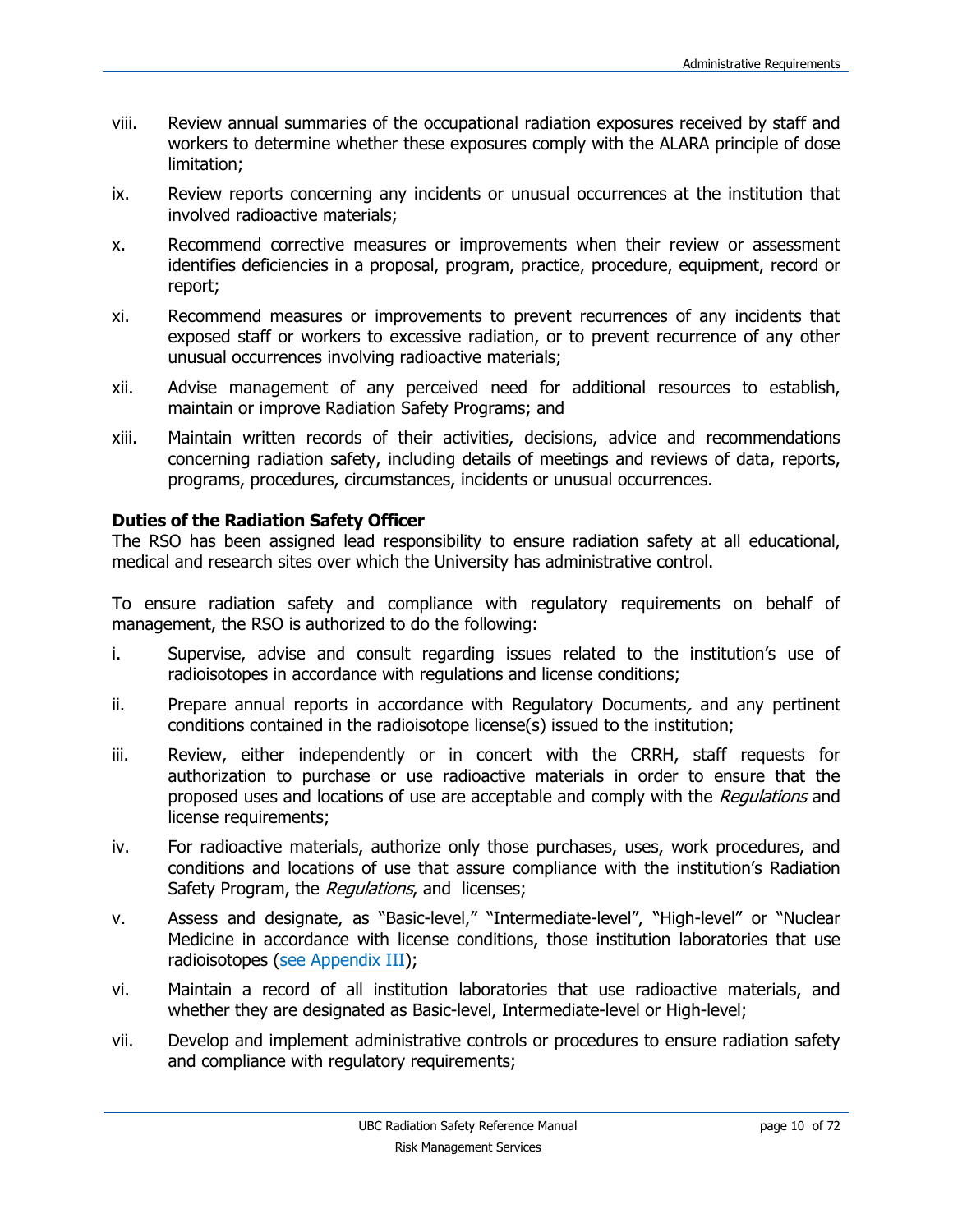- viii. Assess the qualifications and competence of persons who apply to use or handle radioactive materials to determine whether they can do so safely and in compliance with regulations and licenses;
- ix. Ensure that Radiation Safety Programs appropriate to the organization's undertakings are developed, implemented and maintained;
- x. Ensure that persons who are required to use or handle radioactive materials are adequately trained in radiation safety and the institution's radiation protection procedures;
- xi. Authorize qualified persons to possess, use or handle radioactive materials;
- xii. Authorize, on an as-required basis, the safe disposal of radioactive materials in accordance with applicable regulations, procedures and license conditions;
- xiii. Designate Nuclear Energy Workers (NEWs) in accordance with the Regulations;
- xiv. Assess, independently or in conjugation with management or the CRRH, the effectiveness of Radiation Safety Programs;
- xv. Ensure that workers such as porters, cleaners, secretaries, and shipping and receiving or other support staff, who may be exposed to radiation as a consequence of their duties, receive appropriate training in radiation safety;
- xvi. Develop and implement programs to inspect and critically review licensed activities, locations of radioisotope use, storage of radioisotopes, and the adequacy of personnel training, safety procedures or physical facilities;
- xvii. Implement remedial actions to correct any deficiencies identified in the inspection programs referred to in (xvi) above;
- xviii. Initiate any revisions to procedures, changes to equipment and facilities, and license amendments required to ensure on an ongoing basis that the licensee's operations, equipment and facilities comply with regulatory requirements;
- xix. Communicate with the CRRH, radioisotope users, and management;
- xx. Design and implement in accordance with regulatory requirements, appropriate personnel monitoring and bioassay programs to measure "external" and "internal" exposures to ionizing radiation;
- xxi. Administer or control the issue, use, and maintenance of personnel monitoring devices and equipment within the institution, and the recording of results;
- xxii. Monitor the occupational radiation exposures received by employees by reviewing the records of exposures over each calendar quarter;
- xxiii. Where the above reviews of radiation exposure records indicate that exposures are unnecessarily high, recommend measures to management to reduce these exposures in accordance with the ALARA principle of dose limitation, as described in Regulatory Documents;
- xxiv. Investigate all reports of overexposures to ionizing radiation, of accidents involving radioactive materials, and of losses of radioactive materials, determine pertinent facts or confirm events, and recommend appropriate actions to mitigate the consequences or to prevent recurrences;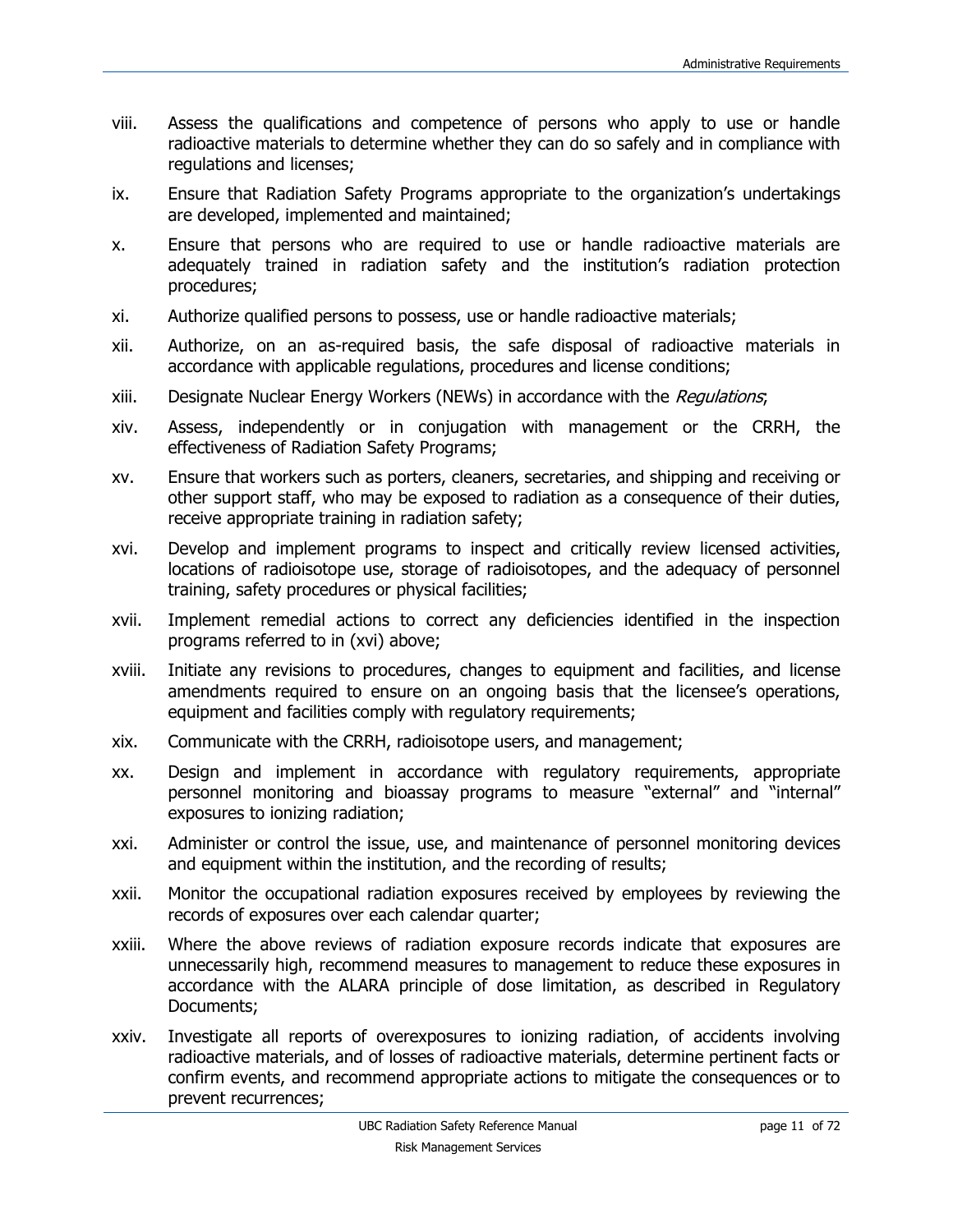- xxv. Ensure that the incidents referred to in (xxiv) above, and the results of related investigations, are reported in accordance with the Regulations;
- xxvi. Assess the adequacy of survey programs that measure or control radiation fields and radioactive contamination during licensed activities, such as the use, storage and disposal of radioisotopes;
- xxvii. Ensure, through participation or other measures, that properly-designed radioactivedecontamination programs are implemented as required in the interests of radiation safety;
- xxviii. Ensure that sealed radiation sources are leak-tested in accordance with the institution's procedures and regulatory requirements;
- xxix. Ensure that all persons who use or handle radioisotopes follow institution procedures, in order to prevent occupational exposures to ionizing radiation that exceed the limits specified in the Regulations or that violate the ALARA principle of dose limitation;
- xxx. When an CNSC radioisotope license authorizes the use of radioisotopes in research, diagnosis or therapy on humans, consult, communicate or cooperate with the responsible physician or body (such as Scientific or Ethical Review Committees) as necessary to assure the safe use of radioactive materials and compliance with license conditions and regulations;
- xxxi. Prepare or review proposed or existing radiation safety procedures, either independently or in cooperation with the CRRH;
- xxxii. Coordinate, or participate in, emergency responses to accidents involving radioactive materials;
- xxxiii. Ensure that all records and reports that are required by the conditions of the radioisotope license and the *Regulations* are prepared, maintained and submitted as required; and
- xxxiv. Ensure that any radioisotopes that are to be transported over public roads are packaged in accordance with the Packaging and Transport of Nuclear Substances regulations.

#### <span id="page-11-0"></span>**Responsibilities of License Holders**

- i. Ensuring that the conditions stated in the license are fulfilled and that safe laboratory practices are followed as per posted signs.
- ii. Ensuring that all staff and students under their supervision using radioactive materials have been authorized to use these radioactive materials. An up to date list of all such personnel shall be maintained.
- iii. Ensuring that if required, all staff using radioisotopes have been issued, and wear, a thermoluminescent dosimeter and participate in bioassay programs.
- iv. Designating specific work and storage areas for radioactive materials and ensuring that these areas are kept clean, are properly labeled, have adequate ventilation, and are adequately shielded.
- v. Ensuring that all staff using radioactive materials have received adequate radiation protection training from the institution and have been informed of the risks associated with exposure to ionizing radiation. Further, license holders are responsible for the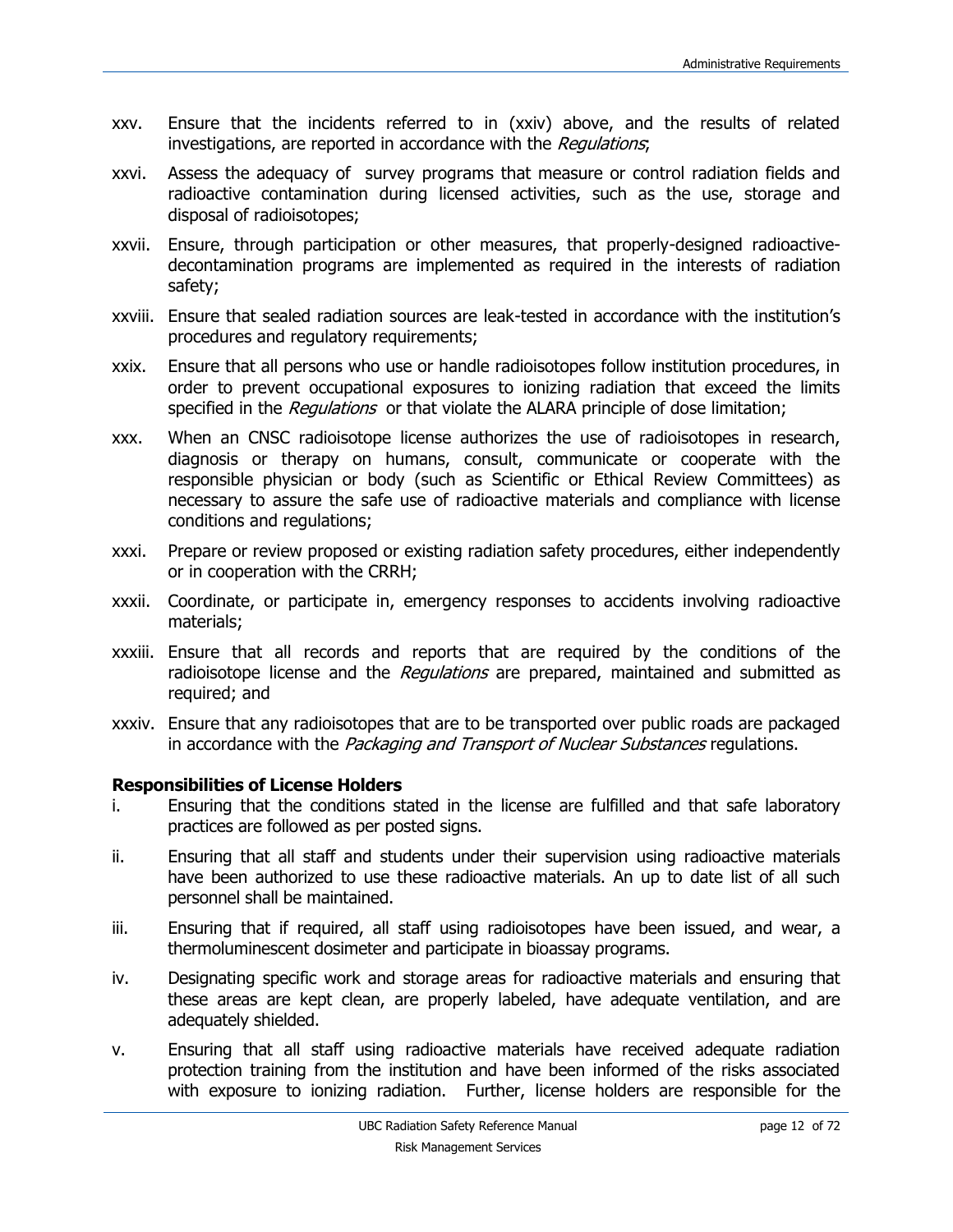provision of specific training in radioisotope handling that is necessary for the safe use of the radioisotopes in their laboratories.

- vi. Maintaining inventories of all radioactive materials purchased and used as well as storage and disposal records.
- vii. Maintaining all area monitoring and/or wipe test records.
- viii. Reporting all radiation incidents to the Radiation Safety Officer.

#### <span id="page-12-0"></span>**Responsibilities of Radioisotope Users**

- i. Every person... shall take all reasonable and necessary precautions to ensure their own safety and the safety of fellow workers.
- ii. Every person... shall strictly adhere to all policies and procedures defined by the CNSC regulations, Worker's Compensation Board Regulations and the University Safety Policy as described in this Manual.

# <span id="page-12-1"></span>**3. Radioisotope Licenses**

#### **Obtaining a UBC Radioisotope License**

Any principal investigator wishing to use radioactive material under his/her grant or supervision must first obtain a radioisotope license. Research involving radioisotopes may not be conducted under the umbrella of a fellow researchers' license. The applicant must be a UBC Faculty member and have successfully completed the UBC Radionuclide Safety and Methodology Course. Applications are obtained from the Radiation Safety Office. The form requires a signature of approval from the relevant Department Head. The completed form is submitted to the Radiation Safety Office and is reviewed by the UBC Committee on Radioisotopes and Radiation Hazards.

#### **Amending a UBC Radioisotope License**

A modification to any of the defined conditions of a UBC radioisotope license must be approved and documented through the Radiation Safety Office.

An application must be made in writing indicating the specific license changes that are being requested. The license must be amended **PRIOR** to any changes being initiated by the license holder.

If your research requires amounts of nuclear material that exceed that allowed in Basic Level laboratories [\(see Appendix III\)](#page-58-0), approval must be obtained by the CNSC. This involves submitting a Design Approval Form based on CNSC Guideline GD-52 on Laboratory Design. The RSO will assist in this process but be advised that this can take several weeks.

In addition, any project in which more than 10,000 EQs (exemption quantities) is used must first be approved in writing by the CNSC and the UBC Committee on Radioisotopes and Radiation Hazards. Such projects require significant advance planning, capital expenditure and specialized training for laboratory personnel. Contact the RSO for assistance.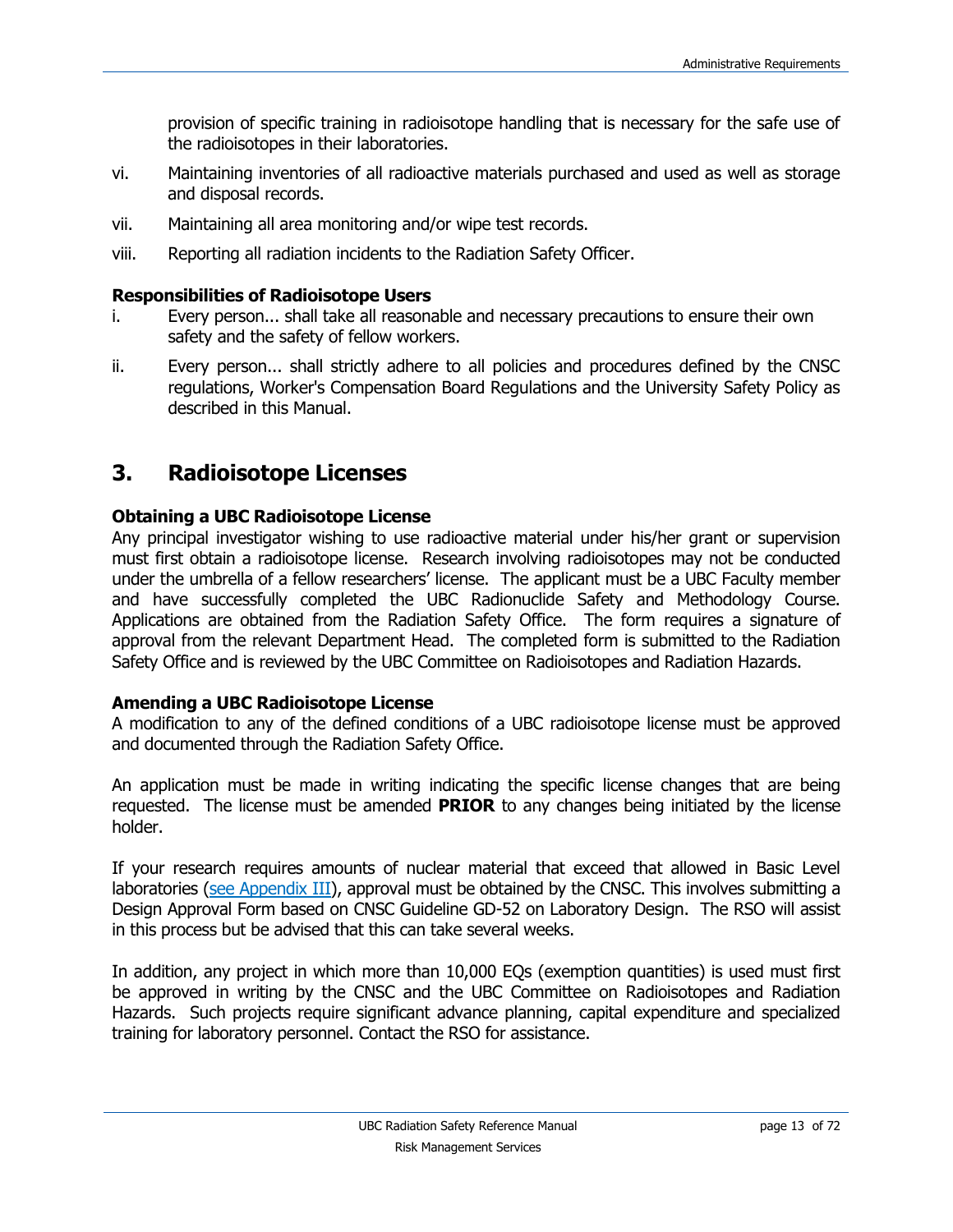#### **Protocol for License De-activation and Laboratory Decommissioning**

When a researcher acquires a radioisotope license, they accept personal responsibility for all associated activities. This extends to ensuring that when radioactive material is no longer needed or the researcher wishes to leave the University for any reason, the approved protocol is followed to properly decommission the license.

#### **Required from the Licensee:**

- i. Memo stating intent to discontinue the isotope license.
- ii. Complete set of wipe tests for all laboratories licensed for isotope use.
- iii. Record of proper disposal of isotope on hand (this can include a gift of remaining isotope to another researcher that is licensed for that nuclide).
- iv. Completion of a yearly isotope inventory.
- v. If the researcher\* is leaving the University, or does not intend to reactivate the license at some future date, all isotope purchase, usage, disposal and contamination control records must be forwarded to the Radiation Safety Office.

Following the completion of the above steps, members from the Radiation Safety Office will remove all signs. Thereafter, a letter will be issued to the researcher stating that the license is no longer active. Decommissioning of laboratory space is not complete until verification by the Radiation Safety Office.

\*Note: The licensee is responsible for ensuring that the de-activation steps are followed. Failing this, it becomes the responsibility of the Department.

#### **License Re-activation**

If the researcher wishes to use isotopes again, they need simply to re-apply for a license by requesting a License Renewal Form from the Radiation Safety Office.

#### **Annual Report**

At the end of each calendar year, the CNSC requires that the RSO submit for review, a comprehensive report of all the activities related to the Radiation Safety Program. This annual report must confirm in structure and content to specific criteria. In early January of each year, a request from the RSO is sent to the individual license holders. The requested summary of radioactive material purchased, disposed and held in the inventory must be submitted in a timely fashion.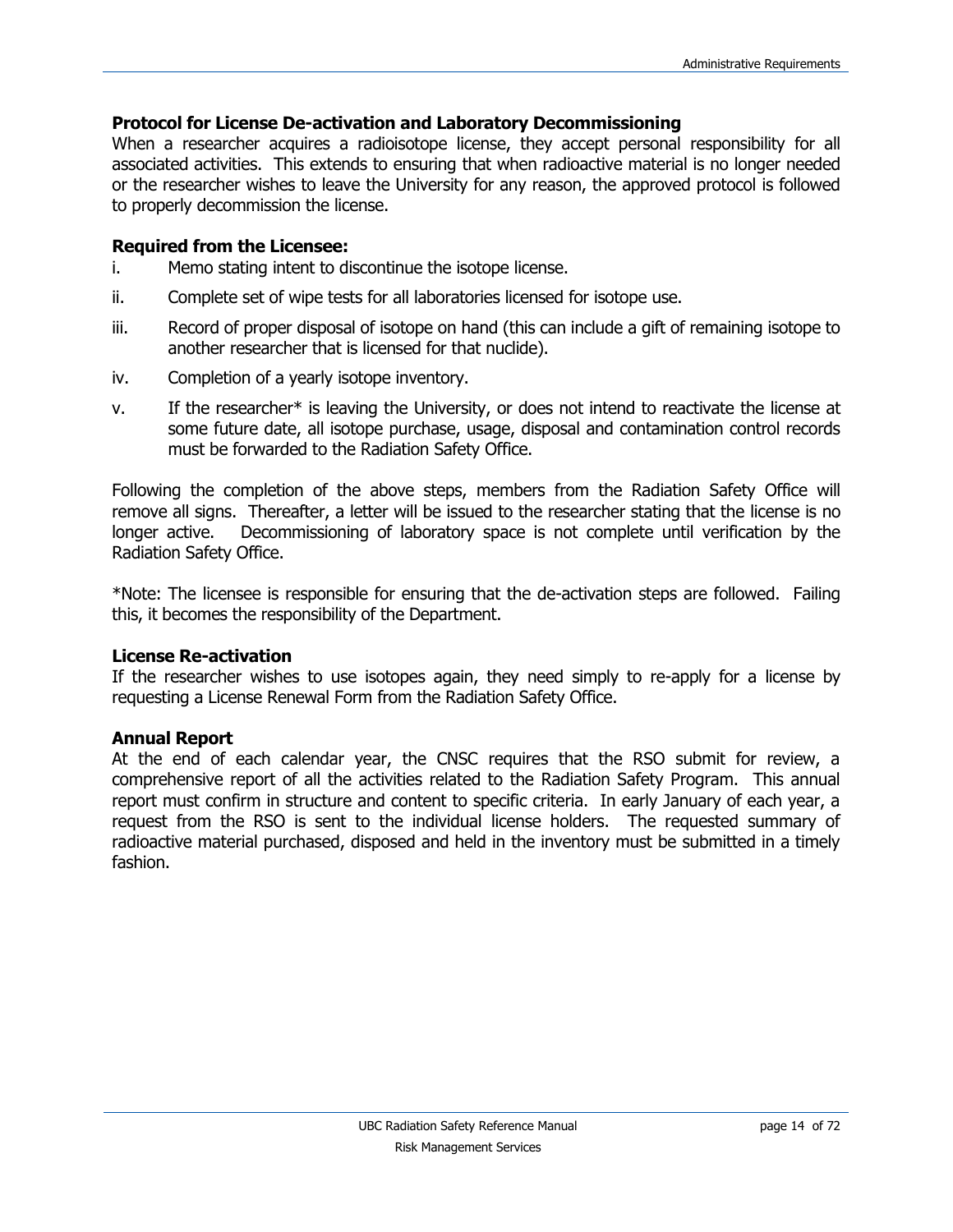# **Introduction**

The purpose of this manual is to assist in preparing UBC personnel to work safely with radioactive materials. The topic areas covered are as follows: an introduction to ionizing radiation, health effects, record keeping, legal requirements, practical aspects of handling radioactive materials and radiation sources, laboratory and personnel decontamination, the appropriate use of portable survey meters and emergency response measures.

> The primary objective of the UBC Radiation Safety Program is to ensure the safe and knowledgeable use of radiation sources and devices in research, teaching and the environment.

# **Fundamentals of Radiation Physics**

# <span id="page-14-0"></span>**1. Historical Review**

At the time of the formation of this planet, much of the constituent matter was radioactive. Over the millennia, this activity decayed until only those isotopes with extremely long half-lives (e.g. uranium-238 : 4.47 x 10<sup>9</sup> years) and their decay products are found in the earth. Most of the radioactive material that is used in scientific research and medicine is generated in particle accelerators or nuclear reactors.

We are continually exposed to atomic radiations from the earth and are bombarded with different types of radiations emanating from the sun, stars and galaxies. As cosmic radiation enters our atmosphere, it generates radioactive atoms, such as carbon-14, that become incorporated into our water and food supplies.

Life on earth has evolved in this inescapable bath of naturally occurring radioactivity and all living organisms, including humans, assimilate this material into their basic chemical make-up. Although ionizing radiation has been present from the beginning of time, it was not until the year 1895 that Wilhelm C. Roentgen discovered X-rays. Interest in this "new ray" was immediate and intense. Within a few months the first cases of injury due to radiation overexposure (erythema, skin burns, aplastic anaemia) were seen by physicians, who knew neither about the origin of these injuries nor of any appropriate therapeutic response.

Within a year after Roentgen's discovery of X-rays, Henri Becquerel discovered that uranium salts emitted radiation capable of exposing photographic films. In 1898, the element Polonium was isolated from tons of ore by Marie and Pierre Curie. Intensive research then followed, resulting in the isolation of the radioactive element radium and the discovery of, and subsequent investigation of alpha particles. The labs in which this research was performed were highly contaminated with radium, as up to a gram of the material was used in some instances.

Some of the initial health effects encountered were skin burns, deformed fingers and cancer. Another group of occupationally exposed workers were women employed in the 1920s as watch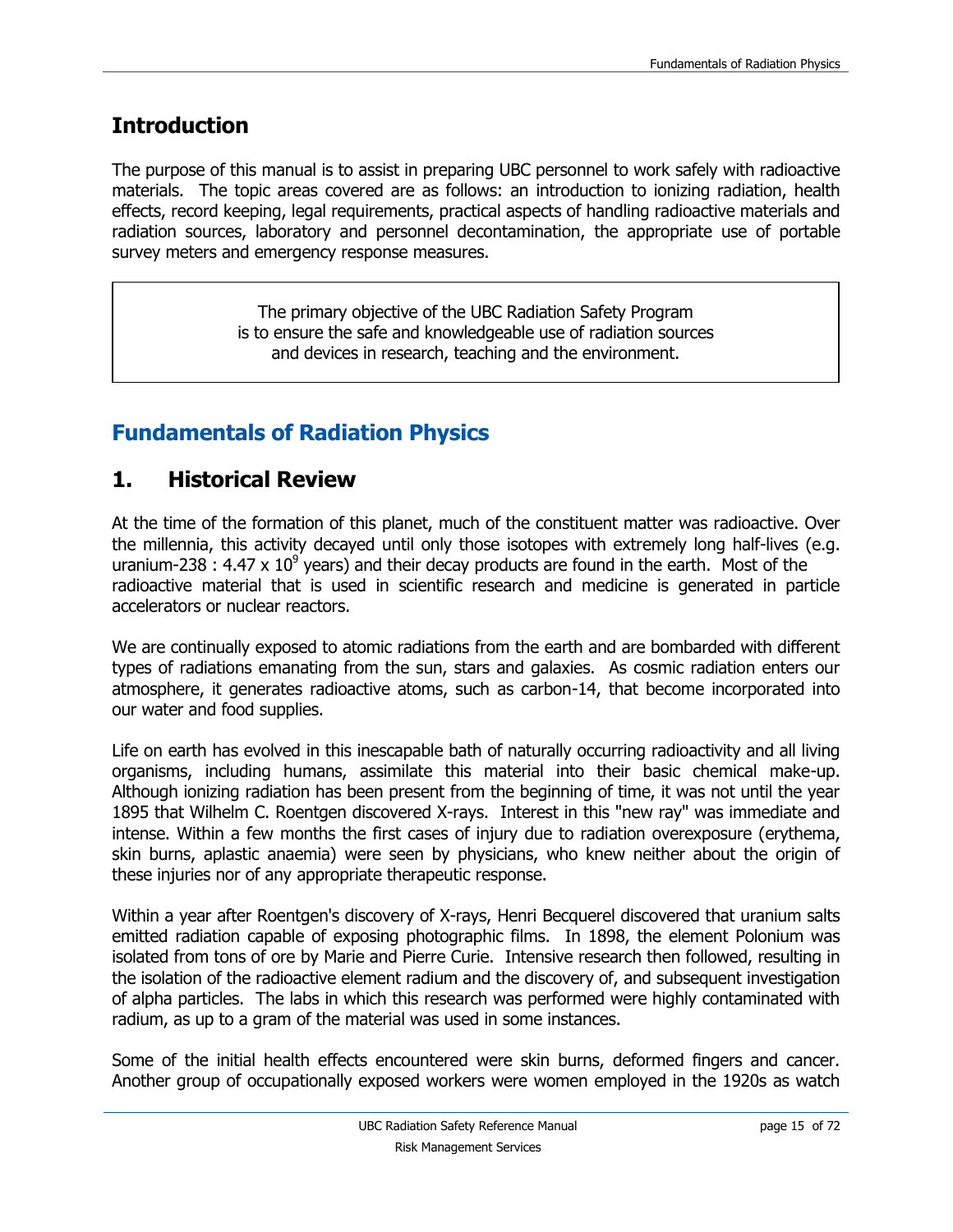dial painters. In the process of their work, they ingested small amounts of radium and many later died of different types of radiation induced cancers.

The first organized step toward radiation protection standards was made in 1915 at the first meeting of the British Roentgen Society, at which a resolution was passed that "...this Society considers it a matter of greatest importance that the personal safety of the operators conducting the roentgen-ray examinations should be secured by the universal adoption of stringent rules...". In 1928, at the Second International Congress of Radiology, an International Committee on X-Ray and Radium Protection (now known as the International Commission on Radiological Protection - ICRP) was constituted. Early efforts of the ICRP were concerned with establishing radiation units and making some interim protection recommendations. Today the ICRP conducts in-depth studies of the many facets of radiation protection, makes recommendations and issues reports which form the basis for legislation worldwide. In Canada, the federal legislation governing radioactivity is the Nuclear Safety and Control Act which is enforced by the Canadian Nuclear Safety Commission. Radiation emitting devices such as X-ray machines, microwave ovens, etc. are regulated by Health and Welfare Canada.

# <span id="page-15-0"></span>**2. Atomic Structure**

In spite of years of intense theoretical and experimental work, no completely satisfactory model of the atomic or nuclear structure has been developed. Many models have been proposed, each capable of explaining some, but not all, of the physical characteristics of the atom and the nucleus. Even the most acceptable of the proposed structures are incomplete and research is constantly posing new questions and finding answers to the basic structure and substance of matter.

For our purposes, Bohr's Model of the atom adequately describes atomic structure. It refers to a simple solar system-like model, with the negative electrons revolving about the positively charged nucleus. [See Fig. 1.](#page-16-0)

The nucleus is the central core of the atom and is composed of two types of particles, the proton that has a positive electrical charge, and the neutron, which is electrically neutral. The mass of each neutron and proton is approximately one atomic mass unit (amu) and is equal to 1/12 of a carbon-12 atom, i.e.  $1.66 \times 10^{-24}$ <sub>g</sub>.

Electrons revolve around the nucleus at discrete and well-defined orbital distances. Each electron carries a negative electrical charge and has a mass of 1/1836 that of a proton. There are 109 named elements, each of which is characterized by two related terms.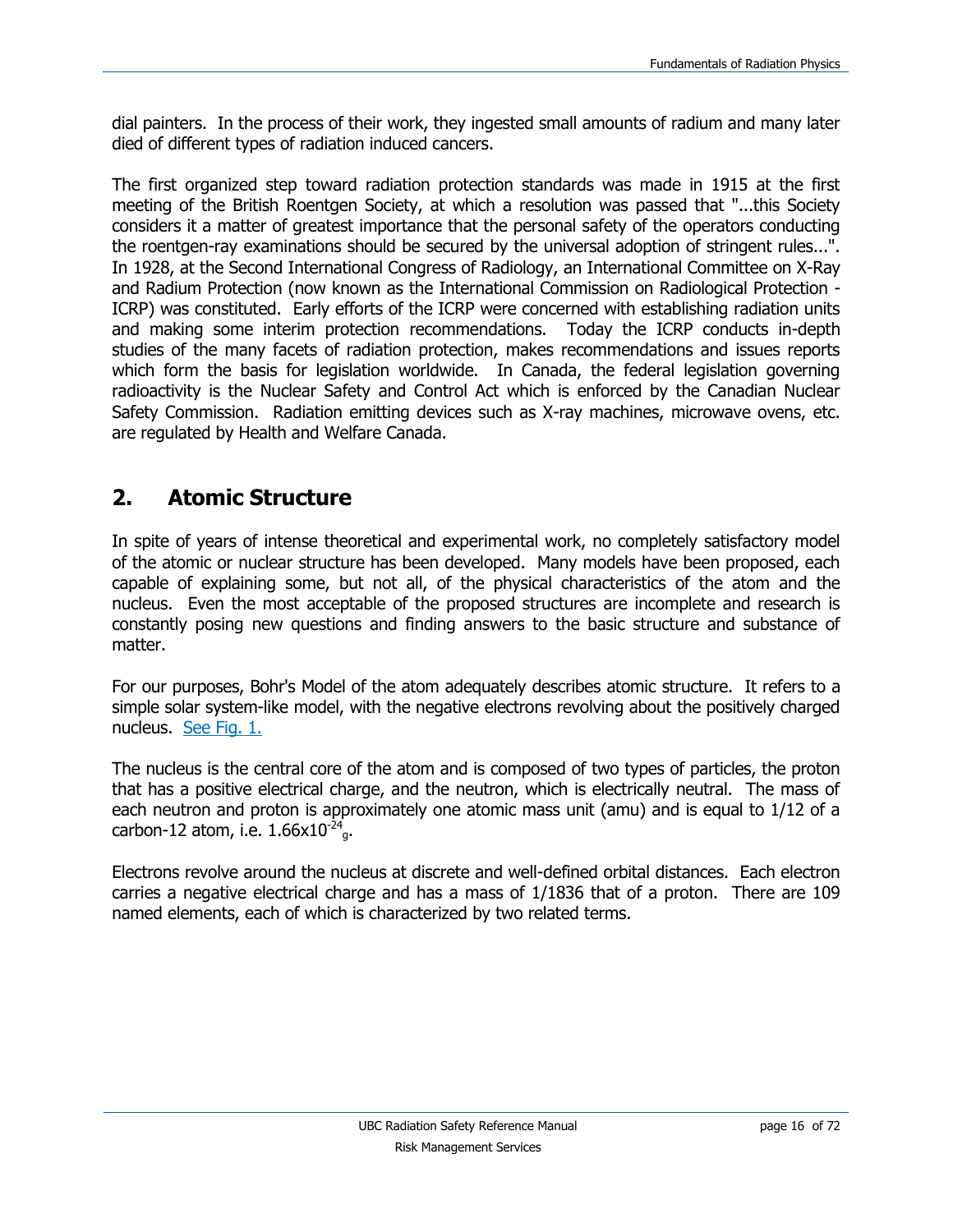$A = mass number$ , equal to the sum of protons and neutrons in the nucleus.

 $Z = atomic number$ , equal to the number of protons in the nucleus; Z is also equal to the number of electrons attached to the nucleus in a neutral, non-ionized atom.

A Atomic Formula = X Z

Given that the number of protons, and hence the atomic number, defines a specific type of atom, the number of neutrons may change without changing the chemical characteristics of that atom. Thus various species or *nuclides* can exist with the same atomic number. These nuclide variants are called *isotopes* and are defined as nuclides having equal numbers of protons but different numbers of neutrons. Isotopes are atoms of the same element that have the same atomic number (Z), but a different mass number (A). An element may have many isotopes, a few of which are normally stable, but most are radioactive. However several heavy elements, such as thorium, uranium and plutonium, have no stable isotopes.

#### <span id="page-16-0"></span>Fig. 1. Isotopes of Hydrogen



 $***$  = radioactive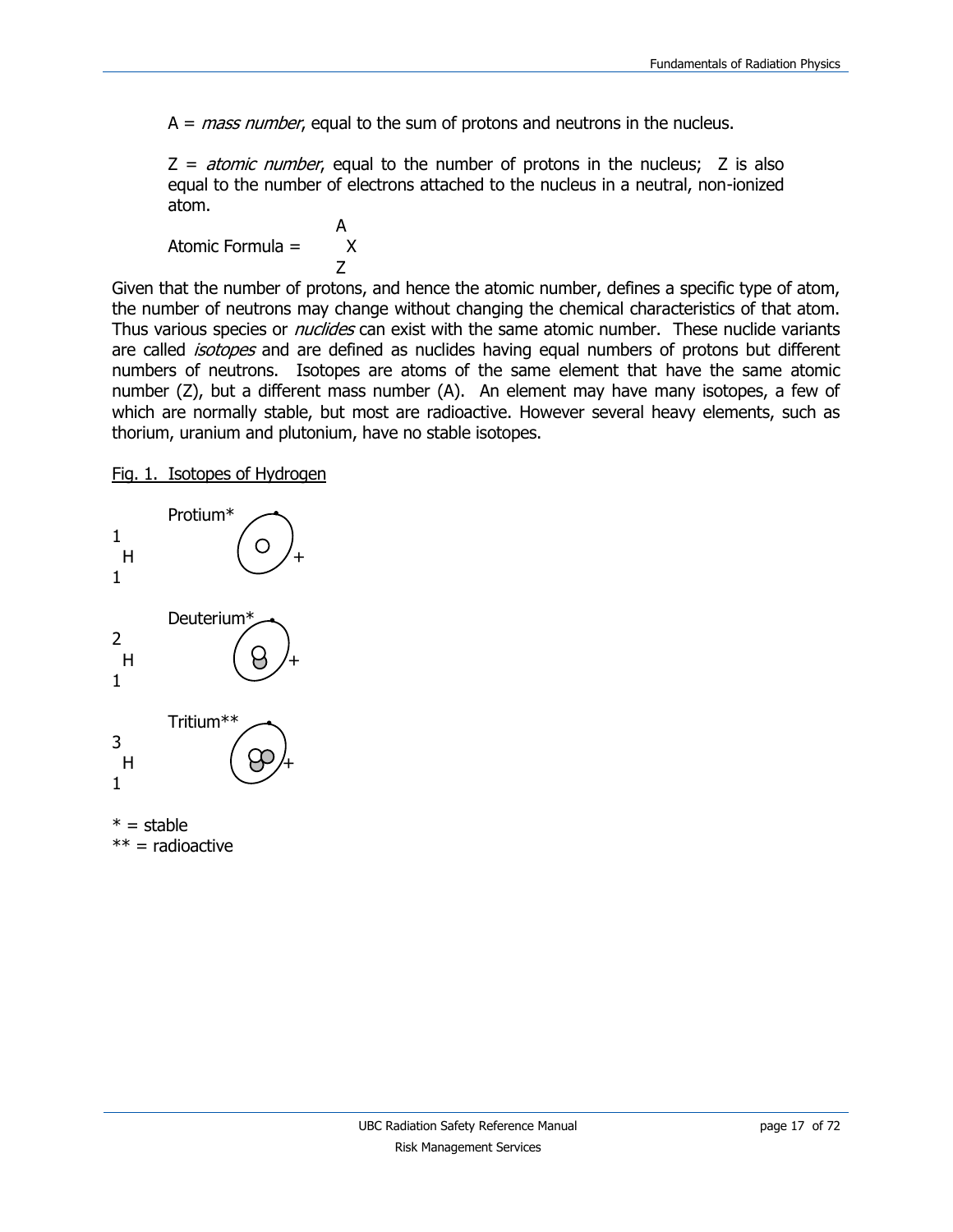# <span id="page-17-0"></span>**3. Radioactivity**

Radioactivity can be defined as spontaneous nuclear events that result in the atomic transmutation from one element into a different element. Many distinct mechanisms are involved in these nuclear transformations, of which alpha particle emission, beta particle and positron emission, and orbital electron capture are some examples. Each of these reactions may or may not be accompanied by emission of gamma radiation. The exact mode of radioactive transformation depends on two factors:

- the particular type of nuclear instability (too high or too low neutron to proton ratio).
- the mass-energy relationships between the parent nucleus, progeny nucleus, and the emitted particle.

# <span id="page-17-1"></span>**3.1 Alpha Emission**

An alpha particle (α) is a massive, highly energetic nuclear fragment that is emitted from the nucleus of a radioactive atom when the neutron to proton ratio is too low. It is a positively charged helium nucleus, consisting of two protons and two neutrons.

| А               | $A - 4$                |           |          |                       |            |  |
|-----------------|------------------------|-----------|----------|-----------------------|------------|--|
| $X \rightarrow$ | $Y +$                  |           |          | $\alpha$ + gamma rays |            |  |
| Ζ               | $Z-2$                  | 2         |          |                       |            |  |
|                 | Example:               |           |          |                       |            |  |
| 226             | 222                    |           | 4        |                       |            |  |
|                 | $Ra \rightarrow$<br>Rn | $\ddot{}$ | $\alpha$ | $\pm$                 | gamma rays |  |
|                 | 86                     |           | 2        |                       |            |  |

Alpha particles are extremely hazardous when deposited internally; however the inability to penetrate clothing or the dead surface layer of skin minimizes the risk of external exposure to alpha radiation.

Because of their mass and charge, alpha particles are extremely limited in their ability to penetrate matter. The dead outer layer of skin covering the entire body is sufficiently thick to stop and absorb all alpha radiation. As a consequence, alpha radiation from sources outside the body does not represent a radiation hazard. However, cells irradiated by alpha particles emitted by atoms that have entered the body by injection, ingestion or inhalation suffer severe radiation effects and are likely to be permanently damaged due to high ionizing effects. This is expressed as a high linear energy transfer or LET. Hence alpha radiation is an extreme internal radiation hazard.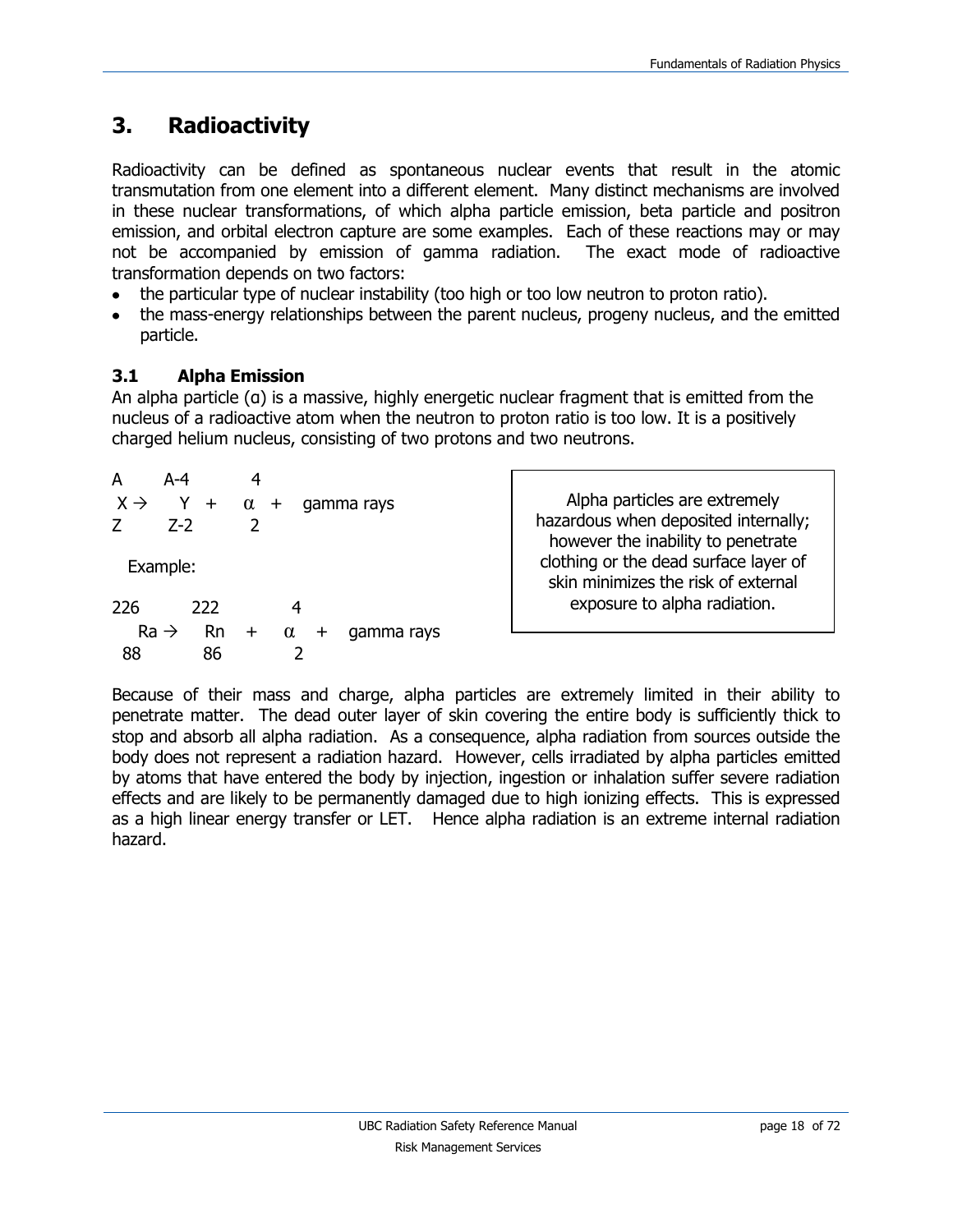<span id="page-18-1"></span>Fig. 2. Decay Scheme for Radium-226



#### <span id="page-18-0"></span>**3.2 Beta Emission**

A *beta particle* (β<sup>-</sup>) is an electron that is ejected from a beta-unstable radioactive atom. The particle has a single negative electrical charge (-  $1.6 \times 10^{-19}$ C) and a very small mass (0.00055 amu). The beta particle, or *negatron*, is emitted at the instant a neutron undergoes transformation into a proton. Beta decay occurs among those isotopes that have a surplus of neutrons.

 A A  $X \rightarrow Y + \beta +$  antineutrino Z Z+1

Example:

 32 32  $P \rightarrow$   $S + \beta +$  antineutrino 15 16

The proton remains in the nucleus, thus no change in the mass number occurs, but the beta particle is emitted. Since the number of protons has increased by one, the atomic number (Z) has also increased by one. During this process, a particle called the *antineutrino* having negligible mass and no electrical charge is also emitted. Beta particles have a range of a few millimeters in tissue, so external exposure does not penetrate to the body core. It can however, produce significant radiation damage to the cells of the skin.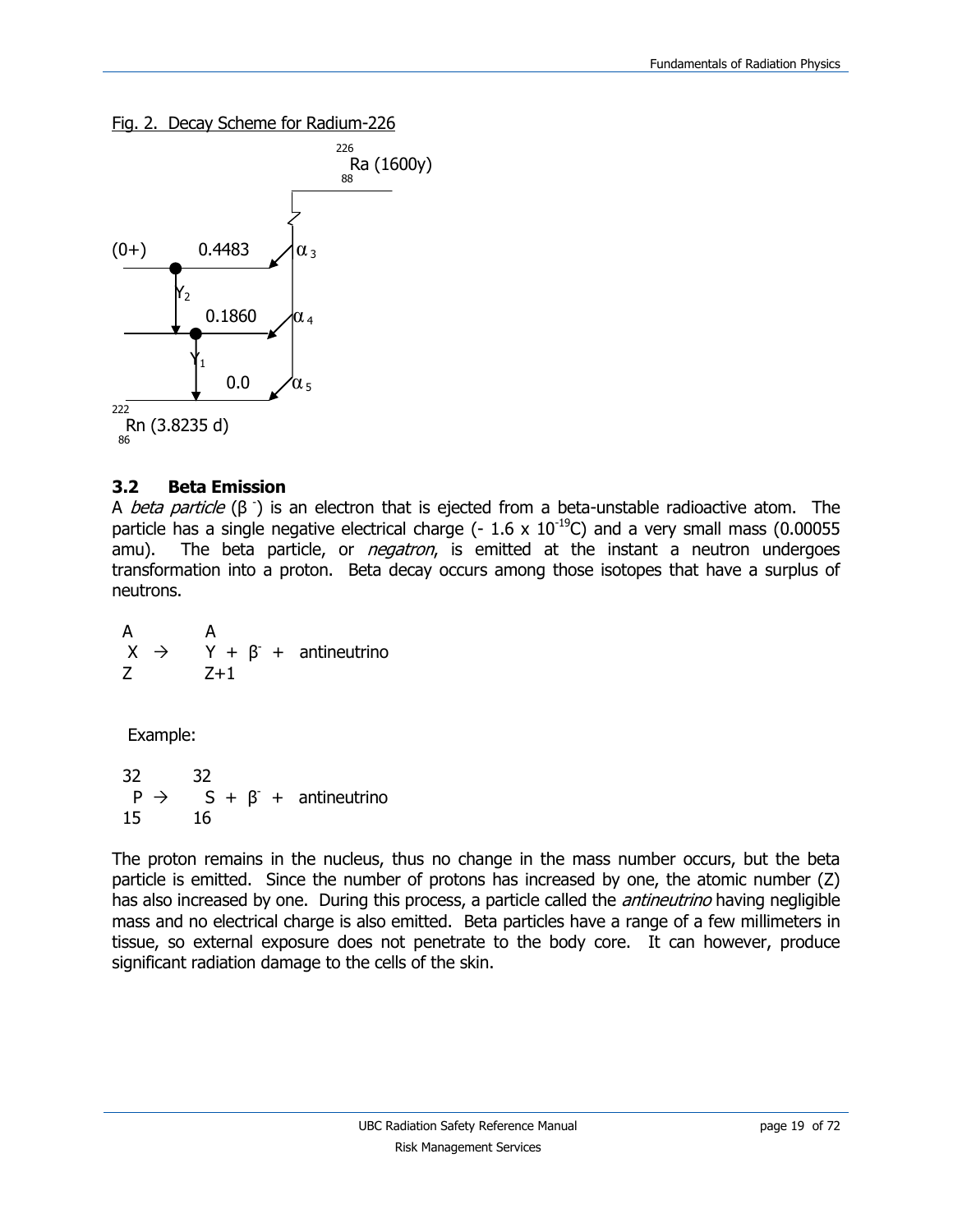<span id="page-19-1"></span>Fig. 3. Decay Scheme for Phosphorus-32



| High energy beta particles can   |
|----------------------------------|
| damage the cornea and the lenses |
| of the eyes as well as produce   |
| significant skin doses.          |

#### <span id="page-19-0"></span>**3.3 Positron Emission**

A *positron* ( $\beta^+$ ) is a beta particle with a single positive charge (+ 1.6 x 10<sup>-19</sup> C). It has the same rest mass as a negative electron (0.00055 amu) and is emitted from nuclei in which the neutron to proton ratio is very low and α emission is not energetically possible. Positrons and antineutrinos are classified as *antimatter*, whereas negatrons and neutrinos are classified as matter.

A  
\n
$$
X \rightarrow Y + \beta^+ + \text{ neutrino}
$$
  
\n $Z = 1$ 

Example:

| 22 | 22                                                    |  |
|----|-------------------------------------------------------|--|
|    | Na $\rightarrow$ Ne + $\beta$ <sup>+</sup> + neutrino |  |
| 11 | 10                                                    |  |

During this process, a particle called the neutrino having negligible mass and no electrical charge is also emitted. Whereas negative electrons freely exist, these antimatter positrons have only a transitory existence. The positron rapidly combines with an electron, which results in the annihilation of both particles and the generation of two 511 keV gamma-ray photons. The hazard associated with positron emission results from this gamma radiation.

<span id="page-19-2"></span>Fig. 4. Decay Scheme for Sodium-22

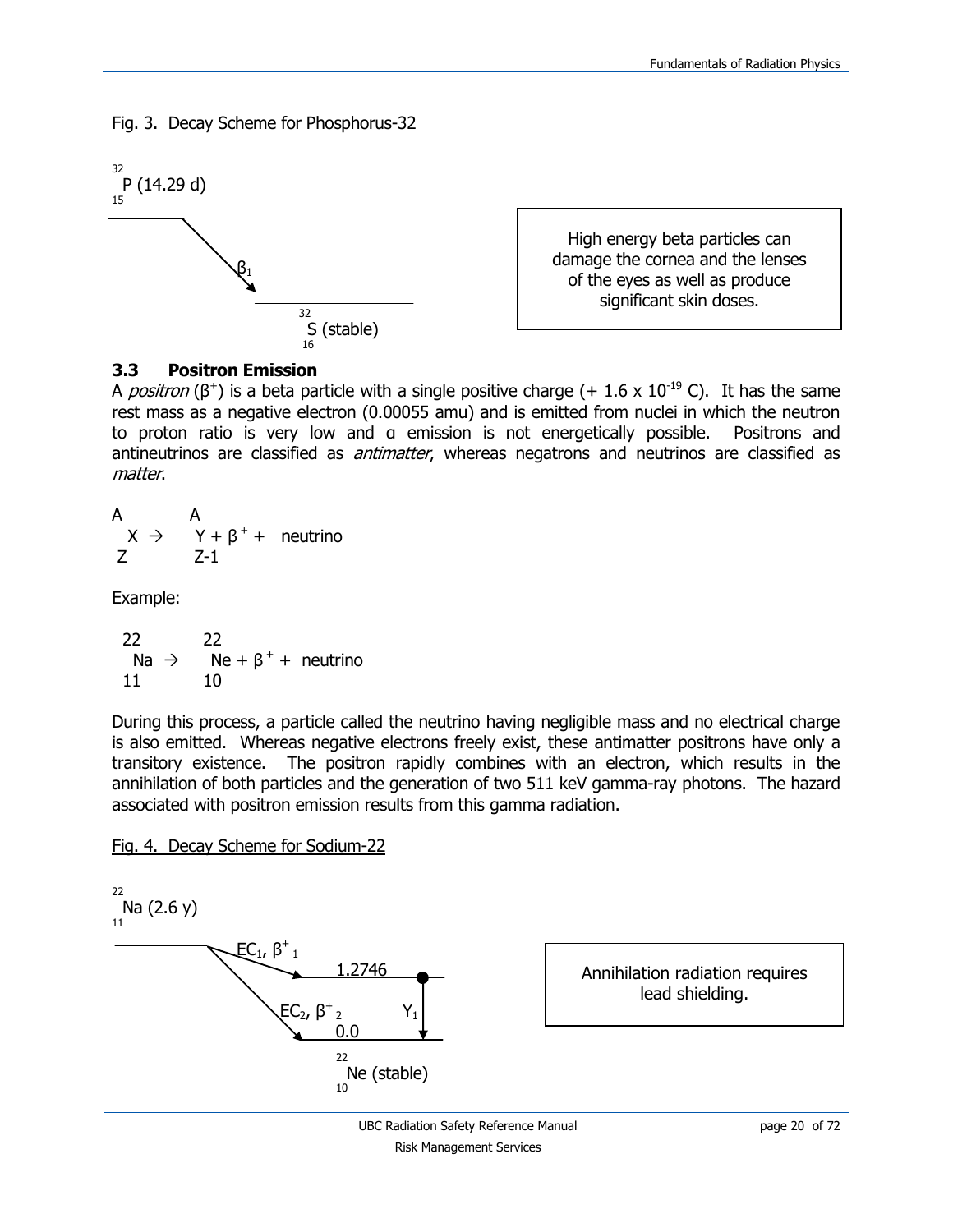# <span id="page-20-0"></span>**3.4 Orbital Electron Capture**

Electron Capture or "K Capture" is a process whereby one of the K orbit electrons is captured by the nucleus and unites with a proton to form a neutron. An X-ray, characteristic of the daughter element, is emitted when an electron from an outer orbit falls into the energy level occupied by the electron which had been captured.

A  

$$
X + e^ \rightarrow
$$
 A  
 $Y + y + neutrino$   
Z  
 $Z-1$ 

Example:

 125 125  $I + e^- \rightarrow$  Te + γ + neutrino 53 52

# <span id="page-20-1"></span>**3.5 Gamma Rays**

Mono-energetic electromagnetic radiations that are emitted from nuclei of excited atoms following radioactive transformations are called *gamma rays* (Y). In most cases, following alpha or beta decay processes, gamma emission is the mechanism by which a nucleus loses energy in going from a high energy excited state to a low energy stable state.

# <span id="page-20-2"></span>**3.6 X-Rays**

X-rays are electromagnetic radiations generated outside the atomic nucleus. Both X-rays and gamma rays are highly penetrating and can produce whole body radiation doses. One type of X-ray that is a safety hazard in research laboratories is called bremsstrahlung. These photons are emitted when electrons are quickly decelerated when interacting with the electric fields surrounding atomic nuclei.

The energy of the resultant photon is related to the energy of the incident electron or  $\beta^-$  as well as the electric field strength. These forces are greater in nuclei with a high atomic number. For this reason lead is not an appropriate shielding material for beta isotopes. Using shielding material composed of atoms with low atomic number, such as hydrogen, carbon and oxygen, the energy and intensity of the bremsstrahlung is minimized. Plexiglas is therefore the shielding of choice.

# <span id="page-20-3"></span>**3.7 Neutron Activation**

Neutron activation is the process in which neutron radiation induces radioactivity in materials, and occurs when atomic nuclei capture free neutrons, becoming heavier and entering excited states. The excited nucleus often decays immediately by emitting particles such as neutrons, protons, or alpha particles. The neutron capture, even after any immediate decay, often results in the formation of an unstable activation product. Such radioactive nuclei can exhibit half-lives ranging from fractions of a second to many years. This process is used in the production of medically important radioisotopes.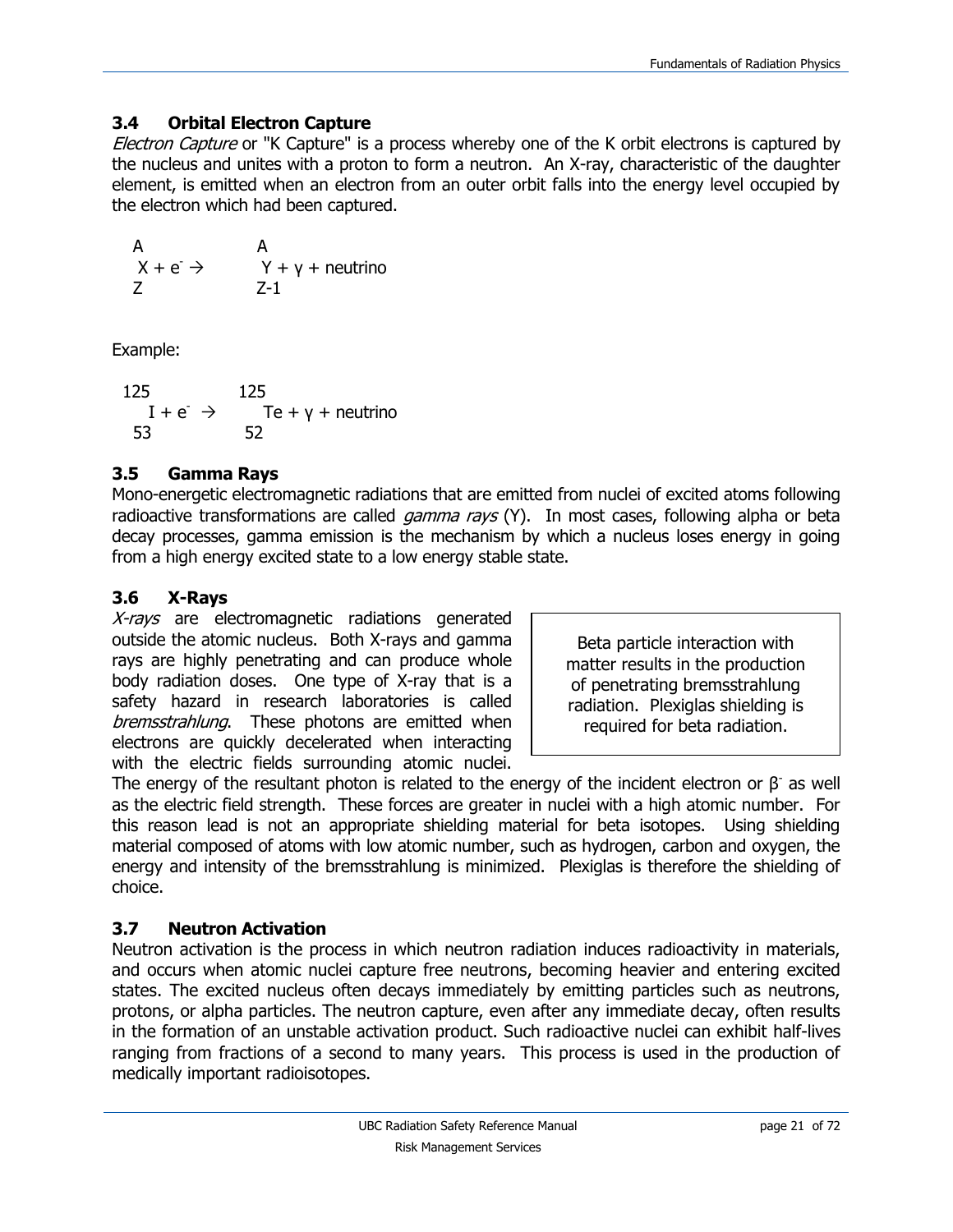# <span id="page-21-0"></span>**3.8 Other Radiations**

Other radiations, such as fast and slow neutrons, mesons, protons, etc. are beyond the scope of this manual, and will not be addressed here.

# <span id="page-21-1"></span>**4. Radioactive Decay**

# <span id="page-21-2"></span>**4.1 Physical Half-life (T1/2)**

Early studies of radioactive materials have shown that the activity of each radioisotope decreases at its own characteristic rate. For example, when the activity of P-32 is measured daily over a period of two months, and the percentage of the initial activity is plotted as a function of time, the curve shown in Fig. 5 is obtained. Experimental observation shows that one-half of the initial amount of P-32 is gone in 14.3 days, half of the remainder in another 14.3 days, half of that after another 14.3 days, and so on. This period of time in which half of the original activity decays is called the *physical half-life* (PHL).

Fig. 5. Decay of Phosphorus-32



When an atom decays, the atomic number (Z) is normally altered either by decreasing or increasing the number of protons. Hence, an atom of a specific element rarely decays to the same element, as can be seen in [Figures 2,](#page-18-1)  $\frac{3}{5}$  and  $\frac{4}{5}$  (Isomers are an exception to this rule). This may be of significance in research protocols as the new element may have significantly different chemical characteristics than those of the original.

Given that the half-life of some isotopes is short, it is important to be able to determine the amount of activity that has decayed after purchase but prior to use, over the term of an experiment, as well as the decay period for waste disposal. The precept upon which the calculation of present activity is based is that at some observation time (t), there are a given number of atoms (N). The law of constant fractional decay requires that over a short period of time (dt), the number of atoms decaying (dN), will be

$$
dN = -\lambda N dt
$$

where the constant of proportionality ( $\lambda$ ), is called the decay constant and N $\lambda$  is called the activity (A). Integrating this equation gives the relationship between N and t: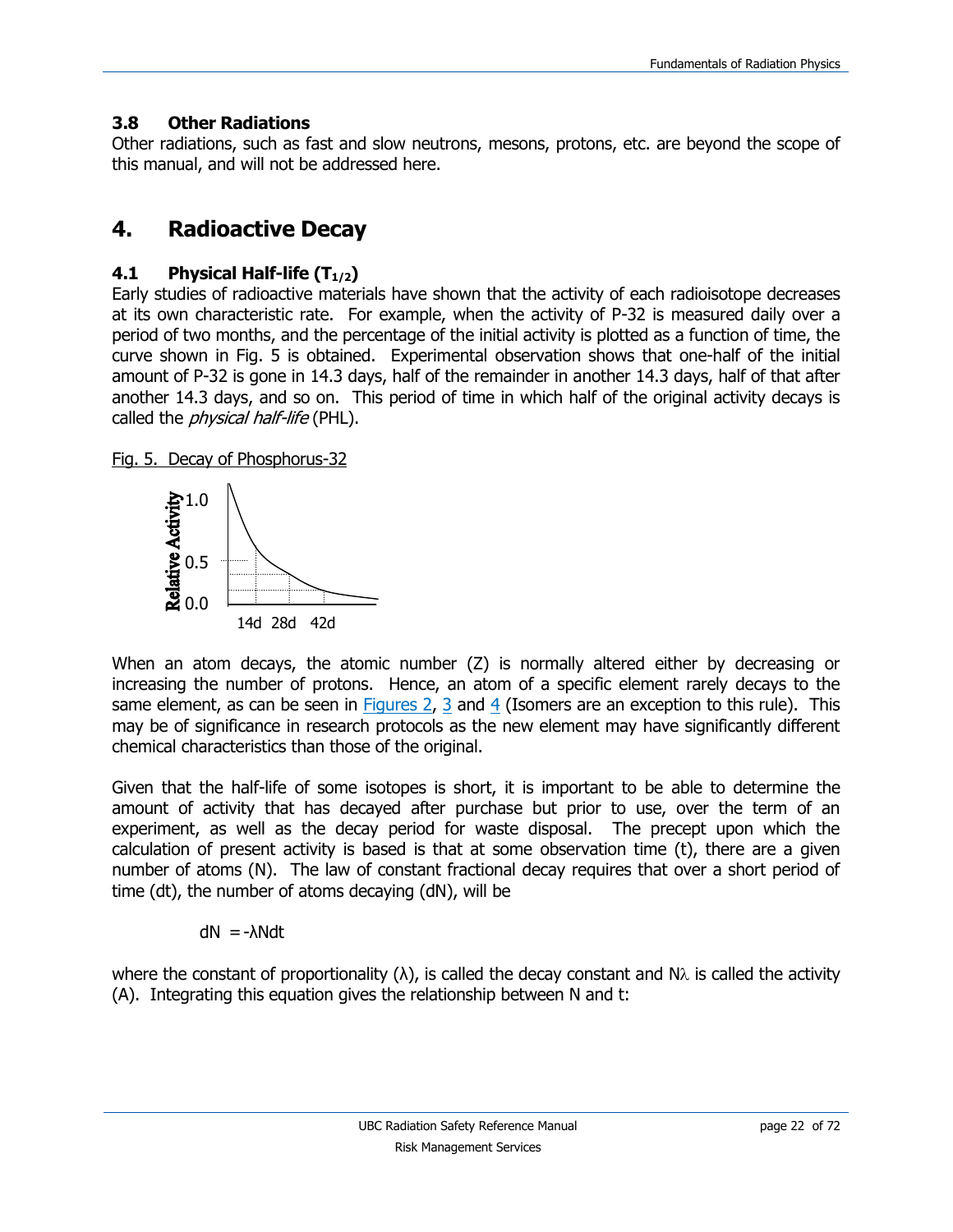$$
N=N_0e^{\text{-}\lambda t}
$$

given that  $\lambda = 0.693/T_{1/2}$ 

then  $N = N_0 e^{-0.693t/T} 1/2$ 

where N is the number of atoms at time t,  $T_{1/2}$  is the half-life, and N<sub>0</sub> is the number at t = 0.

Multiplying both sides by  $\lambda$  gives:

$$
N\lambda = N_o \lambda e^{-0.693t/T}_{1/2}
$$

Or finally

$$
A = A_o e^{-0.693t/T}_{1/2}
$$

Thus the number of radioactive atoms and the activity decay away together.

Example: A researcher received a shipment of Phosphorus-32 labeled Adenosine 5'-triphosphate. The supplier documentation indicated that on the shipping date of March 26 the source activity was 555 MBq. The researcher, however, was unable to use the material until April 30. What was the activity on the day of the experiment?

Data:  $A = ?$ 

$$
A_0 = 555 \text{ MBq} \nt = 35 \text{ days} \nT_{1/2} = 14.3 \text{ days}
$$

(You may use any unit for the time: sec, hr, day, yr, but it must be the same for t and  $T_{1/2}$ ).

Solution:  $A = 555 \text{ MBq} \times e^{-0.693 \times 35d/14.3d}$ 

 $A = 101.78$  MBq

# <span id="page-22-0"></span>**4.2 Effective Half-life**

The above calculation utilizes the physical half-life of the isotope in question. However, if one is studying a particular process within a living system, such as an animal, plant or cell line, not only is the physical half-life a determining factor in the clearance of the radio-labeled compound, but the natural secretion and excretion rates of the atoms from the organism also affect the length of time radioactivity is present in the system. The time required for the body to eliminate one-half of an administered dosage of substance by the regular processes of elimination is called the biological half-life (BHL). The chemical characteristics of all isotopes of an element are identical, hence the elimination time of both stable and radioactive isotopes of that particular element is the same. The time required for radioactivity to be reduced to fifty percent of the original burden as a result of the combined action of radioactive decay and biological elimination is called the effective half-life (EHL). This process is of special importance in the calculation of in vivo dosimetry and experimental results of blood volume and tissue isotope concentration studies.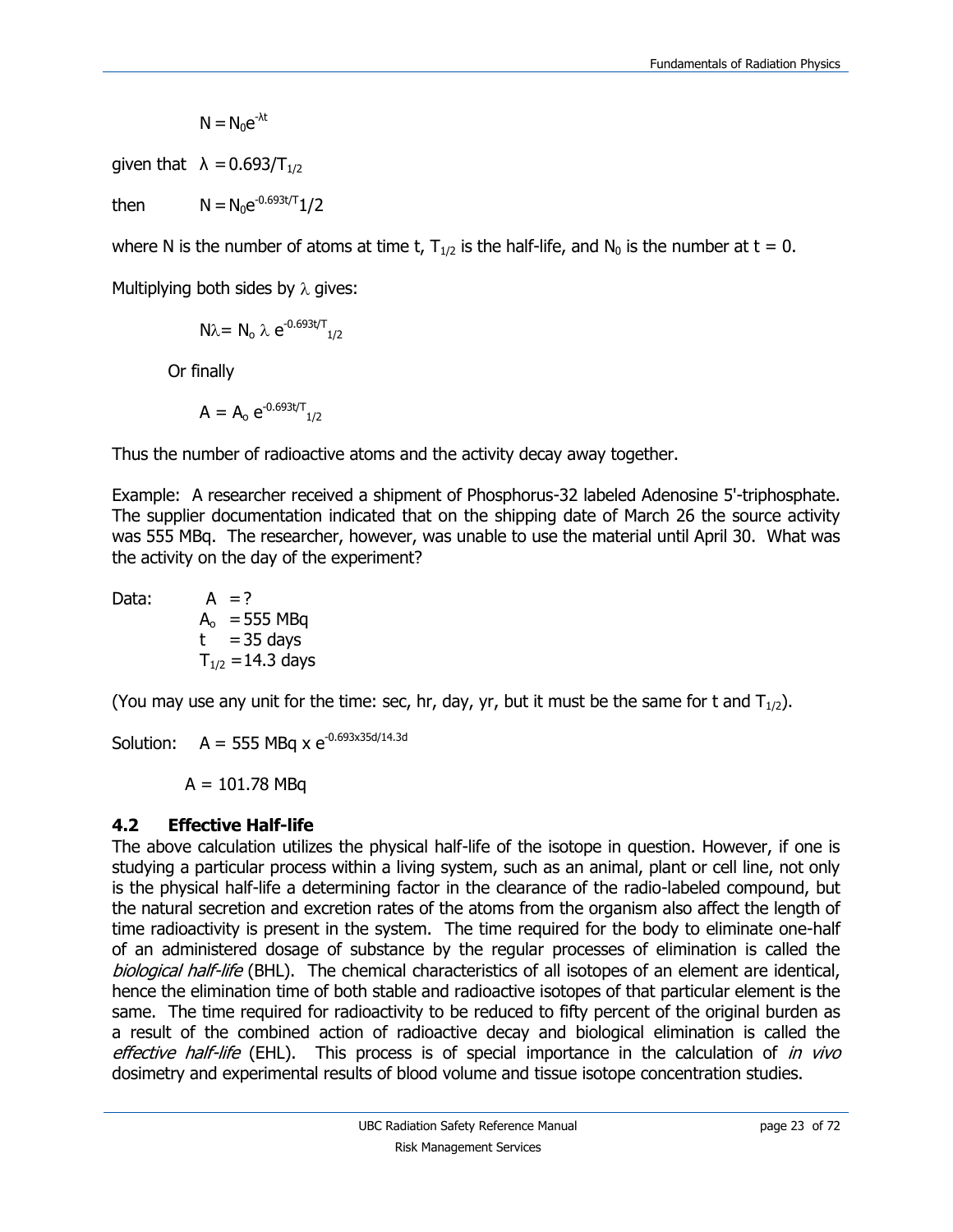The relationship is:  $1/EHL=1/PHL + 1/BHL$ An example, for iodine-125:  $PHL = 60$  days  $BHL = 138$  days

EHL=1/(1/60 +1/138) So the effective half-life EHL= 42 days

# <span id="page-23-0"></span>**5. Units of Radiation**

Uranium-238 and a progeny element, thorium-234, each contain about the same number of atoms per gram, approximately 2.5 x  $10^{21}$ . Their half-lives however, are greatly different; uranium-238 has a half-life of 4.5 x  $10^9$  years, while thorium-234 has a half-life of 24.1 days (or 6.63 x 10<sup>-2</sup> y). Thorium-234, consequently, is decaying 6.8 x 10<sup>10</sup> times faster than uranium-238. When radioisotopes are used, the radiations are the centre of interest. In this context,  $1.5 \times 10^{-7}$ grams of thorium-234 is about equivalent in activity to 1 gram of uranium-238. Obviously, when interest is centred on radioactivity, the gram is not a very useful unit of quantity.

# <span id="page-23-1"></span>**5.1 Units of Activity**

Under the International System of Units (SI), the *becquerel* (Bq) is defined as one atomic nuclear transformation per second. Prior to the adoption of the SI units by the scientific community, the Curie was the unit used to quantify radioactivity. Today, one finds that many commercial suppliers provide radionuclides in becquerel and/or curie quantities and thus familiarity with both systems is essential. Originally the *Curie* (Ci) was defined as the activity of 1 g of Ra-226, but was later redefined as the activity of radioactive material in which the nuclei of  $3.7 \times 10^{10}$  atoms disintegrate per second (dps).

Consequently, one curie is equal to 2.2  $\times$  10<sup>12</sup> disintegrations per minute (dpm).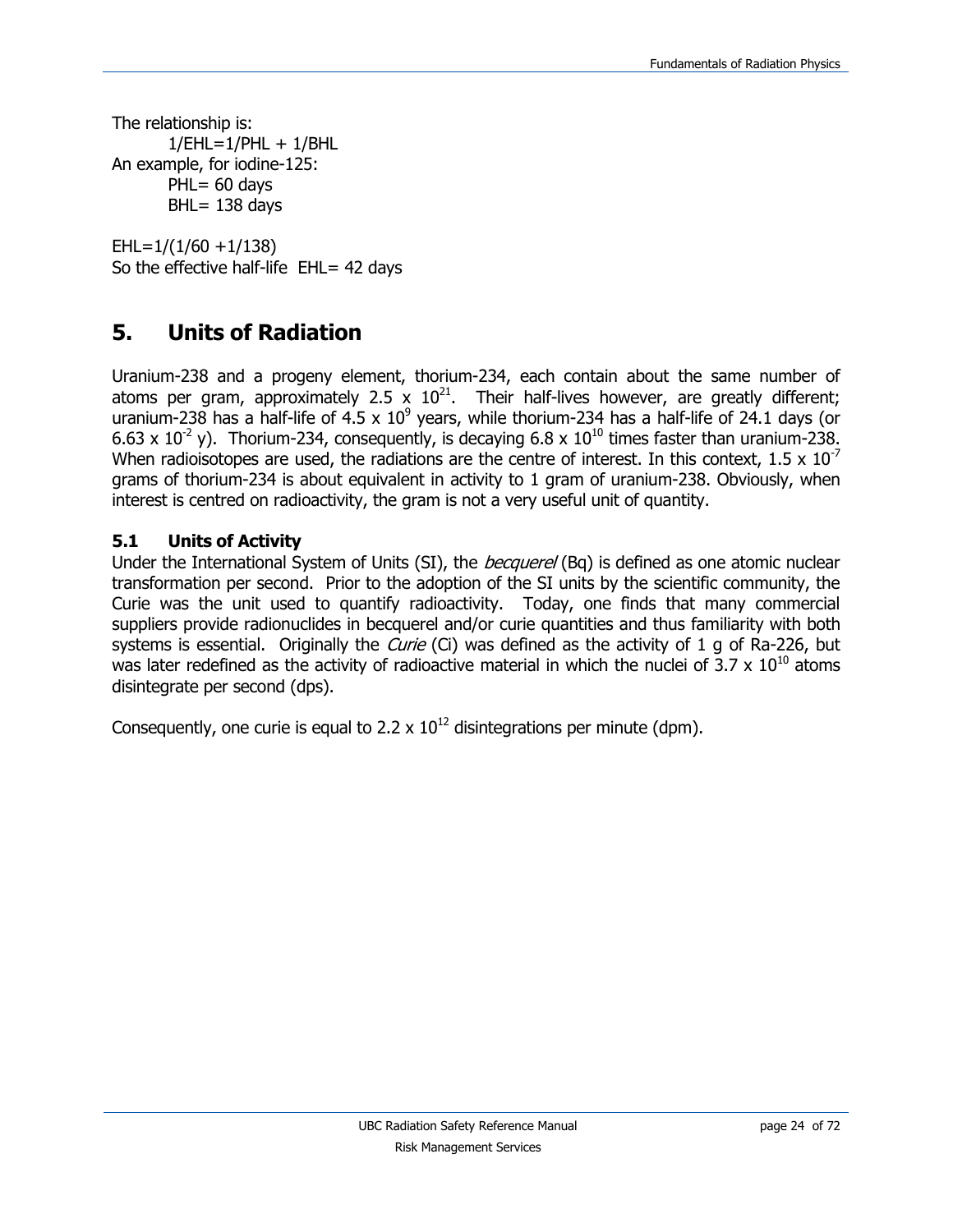| <b>Nuclide</b>                                                                         | Half-life                                                                              |                                           | <b>Emission Energy</b> | (MeV)                                                                   |
|----------------------------------------------------------------------------------------|----------------------------------------------------------------------------------------|-------------------------------------------|------------------------|-------------------------------------------------------------------------|
|                                                                                        | $(T_{1/2})$                                                                            | <b>Beta</b><br>(maximum)                  | Positron<br>(maximum)  | Gamma                                                                   |
| $H-3$<br>$C-14$<br>$Na-22$<br>$P-32$<br>$P-33$<br>$S-35$                               | $12.3$ years<br>5730 years<br>2.6 years<br>$14.3$ days<br>$28.4$ days<br>87.4 days     | 0.018<br>0.156<br>1.710<br>0.248<br>0.167 | 1.820                  | 0.511; 1.275                                                            |
| $Ca-45$<br>$Cr-51$<br>$Co-57$<br>$Co-60$<br>$Ni-63$                                    | 165 days<br>$27.7$ days<br>271 days<br>5.27 years<br>100 years                         | 0.252<br>1.148;0.3<br>0.067               |                        | 0.320<br>0.122<br>1.17; 1.33                                            |
| $Zn-65$<br><b>Rb-86</b><br><b>Tc-99m</b><br>$In-111$<br>$I-125$<br>$I-131$<br>$Cs-137$ | 244 days<br>18.8 <sub>days</sub><br>6 hours<br>$2.83$ days<br>$60.2$ days<br>8.04 days | 1.780<br>0.806                            | 0.327                  | 0.511; 1.116<br>1.077<br>0.141<br>0.171; 0.245<br>0.035<br>0.364; 0.637 |
| Ra-226                                                                                 | 30.2 years<br>1600 years                                                               | 1.173                                     | 4.87 $\alpha$          | 0.662<br>1.186                                                          |

Table 1. Half-lives and Radiation Produced by Some Commonly Used Radioisotopes

Sub-multiples of the becquerel and curie are:

| 1 becquerel $(Bq)$ = 1 dps                   |                        | $= 27$ pCi                      |              |
|----------------------------------------------|------------------------|---------------------------------|--------------|
| 1 kilobecquerel (kBq)                        |                        | $=1 \times 10^3$ dps = 27 nCi   |              |
| 1 megabecquerel (Mbq)                        |                        | $=1 \times 10^6$ dps = 27 µCi   |              |
| 1 gigabecquerel (GBq)                        |                        | $=1 \times 10^9$ dps = 27 mCi   |              |
| 1 terabecquerel (TBq)                        |                        | $=1 \times 10^{12}$ dps = 27 Ci |              |
|                                              |                        |                                 |              |
| 1 millicurie (mCi)=2.2 x $10^9$ dpm = 37 MBq |                        |                                 |              |
| 1 microcurie (µCi)                           | $=2.2 \times 10^6$ dpm |                                 | $=$ 37 kBq   |
| 1 nanocurie (nCi)                            | $=2.2 \times 10^3$ dpm |                                 | $= 37$<br>Ba |
| 1 picocurie (pCi)                            | $= 2.2 \times 10$ dpm  |                                 | $= 37$ mBq   |
|                                              |                        |                                 |              |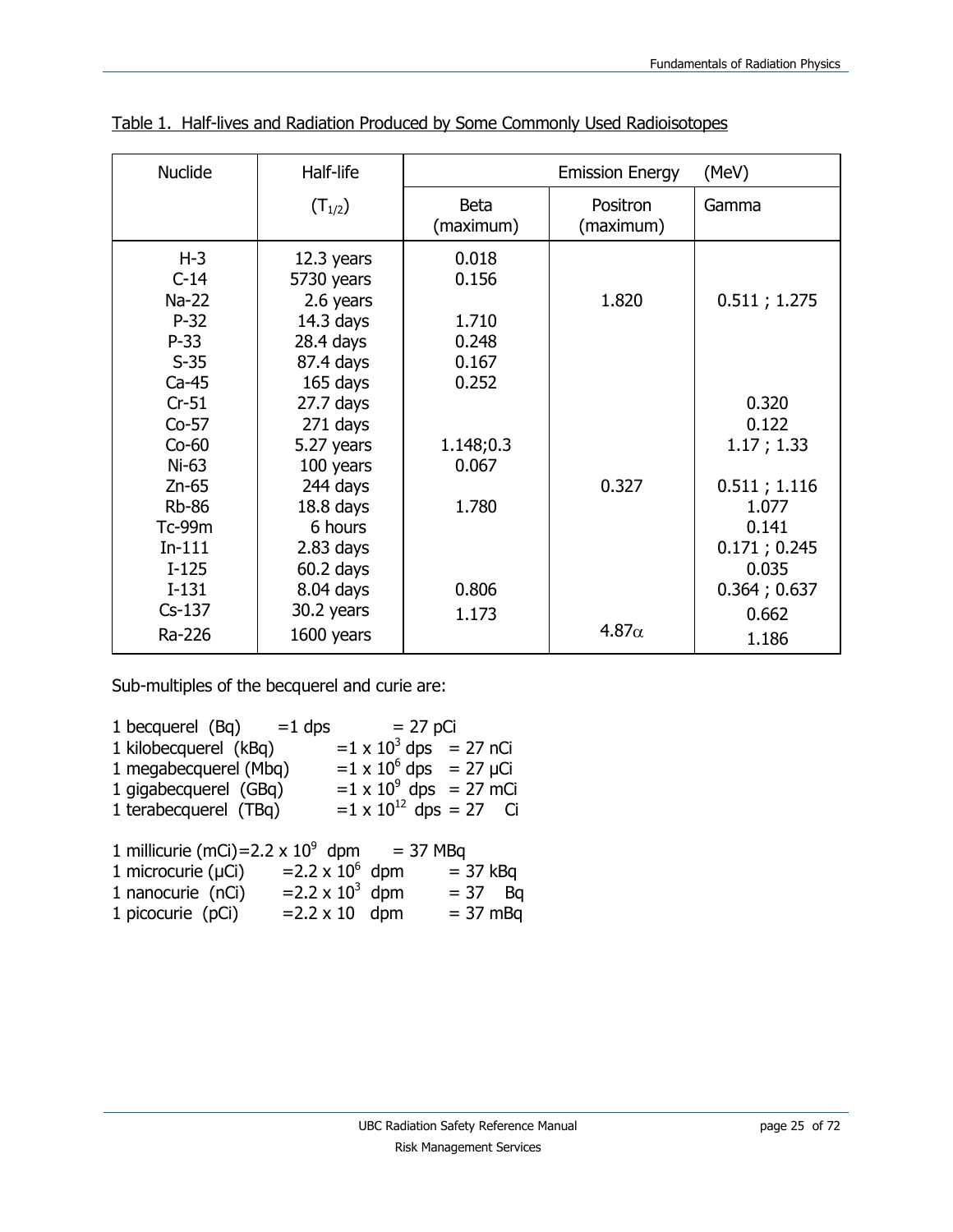# <span id="page-25-0"></span>**5.2 Units of Radiation Exposure**

The coulomb/kilogram (C/kg) is the SI unit used to measure the radiation induced ionizations created in a unit mass.

The roentgen (R) is the old unit defined as the quantity of radiation that produces ions carrying one statcoulomb of charge of either sign per cubic centimetre of air at  $0^0$ C and 760 mm Hg. One roentgen corresponds to an absorption of 87.7 ergs per gram of air. One C/kg is approximately equal to 3876 roentgens and one roentgen is approximately equal to 258 microcoulomb/kg (µC/kg). The Coulomb/kilogram unit is not widely used.

# <span id="page-25-1"></span>**5.3 Units of Absorbed Dose**

The SI unit used to measure the energy imparted to irradiated matter is called the  $gray$  (Gy). It is defined as the absorbed radiation dose of one joule per kg.

The RAD (Radiation Absorbed Dose) is the unit used prior to, and very commonly since, the establishment of the gray, and is defined as an absorbed radiation dose of 100 ergs/g or 0.01 Joules/kg.

1 gray  $(Gy) = 1$  J/kg

 $1$  gray  $= 100$  rads

# <span id="page-25-2"></span>**5.4 Units of Relative Biological Effectiveness (RBE)**

The *Sievert* (Sv) is the SI unit that takes into account the biological effect of the particular radiation emission into the absorbed dose. It is defined as the numerical product of the absorbed dose in grays, multiplied by the appropriate modifying factors. For beta, gamma and X-rays this quality factor (QF) equals 1. The quality factor for alpha particles and fast neutrons may be 20 or more. The Sievert replaces the old Roentgen Equivalent Man unit or REM (RAD x QF) where:

 $1 Sv = 100$  rems  $1$  mSv = 100 mrems  $1 \mu Sv = 0.1$  mrems

The *microsievert* (µSv) is the unit used for the display or readout of most survey meters and portable detection units on the UBC campus.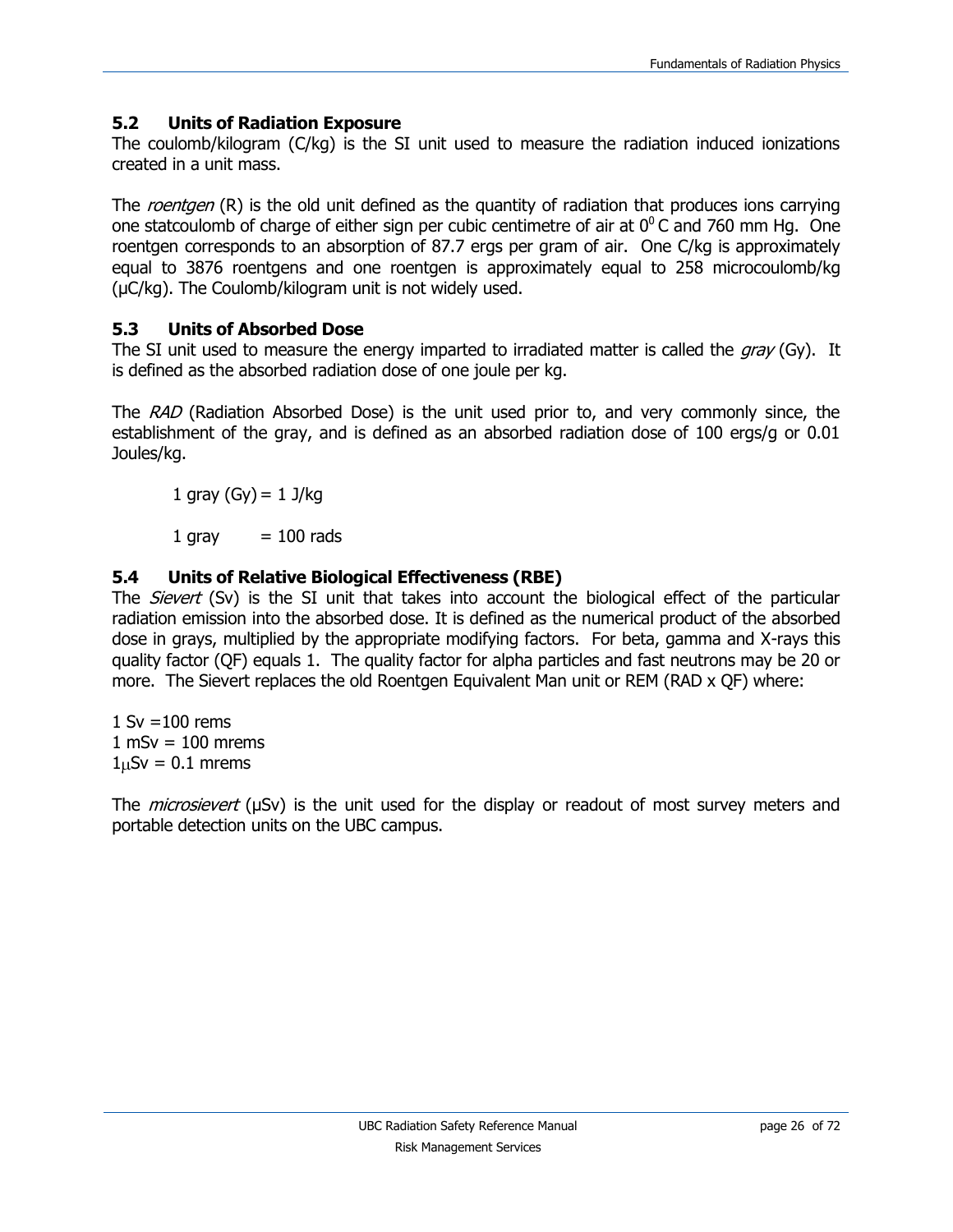# **Radiation Exposure and Risk Assessment**

# <span id="page-26-0"></span>**6. Radiation Dosimetry**

All users of radiation sources must follow all internal and external dosimetry protocols as set out in the terms and conditions of the license that sanctions their specific research project.

Personnel using radioactive material during which they may be reasonably expected to receive a radiation exposure greater than 1 mSv per year shall be classified as Nuclear Energy Workers (NEWs). Personnel using radioactive material during which they may be reasonably expected to receive a radiation exposure greater than 1 mSv shall wear a dosimeter. Under specific circumstances, the Radiation Safety Officer may direct individuals to wear dosimeters.

#### <span id="page-26-1"></span>**6.1 External Personnel Monitoring**

Thermoluminescent dosimetry is the most accurate method used to determine personal external radiation exposure. The functional components of a thermoluminescent dosimeter

TLDs are to be worn only by NEWs who might reasonably expect to receive annual exposures greater than 1 mSv

(TLD) are lithium fluoride chips that undergo lattice structure changes when ionized by radiation. This structural alteration "traps" the free electrons in a meta-stable state until the chips are heated, at which point light is emitted. The amount of light produced is proportional to the amount of radiation absorbed, and can be measured and recorded. TLDs are excellent dosimeters for X-rays, gamma radiation and bremsstrahlung from high energy betas, such as phosphorus-32, but do not detect radiation from alpha particles or low energy beta particles such as tritium, carbon-14, or sulphur-35.

Any individual working with more than 50 MBq of P-32 at any one time is required to wear an extremity (ring) dosimeter. This provides an accurate exposure assessment to the fingers and hands. To ensure accurate information is obtained from these devices, it is important that the Mylar coating on the badge holders has no holes or tears, and that exposure to ultraviolet light is minimized during the badge replacement procedure. Most importantly, the badges should always be worn when required and only by the person to whom the badge is issued. Avoid badge contamination and non-personal exposure readings by storing your badge well away from laboratory radiation sources when not in use.

A recent innovation has been the introduction of optically stimulated luminescence (OSL) dosimeters such as those provided by Landauer. The exposure registered with these badges is determined by stimulation using a laser rather than heating the detector. Similar handling precautions to those for TLDs are warranted for this type of detector.

Generally, the badges are changed on a quarterly basis and the results are forwarded to the Radiation Safety Office for review. Regardless of whether the TLD data is generated by Health Canada or the American firm Landauer, all personal exposure data is maintained in the National Dose Registry in Ottawa.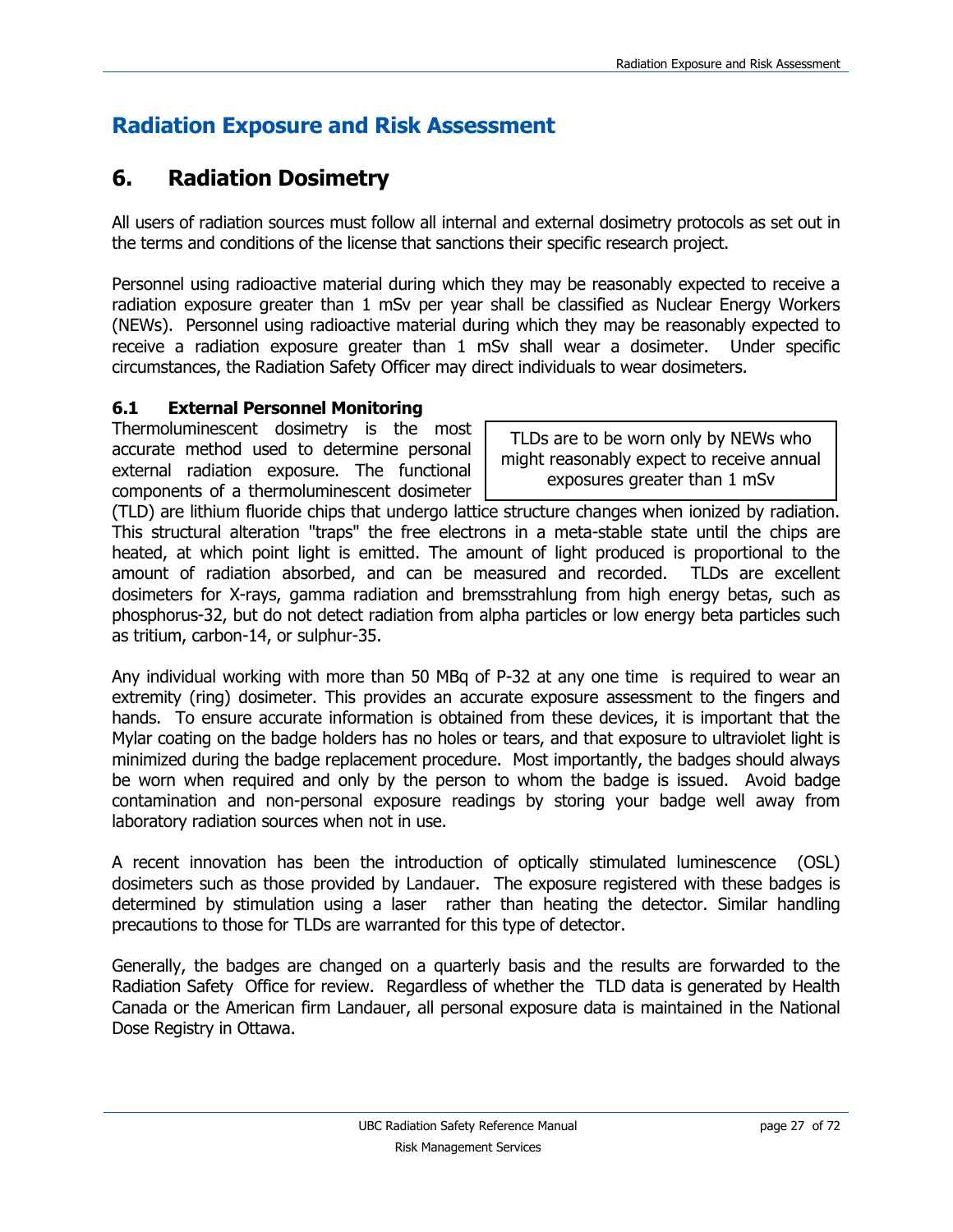#### <span id="page-27-0"></span>**6.2 External Exposures**

It is possible to calculate the theoretical radiation fields emitted by gamma radiation sources, thus enabling individuals to determine the required shielding and safe working distances for proposed experiments. The calculation is based on the amount of activity, the time spent in the radiation field, the distance of the individual from the source and a constant that is a reflection of the emission flux of a given isotope. Table 3 lists the gamma ray constants for some of the isotopes commonly found on campus.

The theoretical dose to an individual in the vicinity of a point source of radioactivity is defined as:

$$
X = \frac{\Gamma At}{d^2}
$$

where

- $X =$  Dose from an external source.
- = Specific gamma ray constant in (mSv  $\bullet$  cm<sup>2</sup>)/(h  $\bullet$  MBq) at 1 cm.  $\Gamma$
- $A =$  Activity of source in MBq.
- $t =$  time in hours spent in the vicinity of the source.
- $d =$  distance from the source in centimeters.

Table 2. Maximum Permissible Doses per 1 year dosimetry period\*

|                                  |                       | <b>UBC Nuclear</b>                                    |                       |  |
|----------------------------------|-----------------------|-------------------------------------------------------|-----------------------|--|
| Organ or Tissue                  | <b>General Public</b> | <b>Nuclear Energy Workers</b>                         | <b>Energy Workers</b> |  |
| Whole body                       | $1$ mSv/y             | 50 mSv per 1 yr period and<br>100 mSv for 5 yr period | $10$ mSv/y            |  |
| <b>Skin</b>                      | 50 $msv/y$            | 500 $msv/y$                                           | $100$ mSv/y           |  |
| Any tissue of hands<br>and feet  | $50$ mSv/y            | 500 $msv/v$                                           | $100$ mSv/y           |  |
| Eye                              | $15$ mSv/y            | $150$ mSv/y                                           | $30$ mSv/y            |  |
| Abdomen of pregnant<br>worker ** | $1$ mSv/y             | $4$ mSv/y                                             | $4$ mSv/y             |  |

Note: In determining the dose, the contribution from sources of ionizing radiation both inside and outside the body shall be included.

\* The maximum permissible doses specified in this Table do not apply to ionizing radiation that has been:

- a. received by a patient in the course of medical diagnosis or treatment by a qualified medical practitioner; or
- b. received by a person carrying out emergency procedures undertaken to avert danger to human life

\*\* [See Appendix I](#page-52-0) - Radiation Exposure Policy for Women at UBC.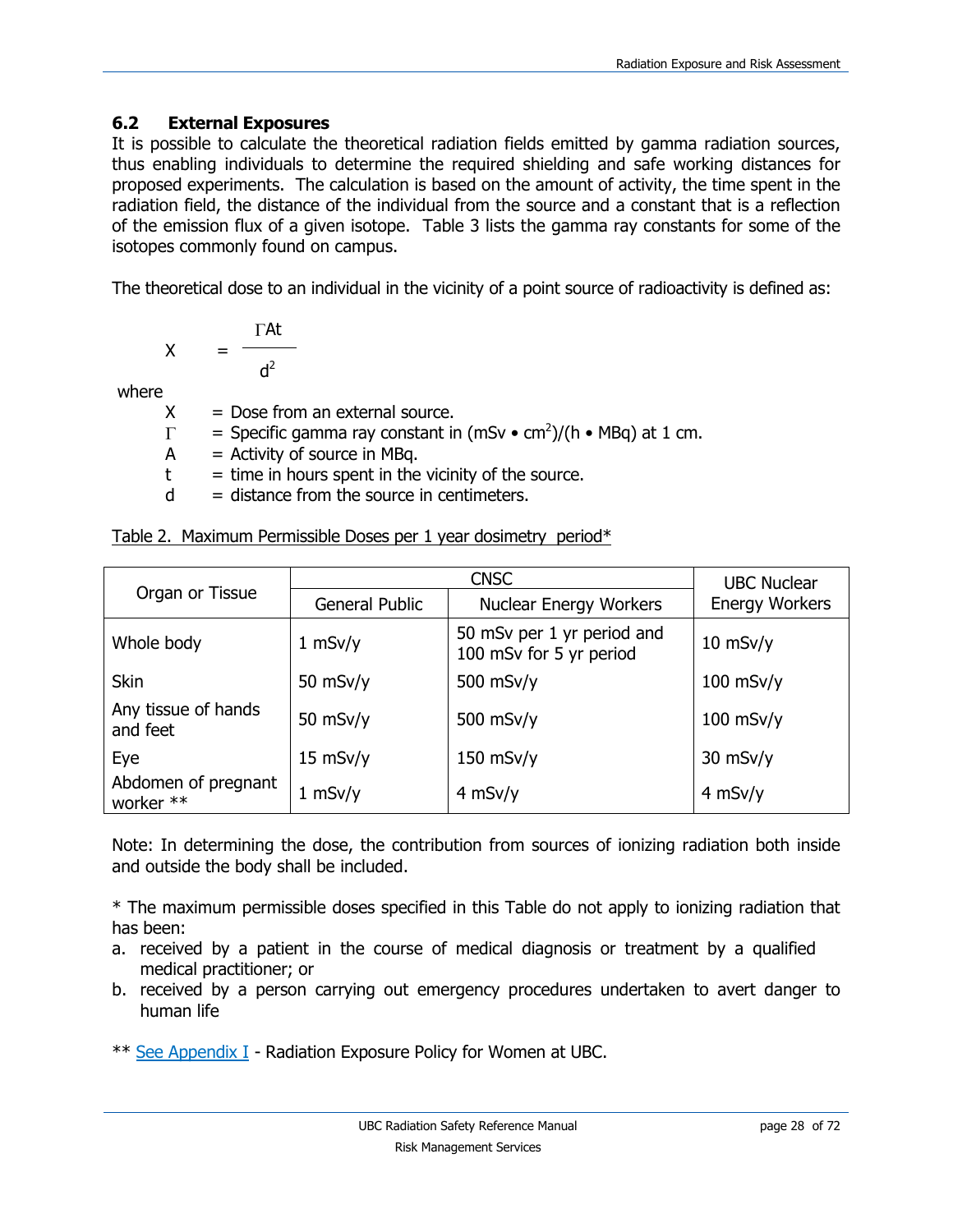Example: What is the whole body radiation dose a graduate student receives when working with 185 MBq of Na-22 for two hours every day for 22 days (a working month) at a distance of 35 cm from the source and using no shielding?

Data:

 $X = \text{Total dose}$  $t = 44 h$  $= 3.24$  (mSv • cm<sup>2</sup>)/(h • MBq)  $\Gamma$  $d = 35$  cm  $A = 185 \text{ MBq}$ 

Solution:

3.24 <u>(mSv • cm<sup>2</sup>)</u> • 185 MBq • 44h  $(h \cdot MBq)$  $X = (35cm)^2$ 

 $X = 21.53$  mSv

Comparing the results with the information in Table 2 we see that this is an unacceptable exposure and shielding will be necessary to perform the experiment safely. Such calculations should be performed before conducting any work with radioactive material to ensure that the prospective work will not be performed in a hazardous environment.

| <b>Nuclide</b> |      | <b>Nuclide</b> | Г    | <b>Nuclide</b> |      |
|----------------|------|----------------|------|----------------|------|
|                |      |                |      |                |      |
| Arsenic-74     | 1.19 | Cobalt-58      | 1.49 | Radium-226     | 2.23 |
| Carbon-11      | 1.59 | Cobalt-60      | 3.57 | Rubidium-86    | 0.14 |
| Cesium-134     | 2.35 | Hafnium-181    | 0.84 | Selenium-75    | 0.54 |
| Cesium-137     | 0.89 | Iodine-125     | 0.19 | Sodium-22      | 3.24 |
| Chromium-51    | 0.04 | Iodine-126     | 0.68 | Technetium-99m | 0.19 |
| Cobalt-56      | 4.76 | Iodine-131     | 0.59 | $T$ in-113     | 0.46 |
| Cobalt57       | 0.29 | Manganese-54   | 1.27 | $Zinc-65$      | 0.73 |
|                |      |                |      |                |      |

#### Table 3. Specific Gamma Ray Constants in (mSv ⋅ cm<sup>2</sup>)/(h ⋅ MBq)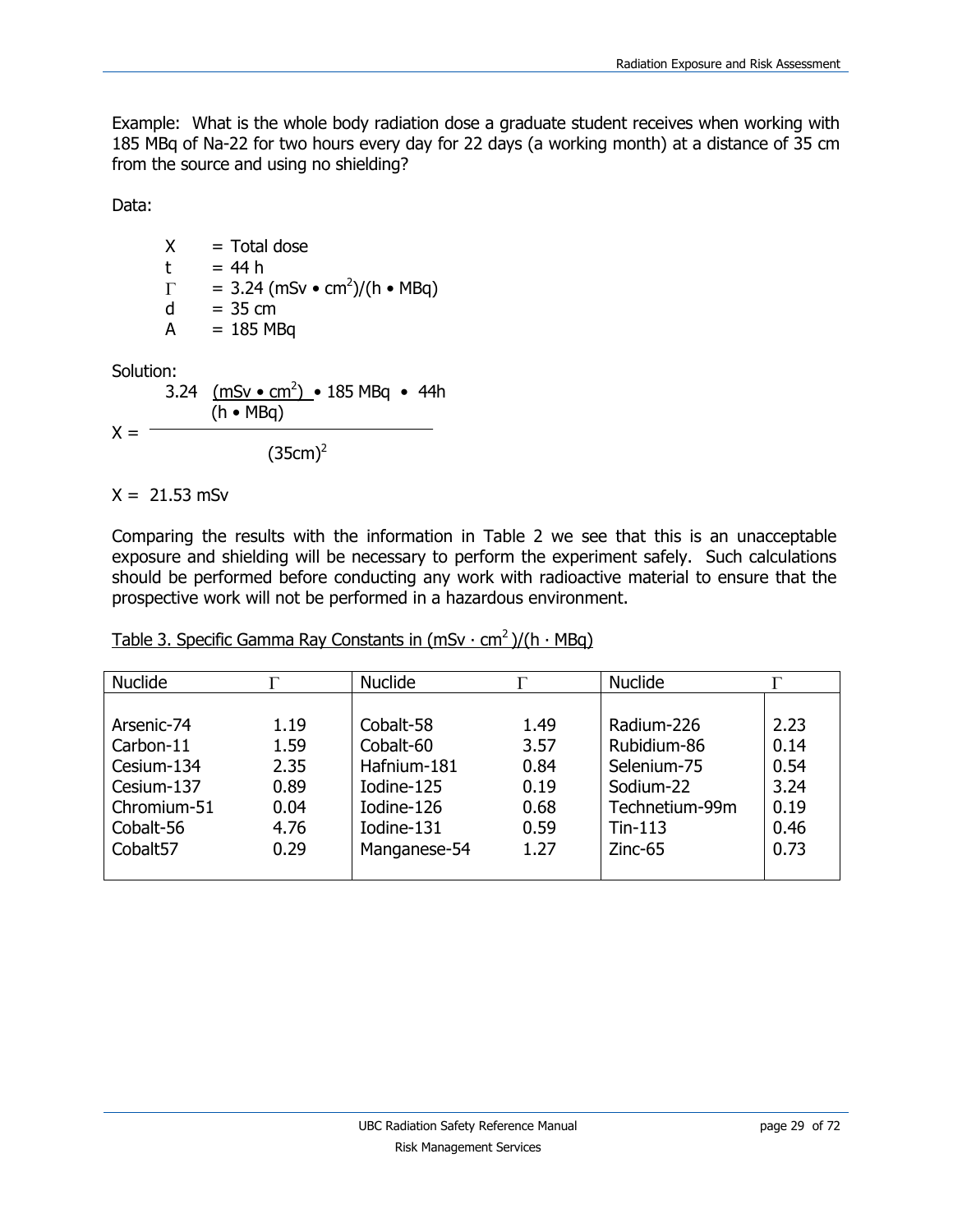# <span id="page-29-0"></span>**6.3 Internal Exposures**

Internal dosimetry is more difficult to accurately assess than external doses, as in most cases direct measurements of the amount and distribution of the radioisotope are not possible, especially if the isotope ingested is a beta emitter. In the case of beta emitters (H-3, C-14, S-35, Ca-45, P-32 and others), calculations of

Individuals using radioactive iodine are required to report to the Radiation Safety Office for a thyroid scan from one to three days following the experimental iodination of compounds**.**

internal dose are based on the amounts of these isotopes that may be found in breath and/or in urine. The radioisotopes iodine-125 and iodine-131 concentrate in the thyroid gland and can be quantified using a calibrated sodium iodide crystal monitor located in the Radiation Safety Office.

Exposure from other gamma isotopes can be assessed mathematically or with the use of whole body counters. The characteristics of the isotope in question, as well as the proposed experimental protocol, are the determining factors for choosing the appropriate method of monitoring personal radiation exposure.

# <span id="page-29-1"></span>**7. Biological Effects of Ionizing Radiation**

Radiation is one of the most thoroughly investigated disease causing agents. Although much still remains to be learned about interactions between living organisms and radiations, more is known about the mechanisms

To ensure that only true occupational exposures are measured, your TLD must be promptly returned according to the schedule set by the group administrator.

of radiation damage at the molecular, cellular, and organ system levels than is known for most other environmental pathogens.

The accumulation of dose-response data has enabled health physicists to specify environmental radiation levels that allow the use of radiation sources to be conducted at degrees of risk no greater than, and frequently less than, those associated with other technologies.

# <span id="page-29-2"></span>**7.1 Acute Effects**

Deterministic effects are those for which there exists a clear causal relationship between the amount of exposure and the observed effect. A certain minimum dose must be exceeded before the particular effect is observed, at which point the magnitude or severity of the effect increases with the size of the dose. For example, a person must consume a certain amount of alcohol before behavioral signs of drinking become evident, after which the effect of the alcohol depends on the amount consumed.

Radiation induced deterministic effects can be specific to a particular tissue: About 2 Gy (200 rads) of mixed neutron and gamma radiation or 5 Gy of beta or gamma radiation will produce cataracts in the lenses of the eyes; cell depletion in bone marrow or hemopoietic syndrome follows a gamma dose of about 2 Gy; gastrointestinal syndrome results from a 10 Gy (1000 rads) or greater dose; central nervous system syndrome occurs at a dose of 20 Gy (2000 rads). These effects tend to be acute in nature, with the symptoms presenting within days, weeks or months after exposure. Because of the minimum-dose that must be exceeded before an individual shows the effect, deterministic effects are also called *threshold effects*.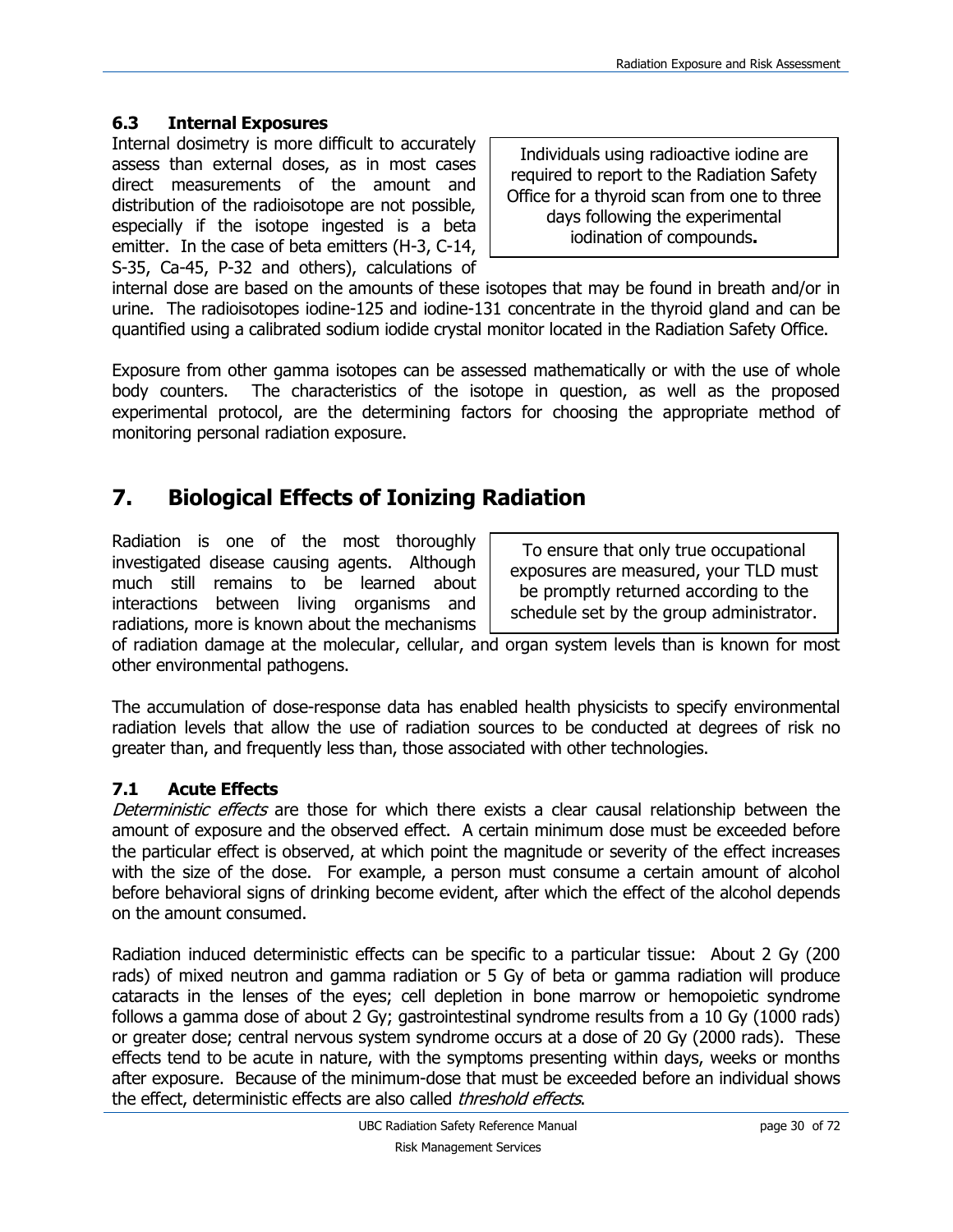#### **7.2 Delayed Effects**

Stochastic effects are those for which the dose increases the probability of an effect occurring, rather than its magnitude or severity. Stochastic effects occur by chance and happen among exposed as well as unexposed individuals. When dealing with radiation exposure, the primary stochastic effects are cancer and genetic effects. Extensive epidemiological studies indicate that these effects occur years after the radiation exposure and have no threshold; that is to say that even at the smallest doses, there is a proportionally small increment in the probability of the effect occurring. Humans develop cancer without having received workplace radiation doses. However, exposure increases the probability of cancer and the greater the exposure, the greater the probability is that the disease will occur. Unlike the causal relationship between alcohol and drunkenness, if an individual does develop cancer, the causal factor cannot be determined. It is, however, possible to estimate the probability that the cancer was caused by radiation induced chromosomal damage.

These delayed effects of radiation may be due either to a single large overexposure or continuing low-level overexposure. Given the nature of the work performed with radiation sources at UBC it is most unlikely that any individual could receive a single large dose of radiation that could induce acute deterministic or delayed stochastic effects. The discussion of late effects therefore, will deal with low-level long-term exposure.

Epidemiological data on the carcinogenicity of low doses of radiation are contradictory and inconclusive. Cancer risk estimates are based on exposure histories of the early martyrs, atomic bomb survivors and the large numbers of individuals who have worked, and are working with radiation sources. Simple extrapolation of the risks of radiation exposure from high dose levels to lower dose levels does not accurately reflect the incidence of delayed exposure effects. These effects are so very low that it is difficult to separate them from the much greater incidence of stochastic effects that result from other environmental and genetic factors.

The Canadian Cancer Society estimates that approximately 42% of all adults will develop cancer induced by environmental and genetic factors not associated with work related radiation sources. Therefore, based on the BIER (2006) report on the biological effect of ionizing radiation, the increased risk of cancer to an individual occupationally exposed to 1 mSv of radiation (above background) would rise from 42% to approximately 42.01%.

Given that the maximum permissible exposure for UBC workers is 1 mSv per year (women also [see Appendix II\)](#page-53-0) and that the average worker exposure is less than 0.1 mSv per year, the risk of suffering long term radiation effects from occupational exposure is minimal. These estimates are based on current epidemiological evidence and will assist the individual radiation user in making an informed decision concerning acceptance of the risks associated with exposure to radiation. A worker who decides to accept this risk, however minimal, should make every effort to keep exposure to radiation "As Low As Reasonably Achievable" (ALARA). Users of radiation sources have the primary responsibility for protecting themselves from the associated hazards.

*U.S. National Academy of Sciences Report on the Biological Effects of Ionizing Radiation (BEIR) 2006*

*1 new cancer in a population of 10,000 (0.01%) due to an acute exposure to 1 mSv above background (LNT model).*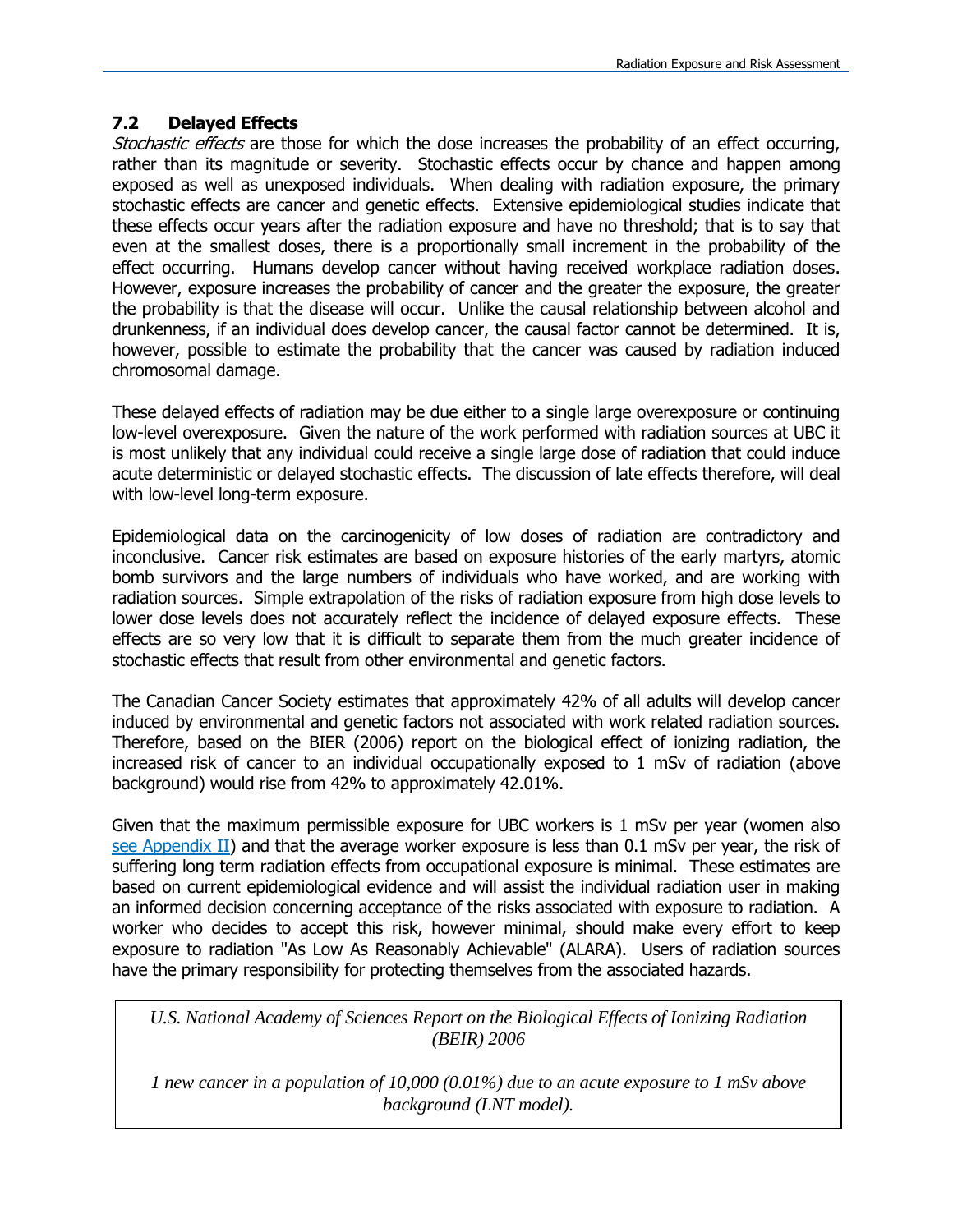# **Radiation Detection Systems**

# **8. Laboratory Radiation Surveillance**

In each area where radioisotopes or radiations are utilized there must be functional monitoring equipment available, capable of detecting the types of radiation in use. All personnel should be familiar with the correct operation of these instruments.

#### <span id="page-31-0"></span>**8.1 Geiger-Mueller Tube**

The most common alpha, beta and gamma radiation detector is the Geiger-Mueller tube (G-M), and is particularly suitable for radiation protection surveys. A G-M counter is a closed hollow tube containing a gas mixture (He, Ne, or Ar) with the interior under one tenth of an atmosphere of pressure, a thin mica or Mylar membrane or "window", a fine wire anode in the centre of the barrel insulated from the tube inner wall,

Most Ludlum Survey Meter-LEGS Detector combinations are not appropriate for quantifying personal exposure fields or waste activity.

and a high voltage potential between the wire and the inner wall of the tube.

An incident particle or photon that ionizes at least one atom of the gas will cause a succession of ionizations in the counter with the resultant electrons captured by the charged centre wire This tremendous multiplication of charge, consisting of perhaps ten billion electrons, will produce, in a typical G-M circuit, a signal of about 1 volt, which is then used to activate a counting circuit. The ionization cascade is stopped or quenched in order that a second event may be detected. A G-M tube requires a certain recovery time after each pulse. If a successive event is initiated by an incident particle before the tube recovers, the discharge will not occur and the event will not be recorded. During the "dead time" the detector is completely unresponsive to additional radiation.

Most beta particles that enter the detector will produce a discharge and register a count on the meter. However, depending on the energy of the gamma or X-ray photons incident upon the counter, only a small fraction may interact and produce ionizations in the chamber. Many of the high energy photons may pass through without any interaction and will not be recorded, thus G-M counters are much more proficient in detecting beta particles than high energy gamma or X rays. Depending on the energy of the emitted ray, the detection efficiency of a G-M counter may be less than 5% for X and gamma rays, but can be much higher for alpha and beta particles that enter the counting volume.

Alpha and beta particles can be readily distinguished from photons by the use of absorbers or shields. If a thin absorber or shield (e.g. 1-3 mm aluminum) is placed in front of the window, it will stop the beta particles but will have relatively little effect on the gamma photons. Thus the counting rate with and without the absorber can be used to distinguish between these two types of radiation. The G-M tube is solely an ionization event counter, and its output signal cannot be used to provide information on the energy or type of the emission nor the identity of the isotope in question.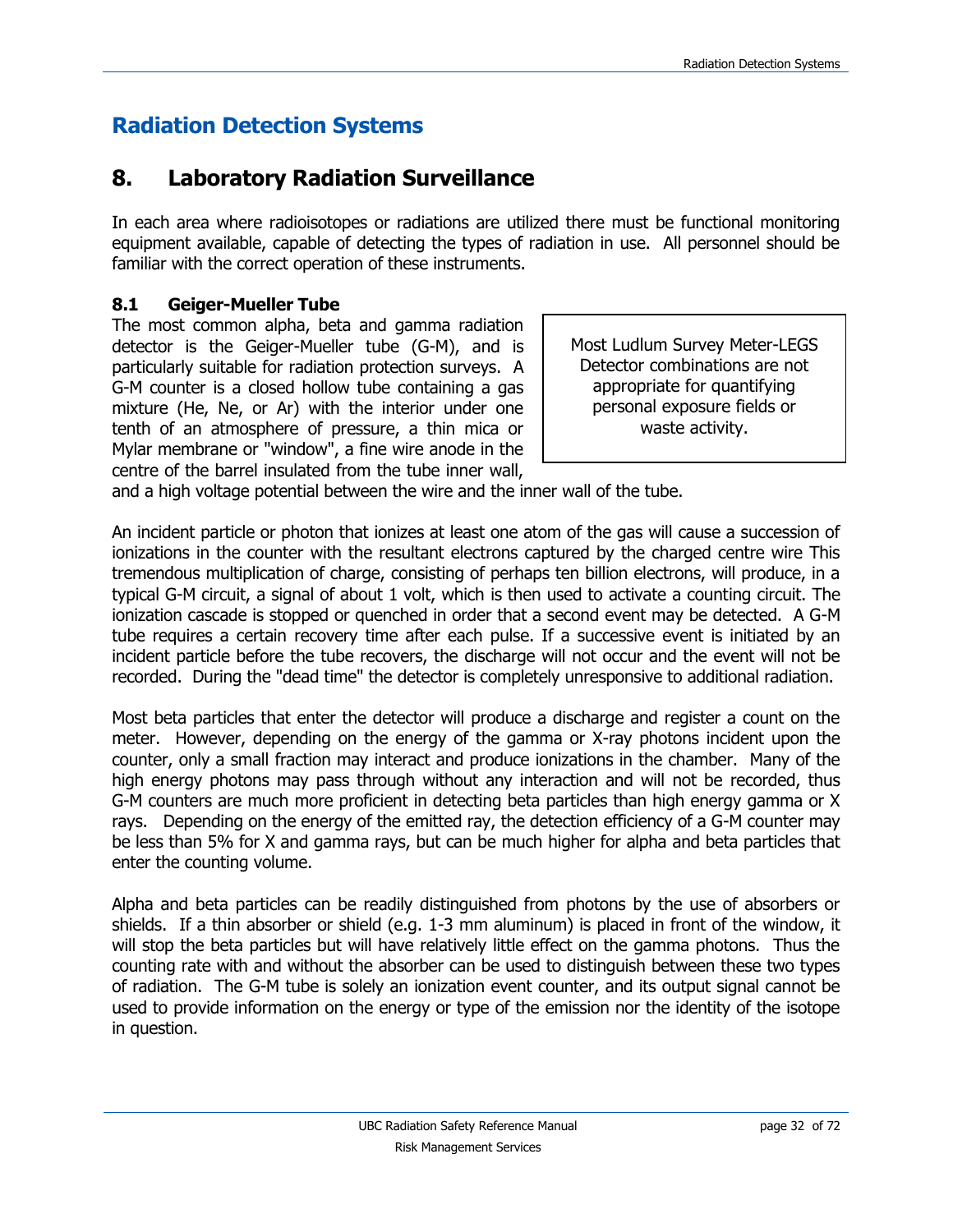#### <span id="page-32-0"></span>**8.2 Solid Scintillation Detectors**

Gas filled G-M tubes do not detect gamma and X-rays efficiently because most of the photons pass through the gas without interaction. The probability of X- and gamma ray detection is increased if a solid detector is used, however, an interaction cannot be registered by collection of electrons and positive ions, as with G-M tubes. Instead, a solid scintillation crystal is utilized to trap the incident radiation, which causes the emission of photons. This light then impinges upon a photosensitive surface in a photomultiplier tube, resulting in the release of electrons. An electrical signal is created, which the circuitry counts as an event.

Among the alkali halide scintillators, thallium-activated sodium iodide crystals, NaI(Tl), are the most efficient because of the excellent light yield associated with these materials. The efficiency of a crystal for detecting X-ray and gamma-ray photons increases with the size of the crystal. Detectors using solid crystals can also be used to discriminate the various energy-ranges of X-ray and gamma-ray photons and thus can be used to quantify and identify unknown isotope samples. Sodium iodide crystals are highly hygroscopic and must be protected from moisture. If exposed to moisture, the crystal degrades from the resultant free iodine release, which in turn decreases the counting efficiency of the system by absorbing much of the radiation-induced fluorescence.

A Low Energy Gamma Scintillator (LEGS) is an example of this detector type and is used primarily to detect contamination with I-125 or other isotopes that emit low energy gamma or for soft X-rays. Unlike G-M tubes, LEGS detectors connected to Ludlum survey meters are not calibrated to a standard source and thus any meter reading generated is inaccurate. They are however, extremely useful for quickly identifying gamma isotope contamination sites.

Gamma counters, used mostly in research, also use a solid scintillator. Almost all gammaemitting isotopes can be counted in this type of instrument.

#### <span id="page-32-1"></span>**8.3 Liquid Scintillation Counters**

The Liquid Scintillation Counter (LSC) is a very sensitive detection system, widely used in research, which can be used to detect minute quantities of almost any isotope. An instrument of this type is used for counting labeled experimental samples and wipe tests of potentially contaminated surfaces. The LSC is commonly used to quantify H-3, C-14, P-32 or S-35 samples. In liquid scintillation counting, instead of using a solid crystal as the primary fluorescence initiator, a scintillating solution or "cocktail", which consists of a solvent, a primary chemical fluor and, if necessary, a secondary fluor, is used. The radioactive source or sample is then added to this liquid and the resultant photons are collected, multiplied and counted.

Before performing statistical manipulations on LSC data it is necessary to first convert the counts per unit time (CPM) data to disintegrations per unit time (DPM or DPS (Bq)). To do this one must first determine the counting efficiency of the samples. When counting H-3 or C-14, most LSC systems now are able to make that determination. For other isotopes, this conversion requires the creation of standard reference curves.

> Survey meters must be calibrated annually. Contact the RSO for information on calibration services.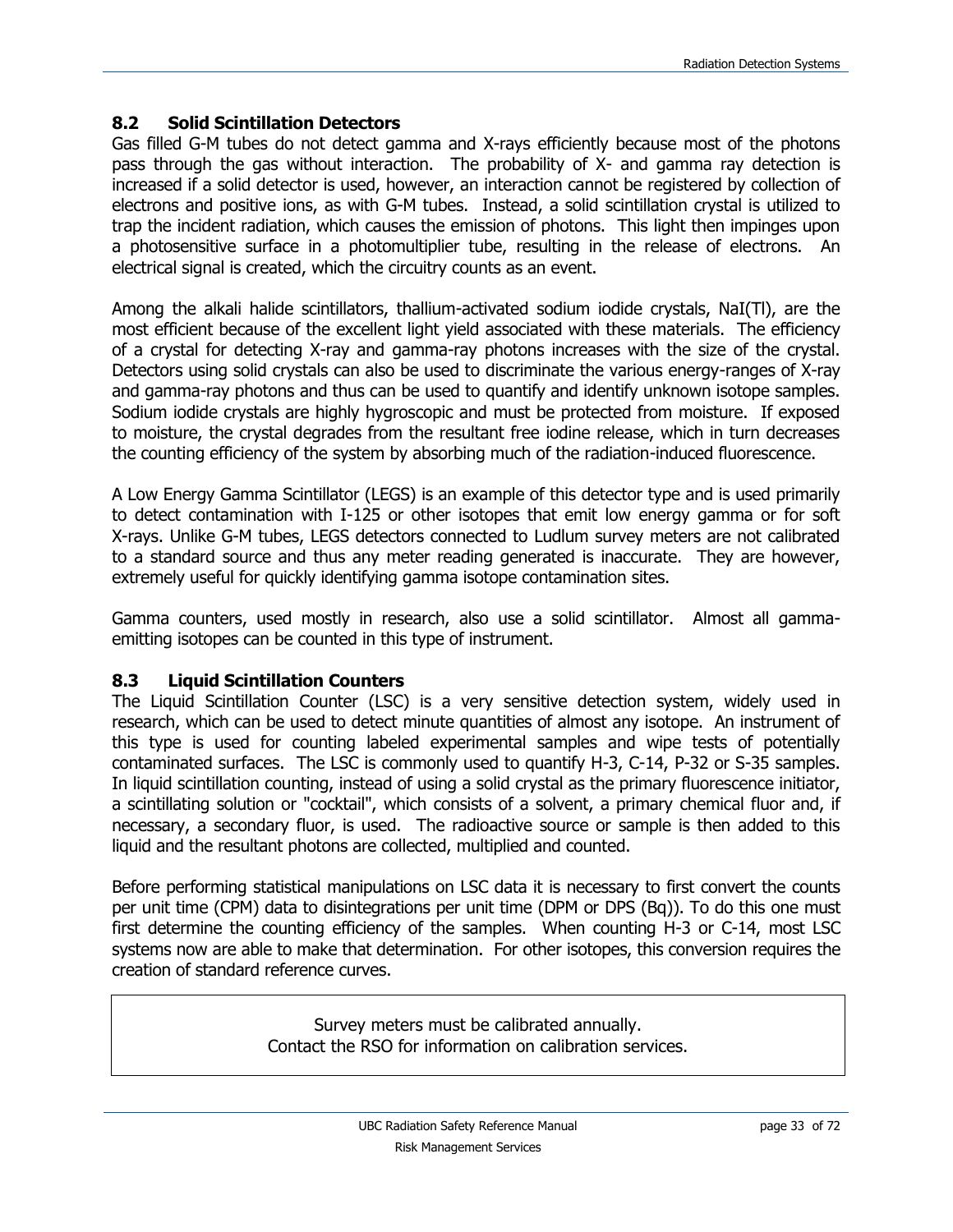# **Radiation Sources in the Workplace**

# <span id="page-33-0"></span>**9. Basic Principles**

Four basic principles ensure that exposure to, and uptake of, radioactive materials is minimized. They are time, distance, and shielding and contamination control.

# <span id="page-33-1"></span>**9.1 Time**

The radiation dose an individual receives is directly proportional to the length of time spent in a radiation field. Therefore, in order to minimize radiation doses, it is necessary to ensure minimum working times when handling radioactive sources.

If possible, practice any new protocol or technique with a non-radioactive blank. The importance of this is two fold. Firstly, you will become aware of any technical difficulties you are likely to encounter and thus avoid handling delays. Secondly, familiarity and practice will reduce the possibility of accidents.

# <span id="page-33-2"></span>**9.2 Distance**

It is essential to keep as much distance as possible between a radiation source and the worker. Distance is a very effective factor in reducing the intensity of radiation incident on the body. The actual relationship follows the inverse square law for point emission sources.

Maximize Distance: Use forceps and tongs to minimize radiation exposure to the hands.

| $I_1$          | $(D_2)^2$ | $I_1 \cdot (D_1)^2$    |
|----------------|-----------|------------------------|
| I <sub>2</sub> | $(D_1)^2$ | $I_2 = -$<br>$(D_2)^2$ |

where  $I_1$  is the intensity of radiation at distance  $D_1$  from the source, and  $I_2$  is the intensity at distance  $D<sub>2</sub>$ .

Example: The intensity of the radiation at 2 meters from a point source is 13  $\mu$ Sv/h (1.3 mR/h) measured with a G-M detector. What is the radiation field at 50 cm?

Data:

 $I_1 = 13 \mu Sv/h$  $D_1$  = 200 cm  $I_2 = ?$  $D_2 = 50$  cm

Minimize exposure time.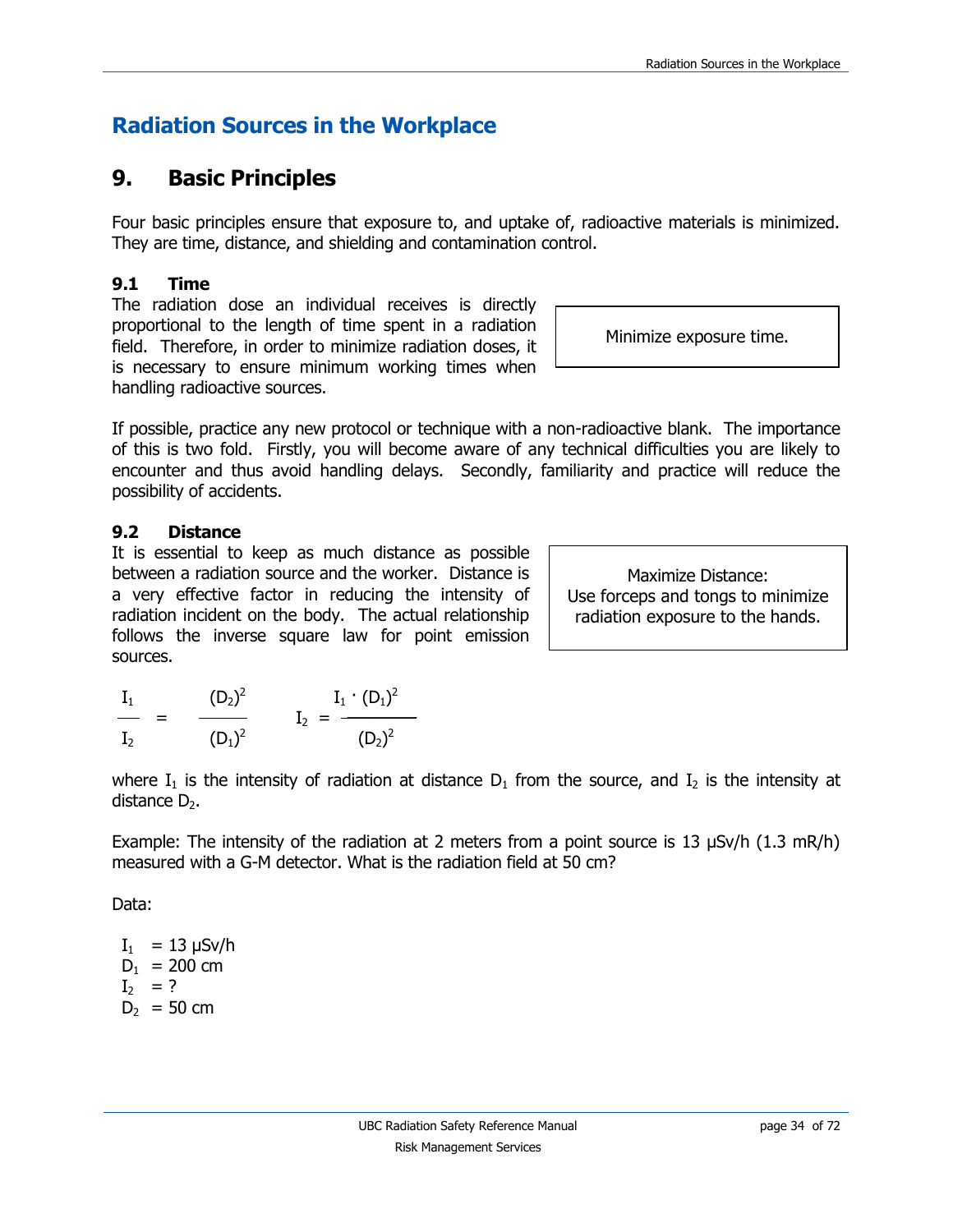Solution:

$$
I_2 = \frac{I_1 \cdot (D_1)^2}{(D_2)^2}
$$
  

$$
I_2 = \frac{13 \text{ }\mu\text{Sv/h} \cdot (200 \text{ cm})^2}{(50 \text{ cm})^2}
$$

 $I_2$  = 208  $\mu$ Sv/h (20.8 mR/h)

The effects of distance on radiation intensity are illustrated in Figure 6. As the distance from the source gets smaller, the intensity gets progressively larger.

Fig. 6 Effect of Distance on Radiation Intensity



# <span id="page-34-0"></span>**9.3 Shielding**

The maximum allowable radiation field for any working area is 2.5 µSv/h (0.25 mR/h). In many instances it will not be possible to keep as far from a source as is required, thus necessitating the use of shielding. Depending on the type and energy of radiation, different shielding materials are recommended.

Tritium (H-3) produces very weak beta particles with a maximum energy of 18 keV. These electrons travel only a short distance in matter. The range in air of these particles is about 4.7 mm and a glass stock vial or test tube provides complete shielding.

Carbon-14, sulphur-35 and calcium-45 emit beta radiation with maximum energies of 156, 167, and 252 keV, respectively. If kilobecquerel amounts are handled, the glass container will provide adequate shielding. If tens of megabecquerels are being handled, 3 millimeters thick Plexiglas, lucite, or glass shielding is recommended.

Phosphorus-32 is a high-energy beta emitter (1.71 MeV), consequently, most operations require shielding. Thick Plexiglas (1.2 centimeters) is the material of choice. As described in section 3.6, lead is not recommended due to the generation of bremsstrahlung. The energy of these secondary

The maximum allowable radiation field for any working area is 2.5 µSv/h (0.25 mR/h).

X-rays increases with the increasing atomic number of the target and energy of the beta particle. For this reason, when shielding energetic beta emitters, a material such as plastic or glass is preferred over lead and steel to minimize X-ray exposure.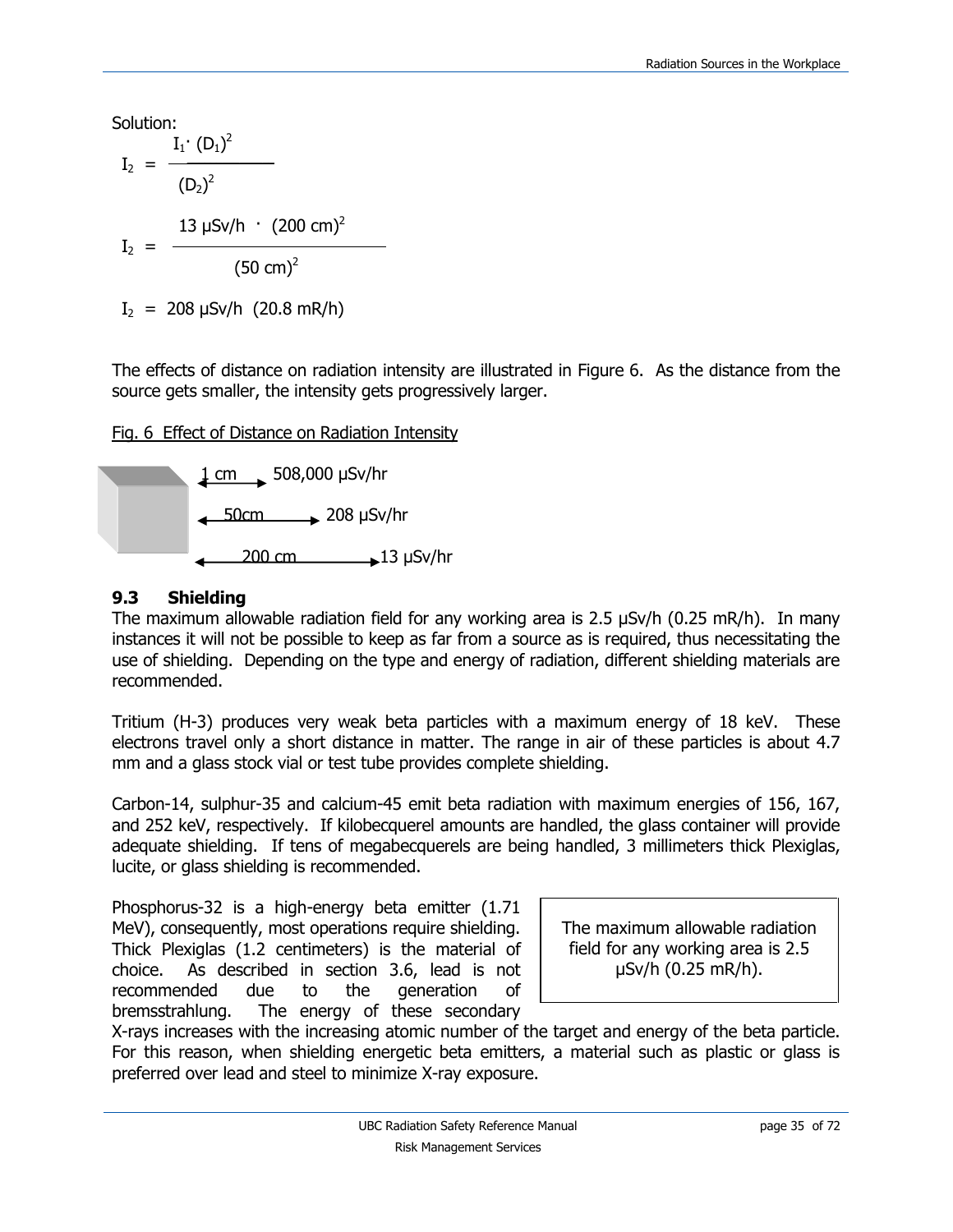Phosphorus-33 is a low-energy beta emitter (0.248 MeV). If kilobecquerel amounts are handled, the glass container will provide adequate shielding. If tens of megabecquerels are being handled, 3 millimetres thick Plexiglas, lucite, or glass shielding is recommended.

Iodine-125 produces weak photons with a maximum of 35 keV and can easily be shielded using 1 mm thick lead sheets. An alternative to lead sheets are glass or clear plastic that contains lead in concentrations that are equivalent to the appropriate thickness of lead. The advantage to this material is that it permits the experimental apparatus to be viewed at all times. When performing iodinations it is essential to shield the separation column.

Sodium-22, chromium-51, cobalt-57, rubidium-86, tin-113 and cesium-137 emit both beta and gamma radiation, and shielding is always required when these isotopes are used. Good protection is offered by thick lead sheeting, but it is necessary to use a survey meter to check the effectiveness of the shielding. [See Table 4.](#page-36-0)

#### Half-Value Layer (HVL) and Tenth Value Layer (TVL)

The thickness of any given absorber that will reduce the intensity of a radiation field to one-half its initial value is defined as a *half-value layer*. If the absorber reduces the intensity of the beam to one-tenth it is called a *tenth-value layer*. This information is used to calculate theoretical radiation fields.

#### <span id="page-35-0"></span>**9.4 Contamination Control**

Following the use of radioisotopes, monitoring of all work surfaces that may have become contaminated during the handling of the radioisotopes is mandatory. The methods used to check for radioactive contamination in a laboratory are determined by the physical characteristics of the particular radiation.

During a compliance inspection, a primary role of the CNSC officers is to review the contamination control records. The inspectors also regularly perform their own wipe tests in order to confirm the research laboratory results.

#### **a. Wipe test method**

Low energy beta particles such as those emitted by tritium, carbon-14, or sulphur-35 do not penetrate the detector window of G-M detectors effectively. These emissions are detected poorly or not at all with a hand-held survey meter. Further, any type of emission (α, β, or Υ) resulting from contamination at the stringent level set by the CNSC is not readily detected by a survey meter. For this reason, area wipe tests *MUST* be performed when using radioisotopes. To perform this test, a disc of filter paper is wetted with ethanol, rubbed over a 10x10 cm area  $(100 \text{cm}^2)$  of the surface in question and then counted in a liquid scintillation counter (or a gamma well-counter, as appropriate).

**If the results indicate the contamination exceeds 100 COUNTS PER MINUTE GREATER THAN THE BACKGROUND COUNT, the surface must be decontaminated and re-tested. Records of the numerical results of all wipe tests must be maintained. (Appendix II)**

Use appropriate shielding. Lead is not always best.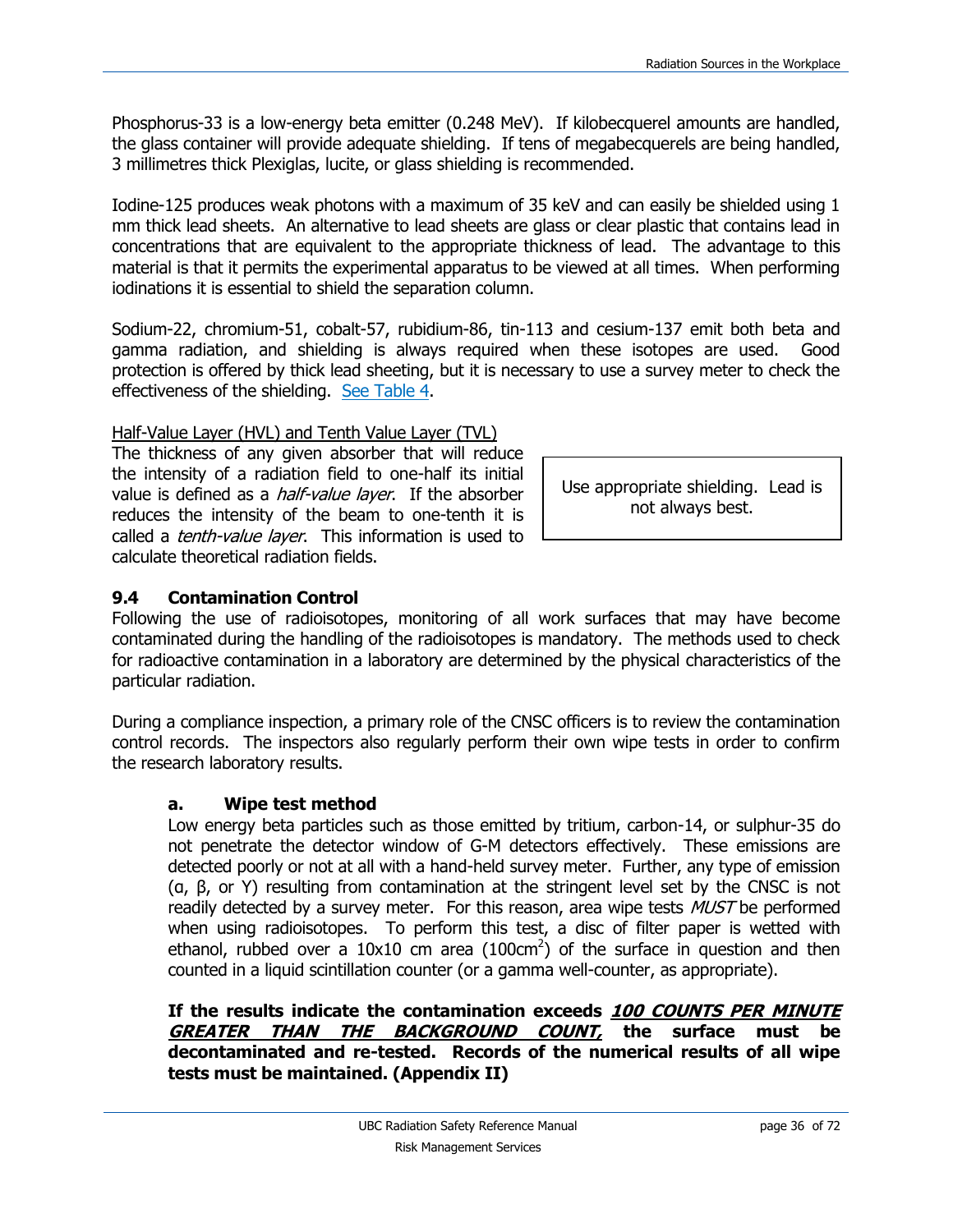#### **b. Direct reading method**

To **supplement** wipe testing, portable detectors or survey meters may be used to detect high energy betas, X- rays and gamma radiation. This is done by holding the detector approximately two centimetres above the surface to be monitored. In order to allow sufficient detector response time, it is moved slowly over the area in a grid-like fashion. Some instruments have a beta shield which is used to distinguish between gamma and beta contamination. It should be open or removed and the instrument set on the most sensitive range that is practicable.

Wipe tests are mandatory following the use of radioactive material. Decontaminate any surface that exceeds 100 CPM above background. Numerical results must be documented.

#### **c. Combined method**

A combination of the direct reading and wipe test methods provides the best margin of safety. Wipe tests are useful for the detection of loose contamination but will not give any indication of fixed or embedded contamination. The poor counting efficiency of G-M survey meters results in the underestimation of the level of contamination, especially if the levels are low, or if the contaminant is a low energy beta emitter.

Accidental contamination of work surfaces is a common occurrence in licensed laboratories. It is therefore imperative for the safety of all personnel that wipe tests be performed following each use of the material. It is good practice to also include surfaces and equipment not normally involved in isotope use as part of the laboratory wipe test program.

| <b>Nuclide</b> | Minimum Shielding*                                                |
|----------------|-------------------------------------------------------------------|
| $H-3$          | None required. Stock vial or any container absorbs all radiation. |
| $C-14$         | None required for activity up to 370 MBq. Then 3mm plexiglass.    |
| Na-22          | 10 cm (4") 2 layers of 2" lead bricks.                            |
| $P-32$         | 1.2 cm $(1/2")$ plexiglass.                                       |
| $P-33$         | None required for activity up to 370 MBq. Then 3mm plexiglass.    |
| $S-35$         | None required for activity up to 370 MBq. Then 3mm plexiglass.    |
| $Ca-45$        | None required for activity up to 370 MBq. Then 3mm plexiglass.    |
| $Cr-51$        | 2.0 cm $(3/4")$ lead.                                             |
| $Co-57$        | 1.7 mm $(1/8")$ lead.                                             |
| $Co-60$        | 10.0 cm (4") 2 layers of 2" lead bricks.                          |
| $Ni-63$        | None required. Electron capture detector housing is adequate.     |
| $Zn-65$        | 10.0 cm (4") 2 layers of 2" lead bricks.                          |
| <b>Rb-86</b>   | 10.0 cm (4") 2 layers of 2" lead bricks.                          |
| $Tc-99m$       | 1.2 cm $(1/2")$ lead.                                             |
| $In-111$       | 2.5 cm (1") lead.                                                 |
| $I-125$        | $0.4$ mm $(1/32")$ lead.                                          |
| $I-131$        | 6.0 cm (2 1/2") lead.                                             |

#### Table 4 Shielding Materials for Radioactive Sources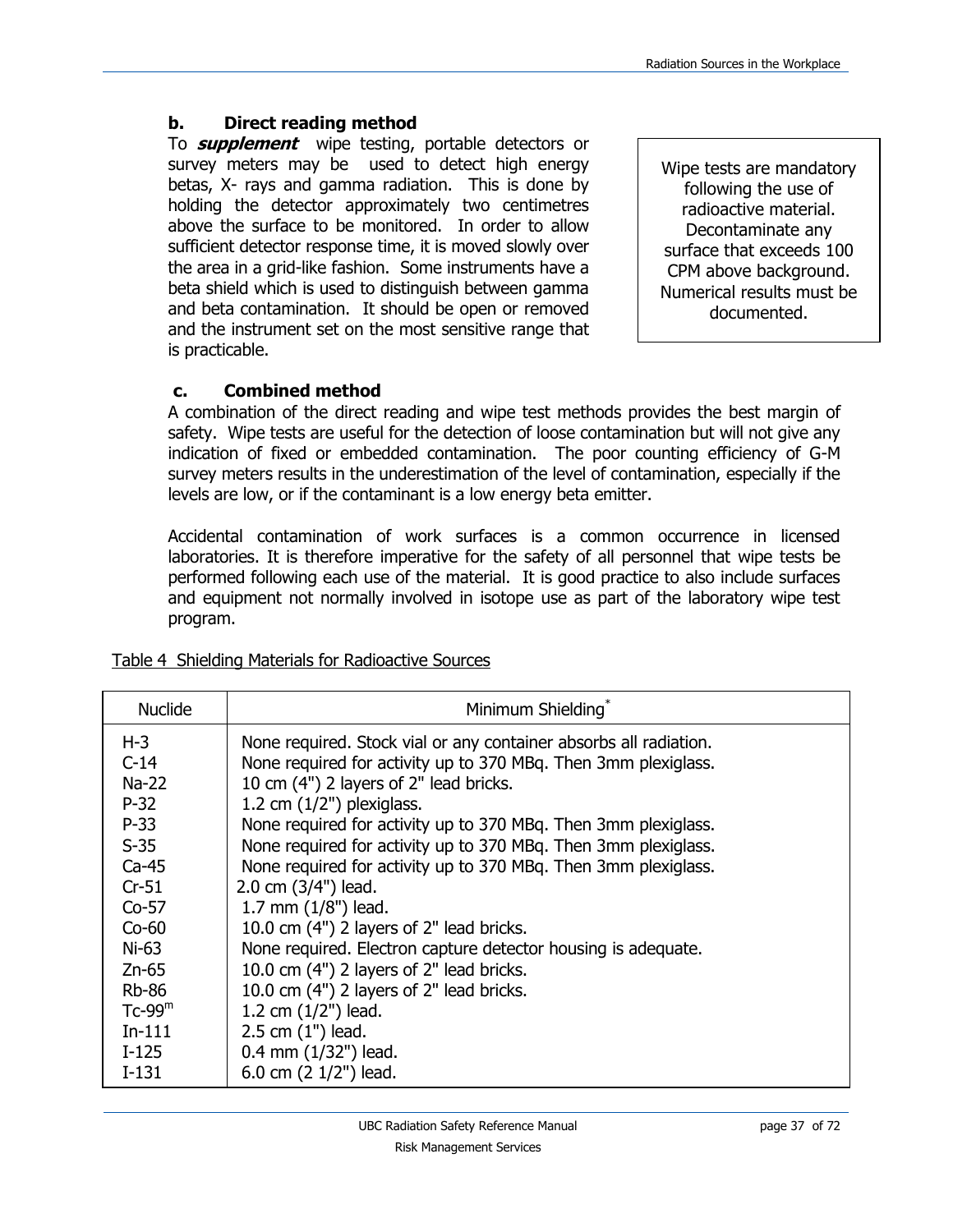\* Commercially available shielding material, based on ten half-value layers.

## **10. Record Keeping**

CNSC Regulations require each licensed research laboratory to maintain complete records of all radioactive sources. [See Appendix II.](#page-53-0)

#### **10.1 Purchases**

Laws that require faculty research scientists to hold a valid UBC Radioisotope License prior to obtaining any radioactive substances strictly regulate the acquisition of radioisotopes. An up-todate record of all purchases, gifts, or donations of radioactive materials must be maintained.

#### **10.2 Usage**

It is necessary to record the user's name, date and activity of each aliquot removed from a stock solution vial. It is advisable to have one "usage sheet" per stock vial that is kept near the isotope storage location.

#### **10.3 Disposals**

All waste in the laboratory or decay storage area is part of the permanent radioisotope inventory. The activity of radioisotopes that are disposed into the solid waste containers, drains, fume hoods or held for decay must be documented as described in Section 14.3.

#### **10.4 Contamination Control**

As described in Section 9.4, it is required that contamination monitoring be performed at the end of each working day in which radioactive materials were used. The results of these checks, EVEN WHEN NO CONTAMINATION IS FOUND, must be recorded and held on file for a period of three years. It is advisable to draw a map of the lab and designate areas where monitoring will be performed.

## **11. Radioisotope Licenses**

The University of British Columbia has been issued a Consolidated Radioisotope License by the Canadian Nuclear Safety Commission, a federal regulatory agency. Under this license, individual principal investigators are issued permits that allow radioactive materials to be used for specific purposes in defined locations. A condition of licensing is that only faculty members are issued such permits and that they, as well as their research personnel, successfully complete the UBC Radionuclide Safety and Methodology Course. This training is valid for the 5 year licensing period and must be retaken by those actively using isotopes. The conditions of the license, appendix A and any license amendments are in keeping with the legal requirements as defined in the Nuclear Safety and Control Act. Breech of the conditions is a criminal offense. The process for obtaining, modifying or decommissioning a radioisotope license is detailed under [Administrative](#page-12-0)  [Requirements](#page-12-0) in this manual.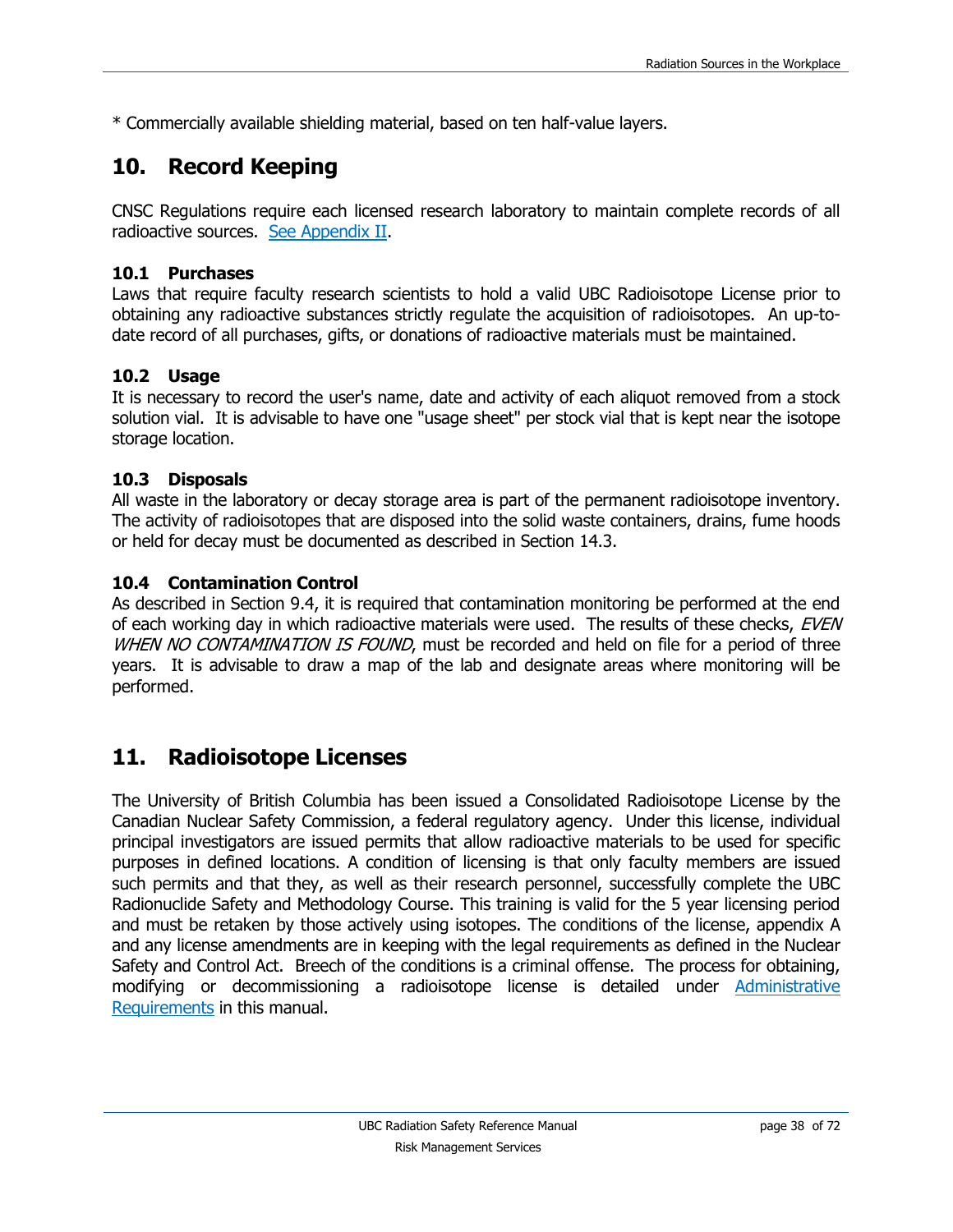#### **11.1 Ordering Radioisotopes**

Only holders of current UBC Radioisotope Licenses are permitted to procure radioactive materials. The license clearly indicates which isotopes may be purchased, how much isotope may be purchased and stored on hand. It also details the permissible uses of that material.

Inform the RSO when receiving any isotope shipment through the web-based purchasing system at:

<http://www.hse2.ubc.ca/rad/Purchasing/login.asp>

At UBC, each license holder is responsible for ordering and receiving her/his radioactive material. The purchases are arranged with each supplier after establishing the financial linkage through the Purchasing Department. Purchases are made through the web-based purchasing system by the license holder or authorized users. Upon receipt of the radioactive material, the information on the internet site must be updated with the date received, the receiver's name, and the vial identifier information.

#### **11.2 Receipt of Radioactive Sources**

As packages arrive in the lab it is necessary to carefully monitor each shipment. The fibreboard boxes can be contaminated with loose radioactive material on both inside and outside surfaces. The contamination is caused by poor housekeeping at the place of origin, rough handling, or leaks developing due to material being carried in non-pressurized aircraft. It is therefore necessary to establish regular procedures when receiving radioactive materials, using the following guidelines:

- Wear disposable gloves and a lab coat while processing the package.
- Wear eye protection (goggles) if the package contains P-32 or I-125.
- Verify the labels and transport index (T.I.) [See Appendix V.](#page-64-0)
- Place the package in a fume hood.
- Wipe test the exterior for contamination.
- Remove packing slip and open outer package.  $\bullet$
- Verify that contents agree with packing slip. Check that the activity, isotope and chemical  $\bullet$ form agree with your order.
- Measure radiation of inner container and shield as required.  $\bullet$
- Check for damage, broken seals, loss of liquid, change in colour, etc.
- Wipe test inner container.  $\bullet$
- Remove or deface the radiation symbol on the shipping label.
- If shipping carton is found to be free of contamination, dispose as regular non-radioactive  $\bullet$ waste or recycle the box. Ensure that any radiation symbols have been removed.
- Notify the lab supervisor and the Radiation Safety Officer 822-7052 of any irregularities.  $\bullet$
- Amend purchase records in the web- based ordering system.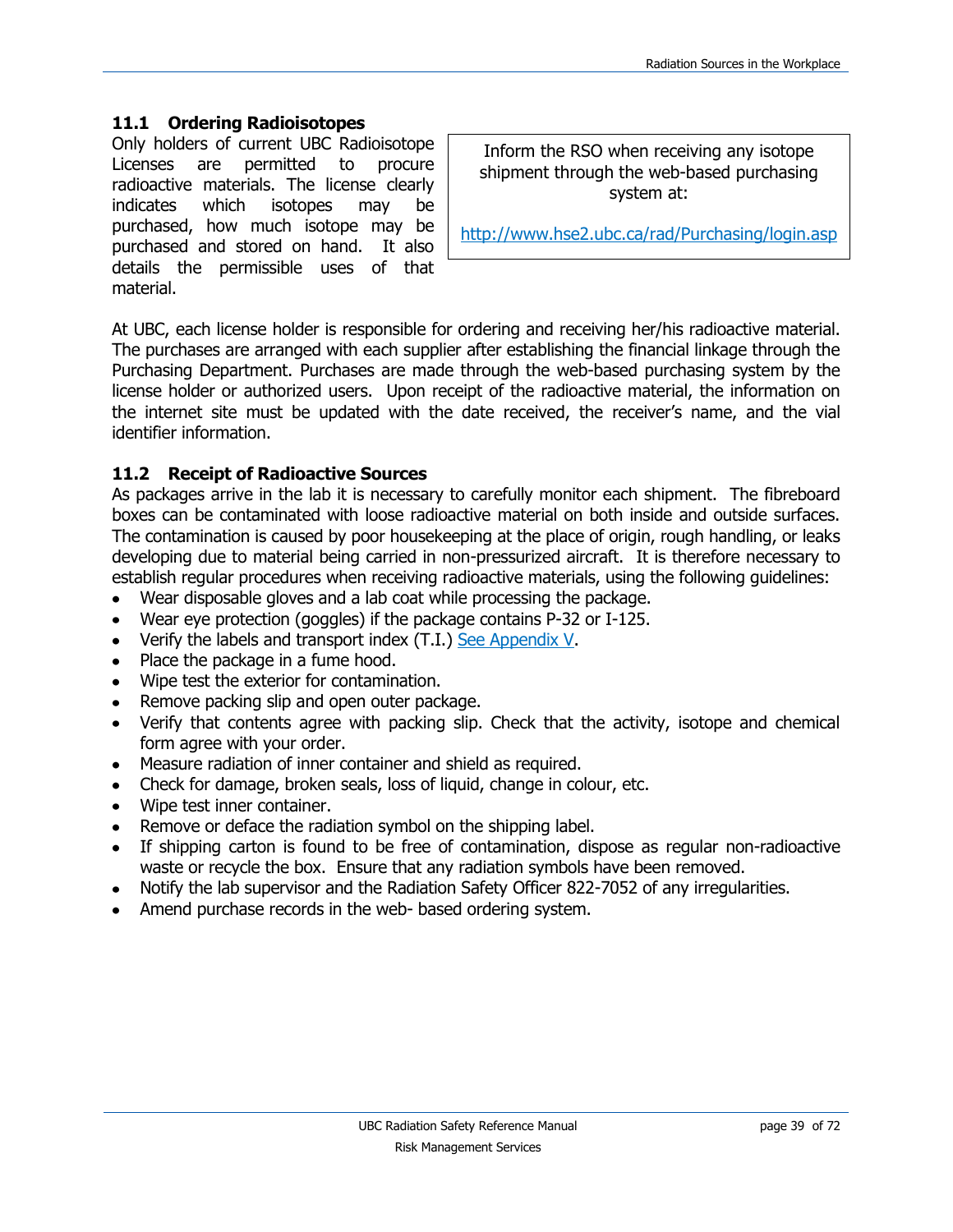# **12. Safety in the Working Environment**

#### **12.1 Locations**

Radioactive materials may only be used in licensed locations. Busy areas of the workplace should be avoided. When radioisotopes are being used, all personnel in the radiation area should be informed and precautions taken to ensure that the maximum allowable working field of 2.5 µSv/h (0.25 mR/h), in any direction from the source, is not exceeded.

Label all the material used for radioactive work with radiation stickers. Warning signs are essential, since visitors, cleaning staff, emergency or Plant Operations personnel may otherwise be unaware of the presence of the radiation field. Glassware, tongs, and other equipment used to handle unsealed sources should be segregated and labeled to prevent use with non-radioactive materials. Signs and labels should be removed when the equipment has been shown to be free of radioactive contamination and is no longer required for isotope work.

Working surfaces require covering with an absorbent covering to prevent radioactive contamination. Some options are:

- 1. Absorbent plasticized paper; eg. Kay-dry, Benchkote, incontinence pads.
- 2. An absorbent-paper lined tray.
- 3. A glass plate (for very small volumes only).

Should a spill occur, it can then easily be contained and cleaned up, rather than having to remove and dispose of the contaminated bench.

#### **12.2 Fume Hoods**

If there is the possibility of producing airborne radioactivity (aerosols, dust, vapours, etc.), work should be performed in an absorbent-paper lined fume hood. The hood should be labeled with a clearly visible radiation sign. The airflow in each hood is checked by Risk Management Services on an annual basis; however, should the hood not operate correctly, perform a complete set of wipe tests in the fume hood and remove all hazardous materials. Then fax the results to the Radiation Safety Office at 822-7052. The RSO will supply a document to be posted that confirms the fume hood is free of radioactive contamination. Workers will not repair the fume hood without this documented proof. Then call the Campus Plant Operations TROUBLE line at 2-2173 (or other appropriate Environmental Services number) to request servicing of the unit.

If there is not an operational magnehelic gauge on the hood, it is a good practice to tape a telltale (small piece of tissue paper) to the bottom of the sash to give a visual indicator of airflow. Iodine is an extremely volatile isotope and iodinations must always be performed in a fume hood.

#### **12.3 Sinks**

If possible, only one sink should be used for the washing of contaminated lab ware and dilution disposal of aqueous radioactive waste. The sink should be clearly and boldly labeled with radiation warning tape or labels that are replaced immediately if they become obscured.

#### **12.4 Refrigerators**

Store the open source radioisotopes in a refrigerator clearly labeled with a radiation sign. On a routine basis, the refrigerator should be defrosted, cleaned and wipe tested. Ensure that all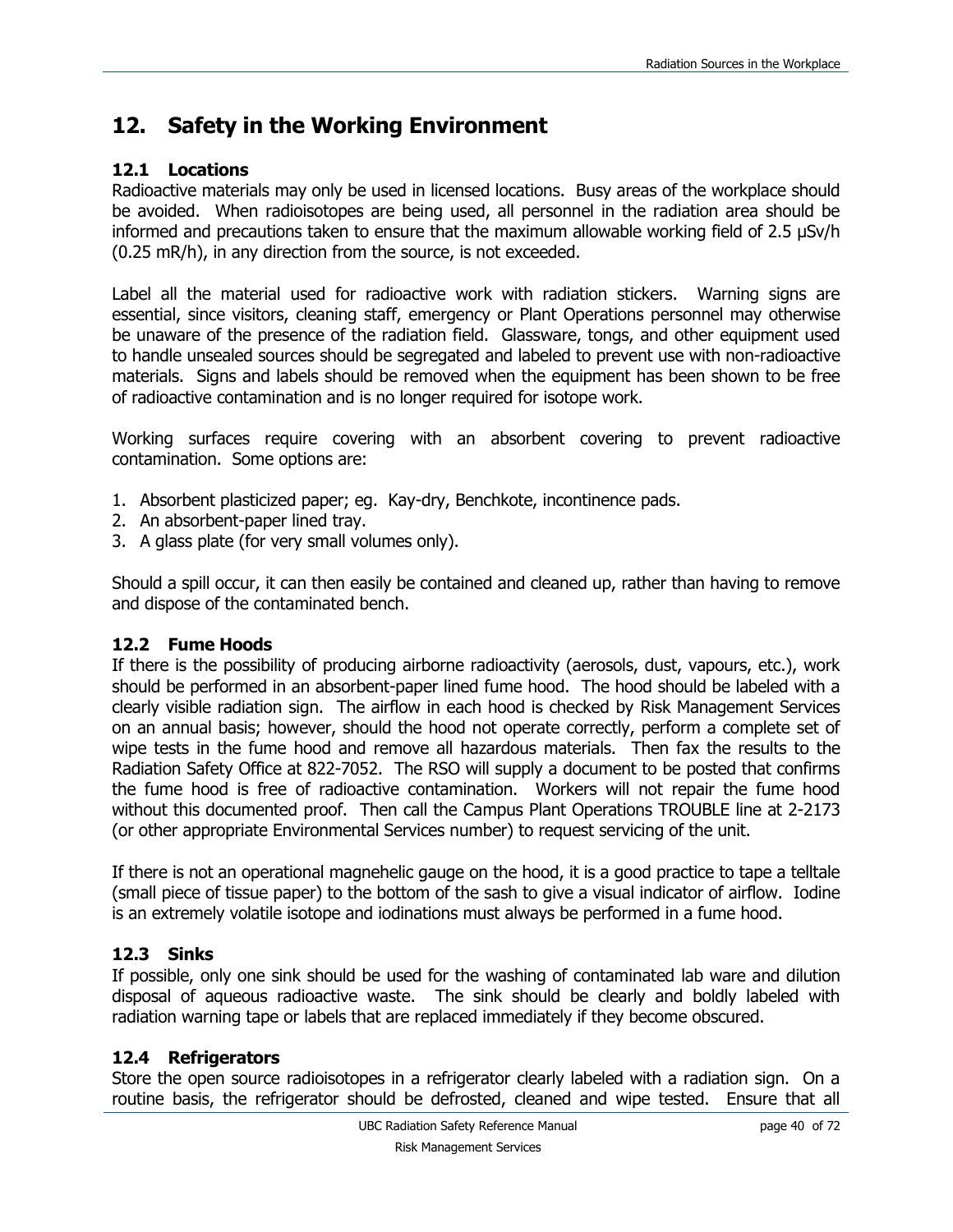radioactive samples are labeled with the name of the user, date, isotope and activity. Food or beverages MUST NOT BE STORED in laboratory refrigerators.

#### **12.5 Radioactive Sources**

In order to minimize degradation of a labeled compound it is often good practice to aliquot the stock solution into smaller volumes, which are then shielded and stored. This lessens the number of freeze-thaw cycles of the stock solutions which can cause degradation of your nuclide labeled chemical compound.

#### **12.6 Posting of Signs and Labels**

A "CAUTION RESTRICTED AREA" sign with up- to- date contact information must be posted at each entrance to the area or laboratory in which radiation hazards may be present. All storage areas, contamination sites, isotope decay cupboards, etc., must be labeled with a "CAUTION RADIOACTIVE MATERIALS" sign. All licensed rooms must display a "NO EATING DRINKING OR SMOKING" sign, the CNSC Laboratory Classification poster, and a copy of the UBC permit issued to the principle investigator. These documents, signs and labels may be obtained from the Radiation Safety Office.

#### **12.7 Miscellaneous**

Coat hooks should be provided within the laboratory close to the exit, in order to encourage laboratory personnel to remove lab coats prior to leaving the laboratory. Under no circumstances shall provision be made for food or beverage preparation or storage in the laboratory.

# **13. Personal Protective Equipment**

The primary aim of the Radiation Safety Program is to ensure that radioactive materials are used safely and that radiation exposures are minimized. The individuals using radioisotopes can further this objective simply by ensuring that each and every time they use radiation sources, personal protective equipment is utilized. Apart from radiation hazards, the use of personal protective equipment is further necessitated by the myriad of biological, chemical, physical, and ergonomic hazards present in research areas.

#### **a. Gloves**

The use of disposable gloves is mandatory when working with open radioactive sources. Gloves should be checked frequently throughout an experiment in order to detect any small punctures that may have developed. Disposable gloves are prone to fail at the fingertips especially if the wearer has long fingernails. Disposable gloves must never be worn outside the laboratory. For iodinations, it is recommended that a minimum of two pairs of gloves be worn, with the outer pair being replaced frequently during the procedure.

#### **b. Laboratory coats**

Laboratory coats are designed to offer spill protection to the wearer and their use is mandatory when working with radioactive materials. In order to function properly, the lab coat must be buttoned completely, with the sleeves rolled down fully, thus enabling the wearer to seal the cuffs with gloves. Laboratory coats should not be worn outside the laboratory and may never be worn in areas in which food is consumed.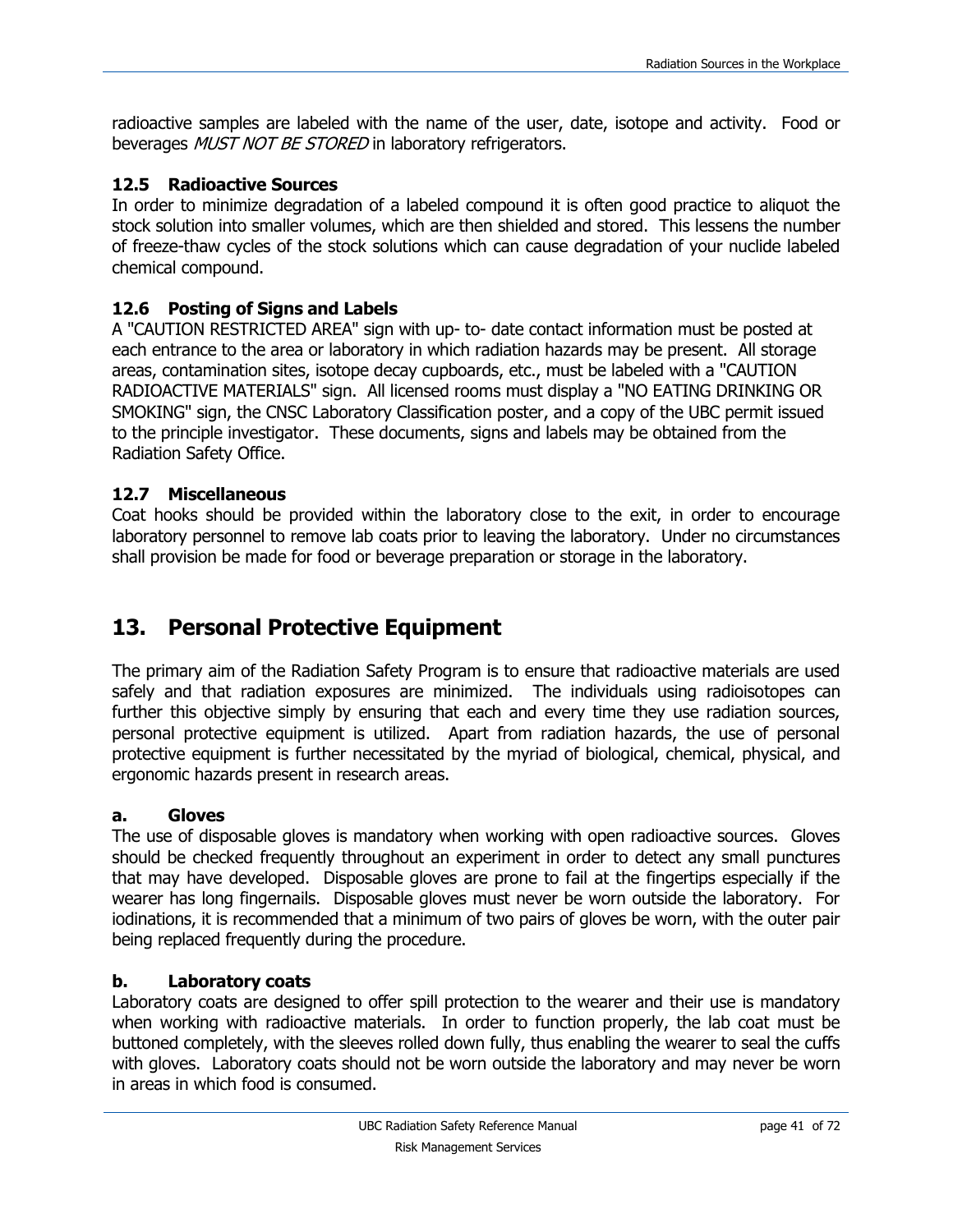#### **c. Clothing**

It is recommended that laboratory personnel wear long pants. These provide splash protection for the lower legs. Jewelry, especially rings, should not be worn in laboratories as contamination is often trapped under the band and may go undetected. If a ring were to be contaminated, it may be impossible to decontaminate and could not be worn again.

#### **d. Shoes**

Wearing shoes that cover the entire foot is required in all research areas. Sandals, thongs, clogs, etc., do not offer adequate coverage in the event of a spill, nor do they offer protection from falling objects. CSA approved safety shoes are recommended.

#### **e. Glasses**

A 37 kBq (1 µCi) droplet of phosphorus-32 in the eye will deliver a dose rate of over 20 mSv/cm<sup>2</sup>/h (2000 mrem/cm<sup>2</sup>/h). Safety glasses, goggles or face guards should be worn when there is a possibility of splashing this material into the eyes. It is also good practice to wear safety glasses as shielding when working with stock solutions of high energy beta emitters in order to reduce the external radiation dose to the eyes.

#### **f. Remote Handling Devices**

Forceps and tongs should be used when handling stock solution vials or any source that produces a significant radiation field.

#### **g. Other**

In most situations it is preferable to shield the source of radiation rather than the individuals in the laboratory. However, occasions may arise where reduction of the radiation field below the 2.5 µSv/h limit cannot be achieved. In these situations, lead aprons that provide whole body coverage should be worn. The RSO has equipment available to loan for the manipulation and transport of high activity sources.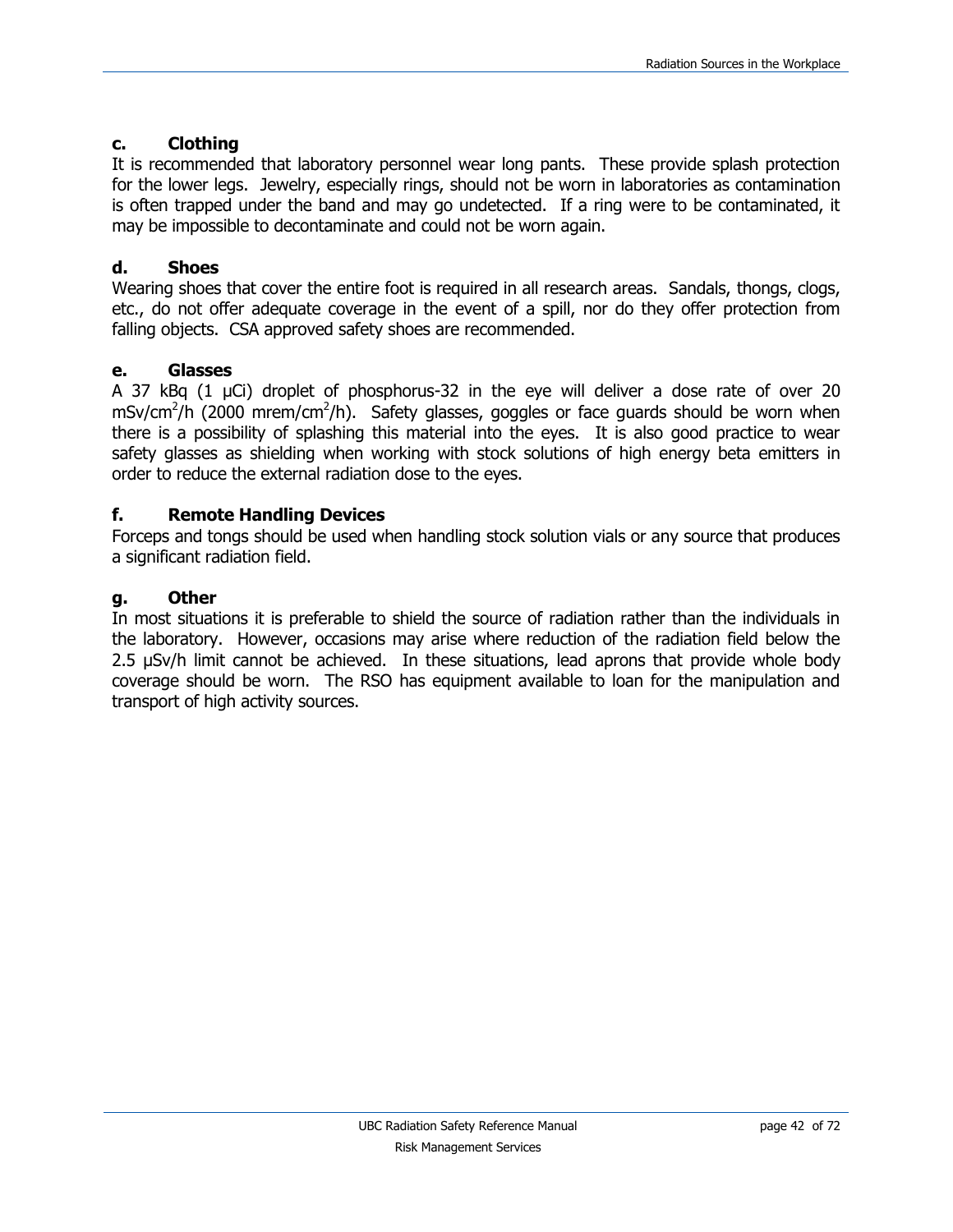# **Management of Radioactive Waste**

# **14. Disposal Procedures**

The very nature of scientific research results in the creation of new and varied forms of radioactive waste. If the type of waste you have generated does not fall within the following classification

Ensure that all radiation warning labels are defaced when placing material in waste containers.

criteria, or if you have any doubts as to the correct waste stream for a given material, please contact the Radiation Safety Office prior to proceeding with disposal.

The protocol for disposing of radioactive waste at off- campus sites may vary from the following campus-specific procedures. It is important that the protocol you intend to follow has been approved by the UBC Radiation Safety Office. Regardless of the disposal protocol, **the waste disposal limits are universal across all UBC research sites.**

Unlike other hazardous materials, radioactive atoms are invulnerable to degradation by external chemical and physical processes such as oxidation or incineration. Dilution of radioatoms into the air, landfills or bodies of water, simply moves them from one location to another. The only mechanism whereby radioisotopes can be eliminated from the environment is by radioactive decay. Therefore, in order to minimize the environmental impact of radioisotope disposal, it is incumbent upon all users of radioactive materials to strictly follow the guidelines for radioactive waste management.

These guidelines, enforced by law and administered by the Canadian Nuclear Safety Commission (CNSC), require detailed accounting of all radioisotope disposals. Each radioisotope poses a unique degree of risk to people and the environment. For example, iodine-125 poses a greater potential risk to the thyroid than does ingestion of the equivalent activity of tritium. For this reason the CNSC has set out isotope disposal limits that vary with the associated degree of hazard. [See Table 5](#page-46-0) for the disposal limits for commonly used isotopes at UBC. If your isotope of interest is not listed, contact the Radiation Safety Office for this information.

All radioactive waste is considered part of the radioisotope inventory, consequently it is necessary to keep a permanent record (Appendix II) of each occasion when radioactive material is held for decay, diluted to the drains, exhausted from a fume hood, sent for incineration, or sent to a landfill. These records must be complete and a summary of the activity disposed is required to be sent to the RSO on an annual basis. This information is then collated and sent to the CNSC as a condition of the consolidated license.

#### **14.1 Gases and Aerosols**

Procedures for which there is a potential to emit radioactive gases, aerosols or dusts must be performed in an absorbent-paper lined fume hood. Radioactive material that may be discharged to the atmosphere via fume hoods is currently restricted to  $H^3$  at 37 kBq per cubic meter averaged over a one-week period. This is a protocol in place at all UBC sites.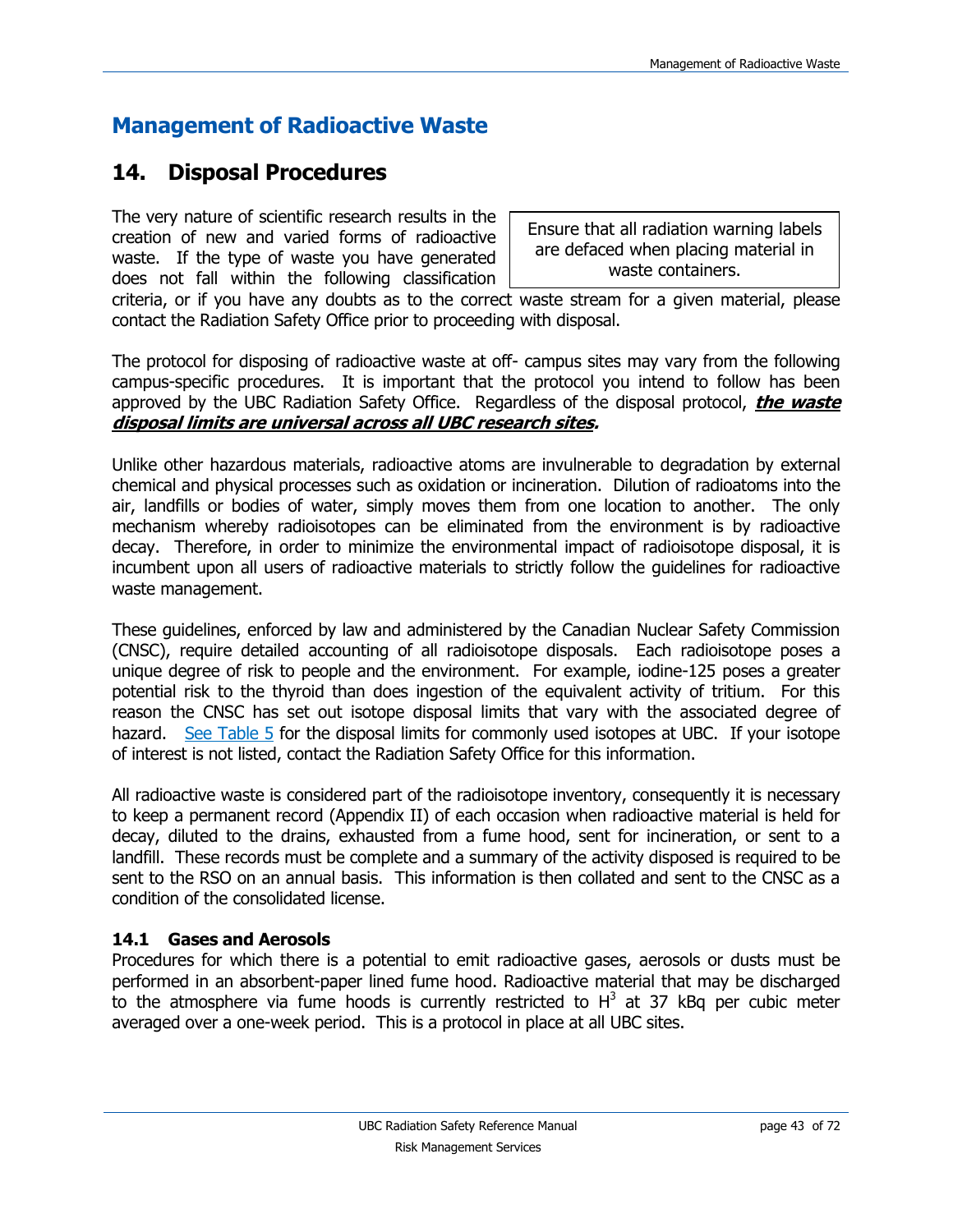#### **14.2 Liquids**

Liquid wastes are classified into two groups:

#### **a. Aqueous**

If possible, aqueous liquids should be held in sealed containers until such time as the radioisotope has decayed. For large volumes, or for liquid waste containing long-lived isotopes, disposal of aqueous solutions via the sanitary sewer is permissible. In these cases, it will be necessary to meet the Liquid Disposal Limits listed in [Table 5.](#page-46-0) The liquid to be disposed must not contain organic, toxic or hazardous materials. It is essential to continue a flow of water for several hours after meeting the dilution criteria, thereby ensuring that no radioactive waste remains in the building plumbing. This protocol is in place at all UBC sites.

#### **b. Organic**

Waste organic solvents, including ALL liquid scintillation cocktails (as well as so-called `Biodegradable cocktail') with or without radioactivity, are to be collected in approved 5 litre red plastic UBC solvent containers, which are available from the Environmental Services Facility (822-6306).

The red plastic UBC solvent containers are used for the disposal of ALL SCINTILLATION COCKTAILS.

The Liquid Disposal Limits listed in [Table 5](#page-46-0) apply to organic liquids. The tag attached to the container must be completed, and the container placed in the appropriate area for collection.

Example: What is the maximum activity of carbon-14 that a red UBC solvent container may contain when sent for disposal?

Data:

Release Limit (RL) = 37 kBq/l

Volume = 5 litres

Solution:

Maximum Activity ( $MA$ ) = RL x Volume

 $MA = 37$  kBq/l x 5 l/can = 185 kBq/can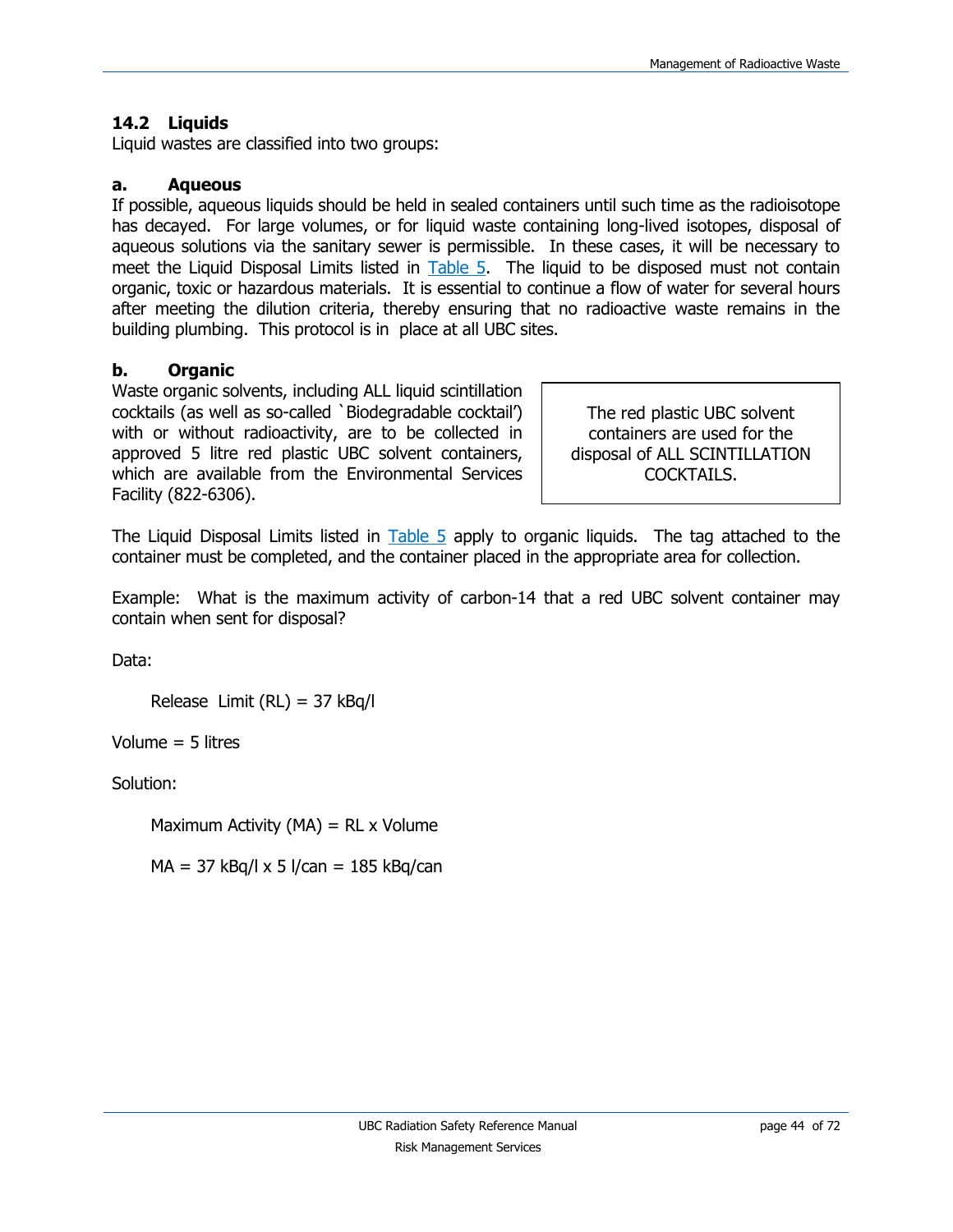#### **14.3 Solids**

The maximum concentrations of radioactivity in solid waste are listed in [Table 5.](#page-46-0) All solid waste sent for disposal must emit less than 2.5 µSv/h (0.25 mR/h) at the surface of the bag or box. **Radioactive waste must be placed in designated and labeled containers which are handled only by lab personnel and not by housekeeping staff**. Foot pedal operated lids should be used to minimize contamination of the outer surface and lid. Regardless of research location, be it on-campus or off, the activity/kg and than 2.5  $\mu$ Sv/h (0.25 mR/h) disposal limits must be met.

#### **a. Incineration**

The only material that may be sent to the UBC Environmental Services Facility for off-site incineration is biohazardous or animal anatomic waste.

This does not include lab waste such as disposable gloves, bench covering material, plastic test tubes, plastic petri dishes and plastic tubing. The waste may not exceed the activity/kilogram limits and must be below exemption quantity prior to incineration. The material should be bagged, and care should be taken to ensure that the package will not rupture when handled.

Exclusive of radioisotope content, biological material, including biohazards, animals, organs or parts thereof, must be sent for incineration. If the biohazardous material contains radioisotopes, autoclaving the waste prior to disposal should be avoided as the process will result in radioactive contamination of the autoclave. In these situations, a waste handling protocol must be approved by both the Biosafety Officer and the Radiation Safety Officer prior to commencing the research.

#### **b. Non-combustible**

All low-level radioactive non-combustible waste enters the regular garbage disposal system. [See Appendix IV.](#page-63-0) By ensuring the disposal guidelines are met, the radioactivity in the waste does not pose a health hazard to any individual who may be required to handle it nor does the material pose a hazard to the environment. It is therefore extremely important that the **Activity/kilogram limits and emission levels of 2.5 µSv/h (0.25 mR/h)** are met. Emptied glass

Combustible and Non-combustible solid waste must contain less than the activity listed in Table 5 AND emit less than 2.5 µSv/h (0.25 mR/h) at the surface of the disposal container.

scintillation vials and contaminated glassware, pipets, metal, etc. should all be handled as noncombustible waste. Plastic scintillation vials must be emptied prior to disposal. If the vials had contained a toluene based cocktail, they may be left uncapped overnight in a fume hood to allow for the evaporation of the remaining traces of solvent. If, however, the cocktail is the water miscible or 'biodegradable' type, the vials should immediately be sent for disposal as the trace contents will not evaporate to any extent, but may dissolve the waste bags.

The bag lining a glass waste container should be sealed and then surveyed with a Geiger- Mueller detector to ensure that the radiation field is less than 2.5uSv/h

(0.25 mR/h). The material may not exceed the limits listed in [Table 5.](#page-46-0) There must be no markings, tape, or labeling to indicate that the bag may contain very low activity radioactive waste. The researcher then disposes the material into the regular glass waste stream. By ensuring the disposal guidelines are met, any minute traces of radioactivity in the waste do not pose a health hazard to any individual who may be required to handle it.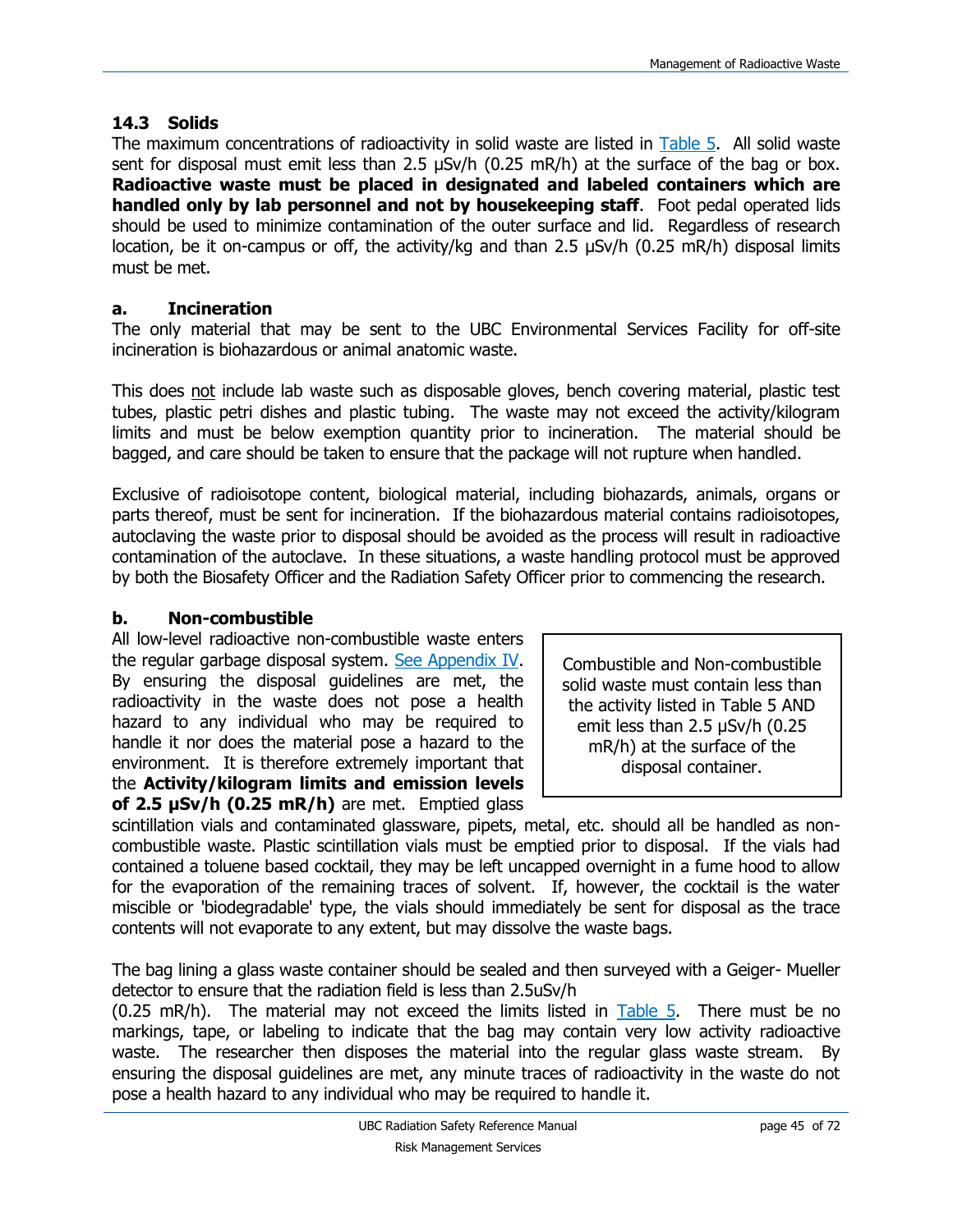#### **14.4 High Activity Waste**

Occasions may arise in which the level of radioactive contamination in the waste does not meet the guidelines for radioisotope disposal. Unlike liquid waste that contains isotopes above the disposal criteria, solid waste may not be diluted to meet the disposal limits. Simply adding a lead brick to a bag of solid waste in order to meet the activity per kilogram disposal criteria does not reduce the concentration or the associated hazard of the radioactive material. In these situations there are two options available.

#### **a. Decay**

When using radioisotopes with half-lives less than 90 days, all solid waste that exceeds the disposal guidelines must be held until the accepted standard is met. It is recommended that holding aqueous liquid waste containing short-lived isotopes for decay is preferable to diluting the waste into the sanitary sewer system.

Each research space has tackled the problem of decay storage space in a different way. In some buildings, rooms have been made available for all users to leave waste containers for isotope decay. In others, space has been set aside on a departmental basis. In still others, no such space has been allocated, requiring researchers to make space available in their own laboratories for this process. In each situation, it is important to label all containers with the initial holding date, the isotope and activity, researcher, user and anticipated disposal date.

As a general rule, ten half lives will ensure that all isotope has decayed to the acceptable level. Keeping in mind that the radiation fields emitted from these packages may be very high, it is important to print the above information with large bold lettering so that it can be read at a safe distance (Appendix II).

#### **b. Paint Cans**

In situations where the activity to be disposed exceeds the solid waste disposal guidelines, and the half-life of the isotope precludes holding the material for decay, the material may be sent by the University for burial in Chalk River, Ontario. The appropriate containers to be used for this process are new empty paint cans, which are available from most commercial paint stores. New

Only material that cannot meet the waste limits by any other means may be placed in paint cans for disposal.

empty cans must be used, as the paint from used cans prevents adequate sealing of the lid.

Every effort must be taken to minimize the waste volume as the shipping procedure is very costly. If the absorbent bench cover is heavily contaminated, the whole piece need not be discarded, but the "hot spots" should be cut from the sheet and placed in the paint can. These containers are appropriate for the disposal of stock solution vials containing unused radioisotope, columns and heavily contaminated glassware used in iodination procedures, radioactive metals and geological samples, etc. The activity of all isotope waste that is placed in the paint can must be documented and the disposal records maintained.

Arrangements must be made with the Radiation Safety Office (604-822-7052) to receive, inspect, catalogue and ship the sealed paint cans.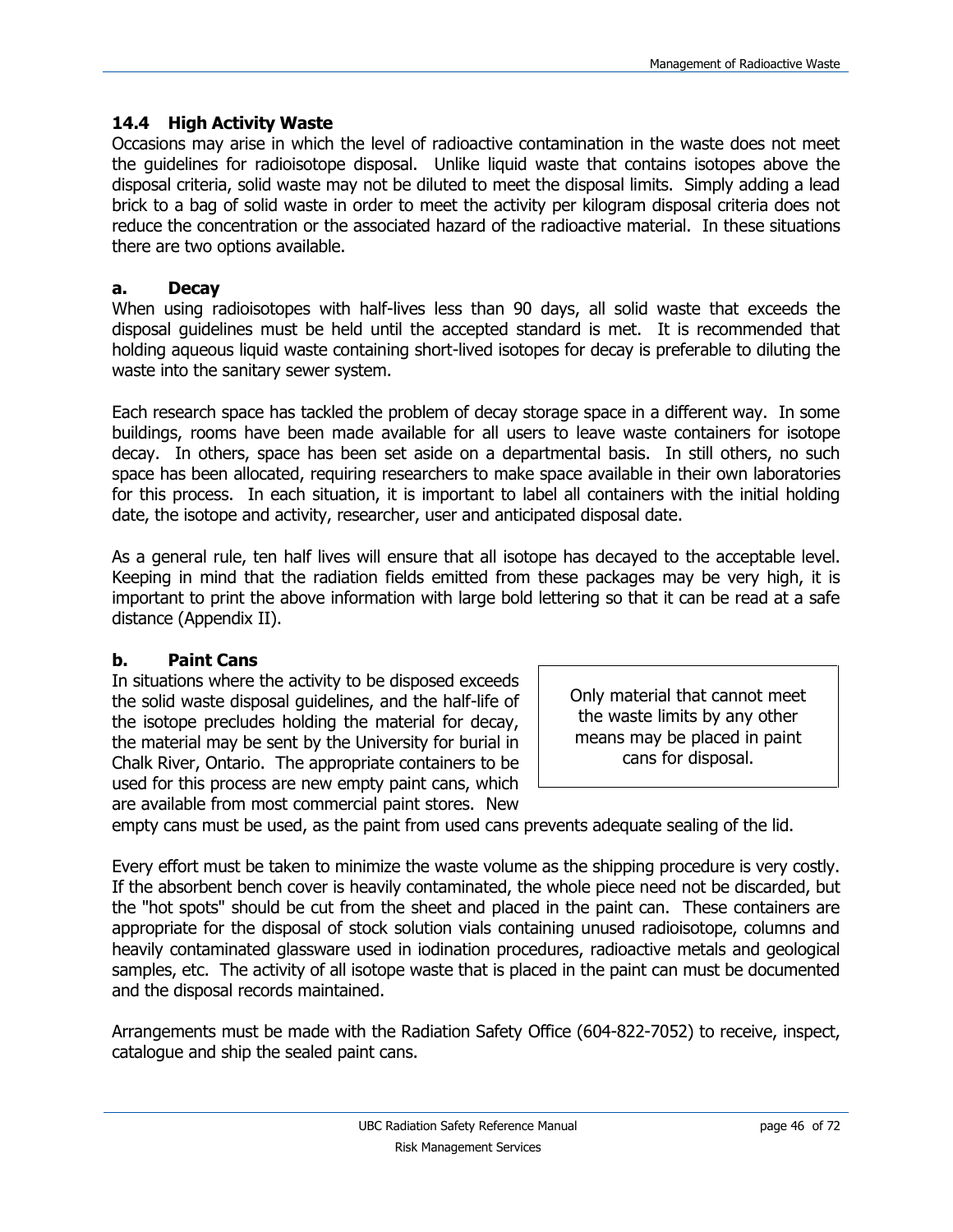| Isotope                                                                                   | <b>Disposal Limits</b>                                    |                                                  |                                                                    |                                                          |                       |                         |
|-------------------------------------------------------------------------------------------|-----------------------------------------------------------|--------------------------------------------------|--------------------------------------------------------------------|----------------------------------------------------------|-----------------------|-------------------------|
|                                                                                           | Solid<br>Activity/kg                                      |                                                  | Liquid<br>Activity/I                                               |                                                          | Air<br>Activity/ $m3$ |                         |
|                                                                                           | kBq/kg                                                    | µCi/kg                                           | kBq/l                                                              | $\mu$ Ci/l                                               | $kBq/m^3$             | $\mu$ Ci/m <sup>3</sup> |
| $H-3$<br>$C-14$<br>$Na-22$<br>$P-32$<br>$P-33$<br>$S-35$<br>$Ca-45$<br>$Cr-51$<br>$I-125$ | 3700<br>370<br>1.0<br>37<br>100<br>37<br>37<br>370<br>3.7 | 100<br>10<br>0.027<br>1<br>2.7<br>1<br>10<br>0.1 | 370.0<br>37.0<br>0.10<br>3.7<br>10.0<br>3.7<br>3.7<br>37.0<br>0.37 | 10<br>0.0027<br>0.1<br>0.27<br>0.1<br>0.1<br>1.0<br>0.01 | 37.0                  | 1.0                     |

<span id="page-46-0"></span>

|--|

\*\* If your isotope is not on this list contact the Radiation Safety Office for guidance on disposal options. \*\*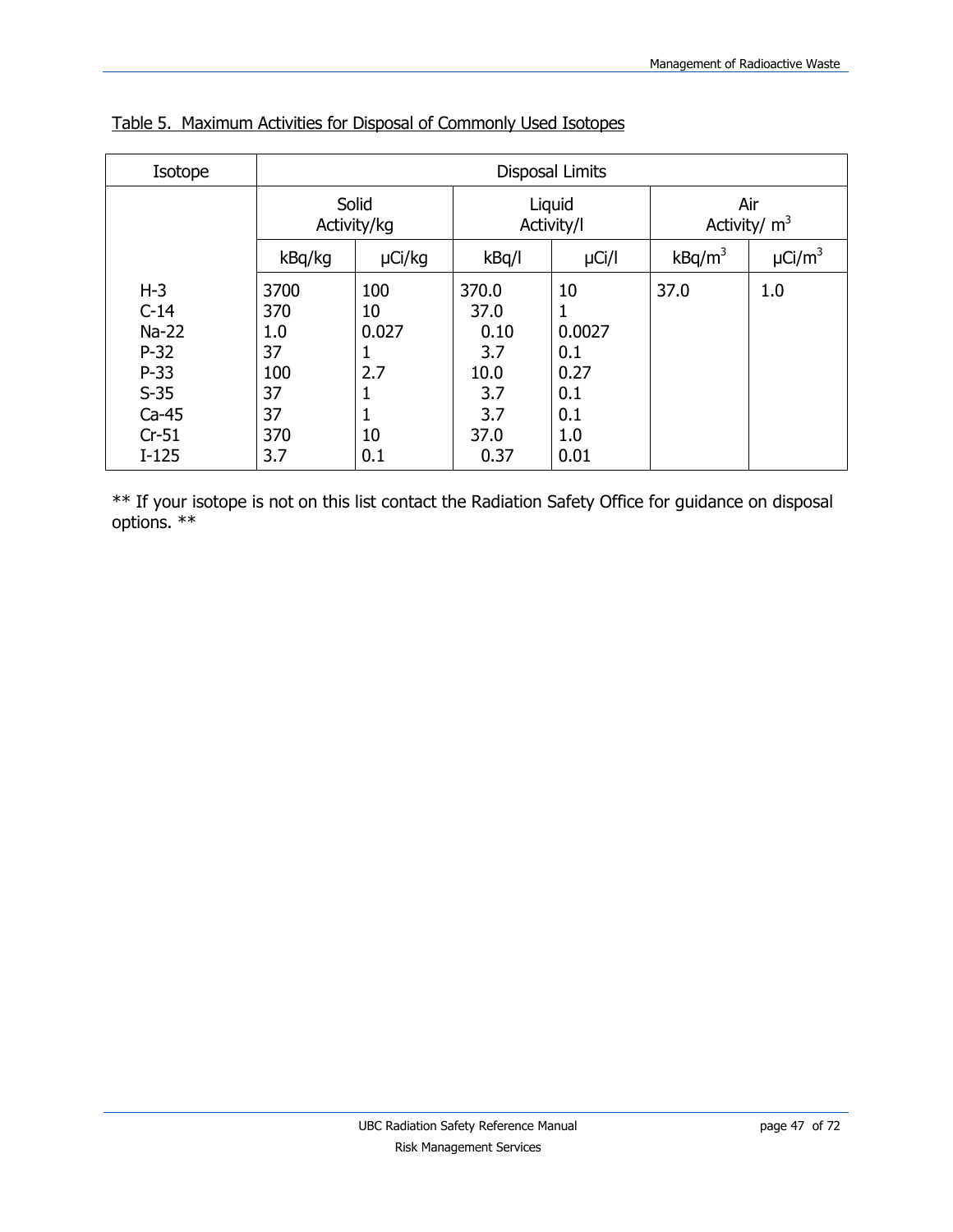# **Radiation Emergency Response**

# **15. Dealing with Source Incidents and Accidents**

Accidents can occur even in the best run laboratories, and personnel using radioactive materials must be fully aware of the appropriate procedures to be followed. In order to ensure the appropriate management of any incident of an emergency nature, especially those involving

IMMEDIATELY notify the Radiation Safety Office (604-822-7052) in the event of any accidental radioisotope release, spill of material or personal contamination.

personal contamination, **the Radiation Safety Officer shall be notified IMMEDIATELY at 604-822-7052.** No person shall resume work at the site of an emergency until authorized to do so by the Radiation Safety Officer. If the volume is greater than one litre, or if you require assistance, call the Emergency Response number for your site.

An accident is defined as any unintended situation or event, which causes injury to personnel or property damage. Incidents are defined as minor occurrences that do not cause injury or damage. The most likely type of radiation incident occurring in a laboratory is a SPILL. The best way to ensure one deals safely with a spill is to prepare in advance. Become familiar with the following procedure and on a regular basis, check that the Radioisotope Spill Kit in your lab is well stocked. It should contain the following items:

- disposable latex gloves (or equivalent)
- plastic bags for waste disposal and foot covers  $\bullet$
- radiation tape and cleaning rags
- absorbent material (i.e. paper towels)
- decontamination detergent
- gritty cleanser

#### **15.1 Spills**

What to do when a spill occurs!

- 1. IMMEDIATELY notify all other people in the vicinity of the spill. Evacuate the area if necessary.
- 2. Notify your supervisor and the Radiation Safety Officer (604-822-7052). If the spill is greater than one litre or if you are not able to handle the spill, call the Campus Hazardous Materials Response number (911) or the number for your site. (see inside front cover of manual for contact numbers)
- 3. Remove and bag contaminated clothing and assess if any areas of the body have been contaminated. If the individual is contaminated, see Section 16.
- 4. Assess the characteristics of the isotope (type of emission, energy, half-life) and thus determine potential hazards and clean-up procedures.
- 5. Put on appropriate protective clothing. A minimum of a lab coat and disposable rubber gloves are required. Volatile solvent spills may require the use of a dual cartridge respirator equipped with acid gas/organic vapour cartridges. This should only be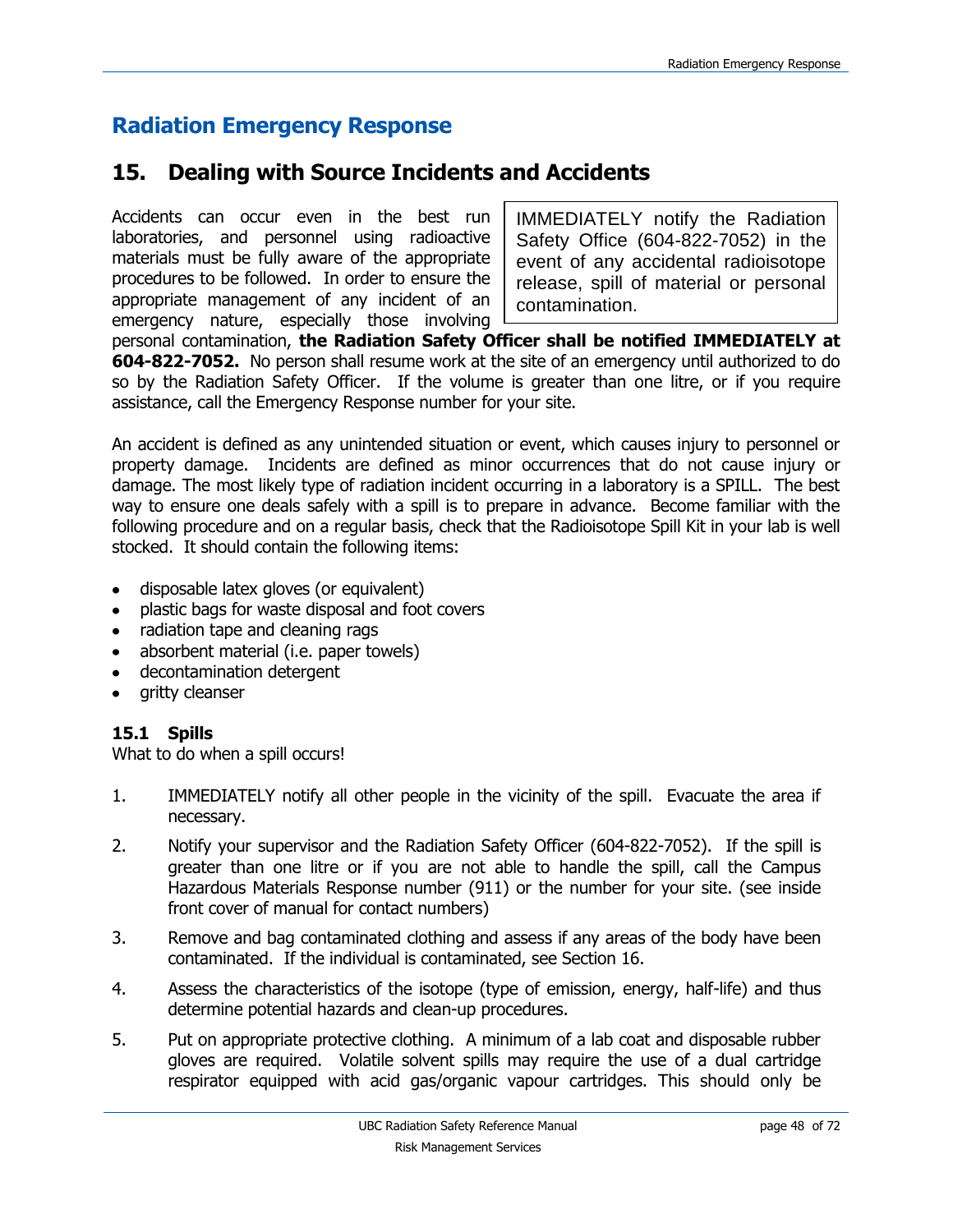performed by individuals that have access to a personally fit-tested respirator that has been re-tested on an annual basis.

- 6. Turn off any device, instrument or machine that could enhance the spill.
- 7. Use appropriate detector to monitor spill, equipment, or people to determine extent of spill.
- 8. Contain the spill and prevent it from spreading.

LIQUID SPILLS: Absorbent material such as paper towels or incontinent pads.

POWDER SPILLS: Place dampened absorbent material over spill. Do not use a spray bottle.

- 9. Mark off contaminated area with masking tape, chalk or rope to restrict traffic.
- 10. Clean up the spill using a 2-5% solution of decontamination detergent taking care not to spread the spill. Always begin clean up from the outside of the spill area into the centre. Continue to monitor the area doing wipe tests to check your progress. If contamination persists, increase the concentration of the detergent. Place contaminated clean-up materials into the Combustible Waste. Wipe test the area carefully to ensure all splatters and spills have been decontaminated.

#### **15.2 Sealed Source Leaks**

Radioisotopes such as Cs-137 and Ra-226 have to be contained behind shielding at all times. Under some circumstances, sealed sources can leak or be broken. The primary hazard is from external gamma radiation exposure.

- 1. Evacuate personnel from the area and post signs.
- 2. Monitor and cordon off the "HOT AREA". Some isotopes like Am-241 are not easy to detect and could produce a false sense of security to personnel with little or no experience. Monitoring will require the use of a Geiger-Mueller survey meter and it may also be necessary to utilize a Low Energy Gamma Scintillator (LEGS) detector.
- 3. Monitor all personnel.
- 4. Notify Supervisor and Radiation Safety Officer 604-822-7052. Commence personnel decontamination procedures.
- 5. Using remote handling devices such as tongs or forceps place the source in a shielded container.
- 6. Using spill cleanup procedures listed in section 15.1, decontaminate area.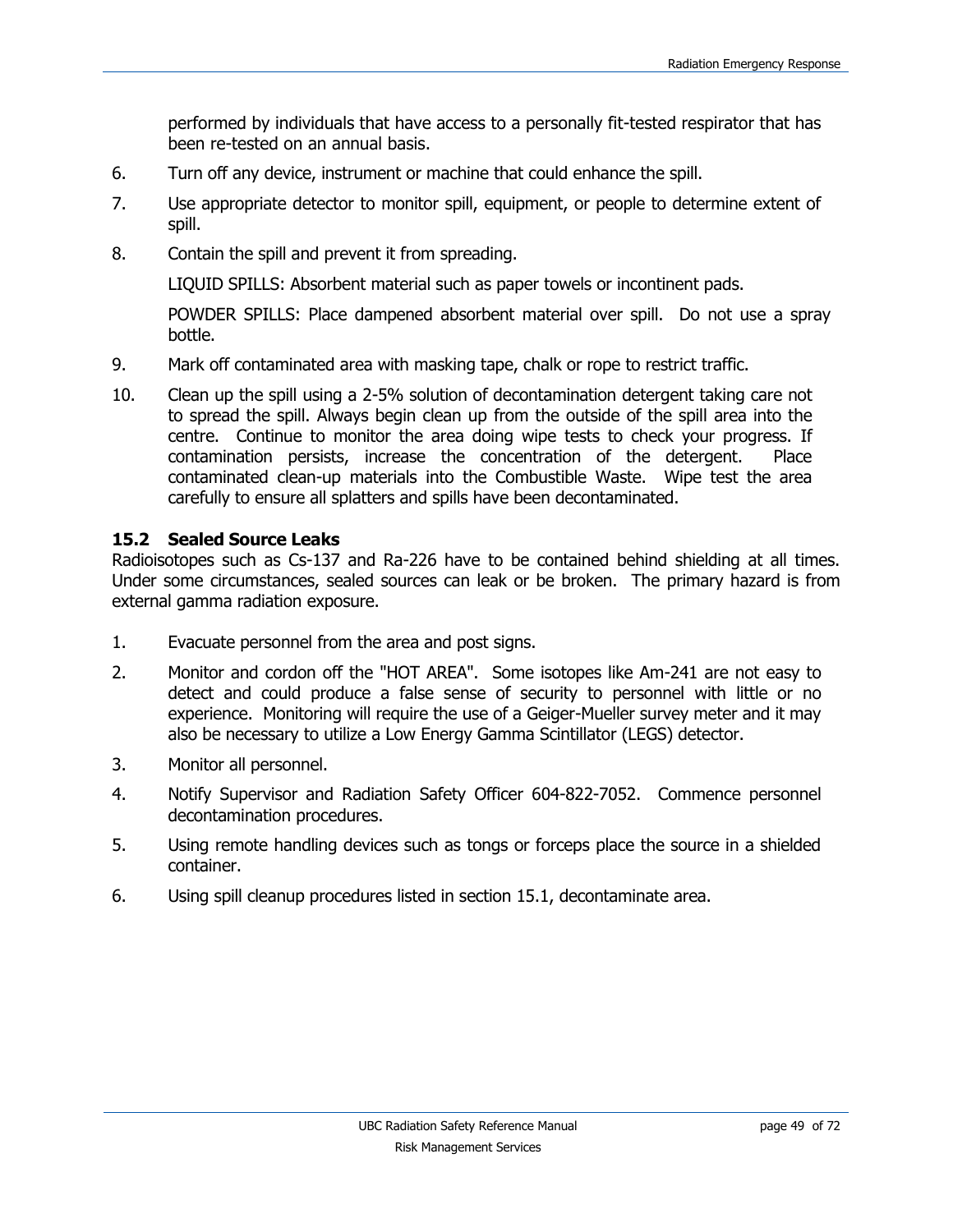# **16. Decontamination of Personnel**

The individual involved, or their supervisor, shall ensure that an incident/accident report is submitted to Risk Management Services, Room 50 - G.S.A.B., Campus Mail, within 72 hrs.

#### **16.1 External Contamination**

If an individual has been contaminated with radioisotope, the following procedure should be used:

- 1. Determine the extent of the contamination with the most appropriate sensitive detector.
- 2. Remove and bag contaminated clothing.
- 3. Flush the affected areas with copious quantities of lukewarm water for several minutes.
- 4. Monitor contaminated area. Wash with mild soap.

DO NOT USE DECONTAMINATION DETERGENTS SUCH AS 'COUNT-OFF' WHICH ARE INTENDED ONLY FOR EQUIPMENT.

Gently work lather into the contaminated area for 3 minutes. Rinse thoroughly.

- 5. Monitor, and repeat Step 4 if contamination persists.
- 6. Monitor, and if contamination persists, use cold cream or baby oil to clean skin.
- 7. Monitor, and if contamination persists, DO NOTHING MORE. Do Not use abrasives or caustic detergents. At this point the contamination is bound to the skin and any further manipulation could easily result in injuring or defatting the tissue which would result in internal contamination.
- 8. Immediately notify the Supervisor or Licensee and the Radiation Safety Officer at 604- 822-7052.

#### **16.2 Internal Contamination**

If an individual has ingested or has been accidentally injected with a radioisotope the Radiation Safety Officer must be immediately contacted at 604-822-7052. If the RSO is unavailable, then the Occupational Health and Safety Office (604-822-2029) or the Campus First Aid (2-4444) should be contacted.

If an individual has ingested *chemically toxic* radioactive material, treat the chemical toxicity first. Dilution of the stomach contents (conscious victim) by drinking copious amounts of water immediately followed by medical attention is often the best response. Refer to the Material Safety Data Sheet for First Aid information. Contact the Poison Control Centre at 604-682-5050.

# **17. Accidents**

The injured person or their supervisor shall ensure that an incident/accident report is submitted to the Occupational Health and Safety Office. Within 72 hours of an injury requiring medical attention, a Workers' Compensation Board Form 7 must also be completed by the supervisor and sent to the Occupational Health and Safety Office, Room 50 - G.S.A.B., Campus Mail, Zone 1.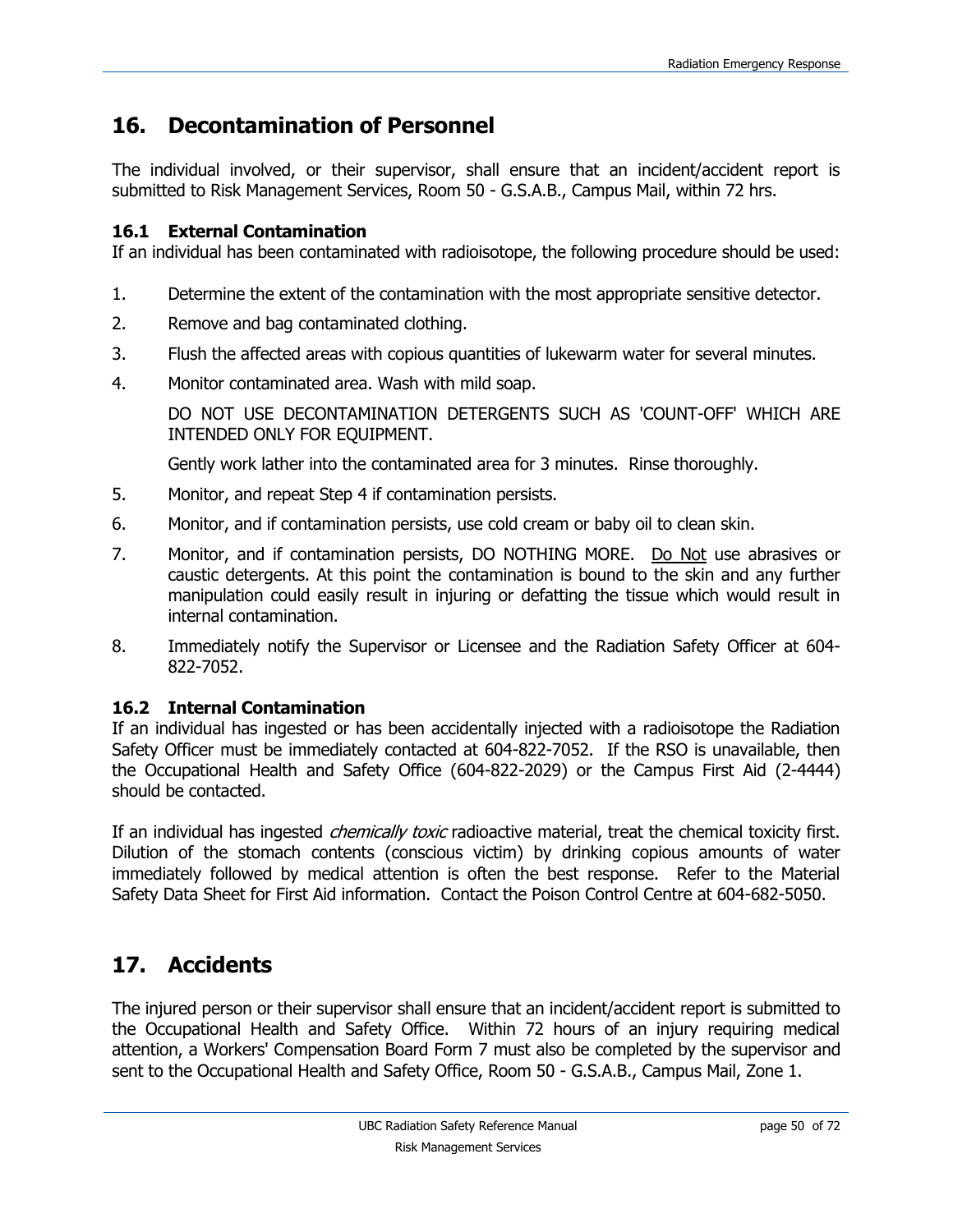#### **17.1 Accidents Involving Personal Injury**

In the event of personal injury, the treatment of the injury must take precedence, even with contaminated persons. It may however, be possible to "contain" any contamination by confining all such persons to a restricted area.

#### **a. Minor Injuries**

- 1. Treat immediately at or near the scene of the accident.
- 2. Rinse contaminated wound under a tap with copious quantities of lukewarm water and encourage bleeding.
- 3. If the wound is on the face, take care not to contaminate the eyes, nostrils or mouth.
- 4. Wash the wound with mild soap and lukewarm water (see Sections 16.1 and 16.2).
- 5. Apply a first aid dressing. The injured areas should be monitored to establish the residual level of radioactivity, if any.
- 6. Immediately notify the Supervisor or Licensee and the Radiation Safety Officer at 604- 822-7052.

#### **b. Serious Injuries**

- 1. For situations requiring basic first aid, call the first aid attendant in your area or call Campus First Aid at 2-4444. For UBC Campus emergencies in which there is serious bodily harm and/or radiation involvement, the Fire Department should be called at 911. Pull the Fire Alarm if no phone is available. Describe the injuries, the isotope and amounts involved, as well as physical and chemical form of the material. Have someone meet the emergency team at an agreed upon entrance to the building in order to lead them quickly to the accident site.
- 2. Advise emergency personnel of the contamination, nature of injuries and isotope handling procedures.
- 3. Ensure that the radioactive material does not further contaminate the accident victim.
- 4. Isolate contaminated body parts as much as possible using any available shielding material.
- 5. Immediately notify the Supervisor or Licensee and the Radiation Safety Officer (RSO) at 604-822-7052.

## **18. Radioisotope Losses or Thefts**

Losses or theft of radioactive material rarely occur, however, the Canadian Nuclear Safety Commission treats these situations very seriously and requires immediate reporting of such incidents. Any situation involving the disappearance of radioactive sources **MUST** immediately be reported to the Radiation Safety Office at 604-822-7052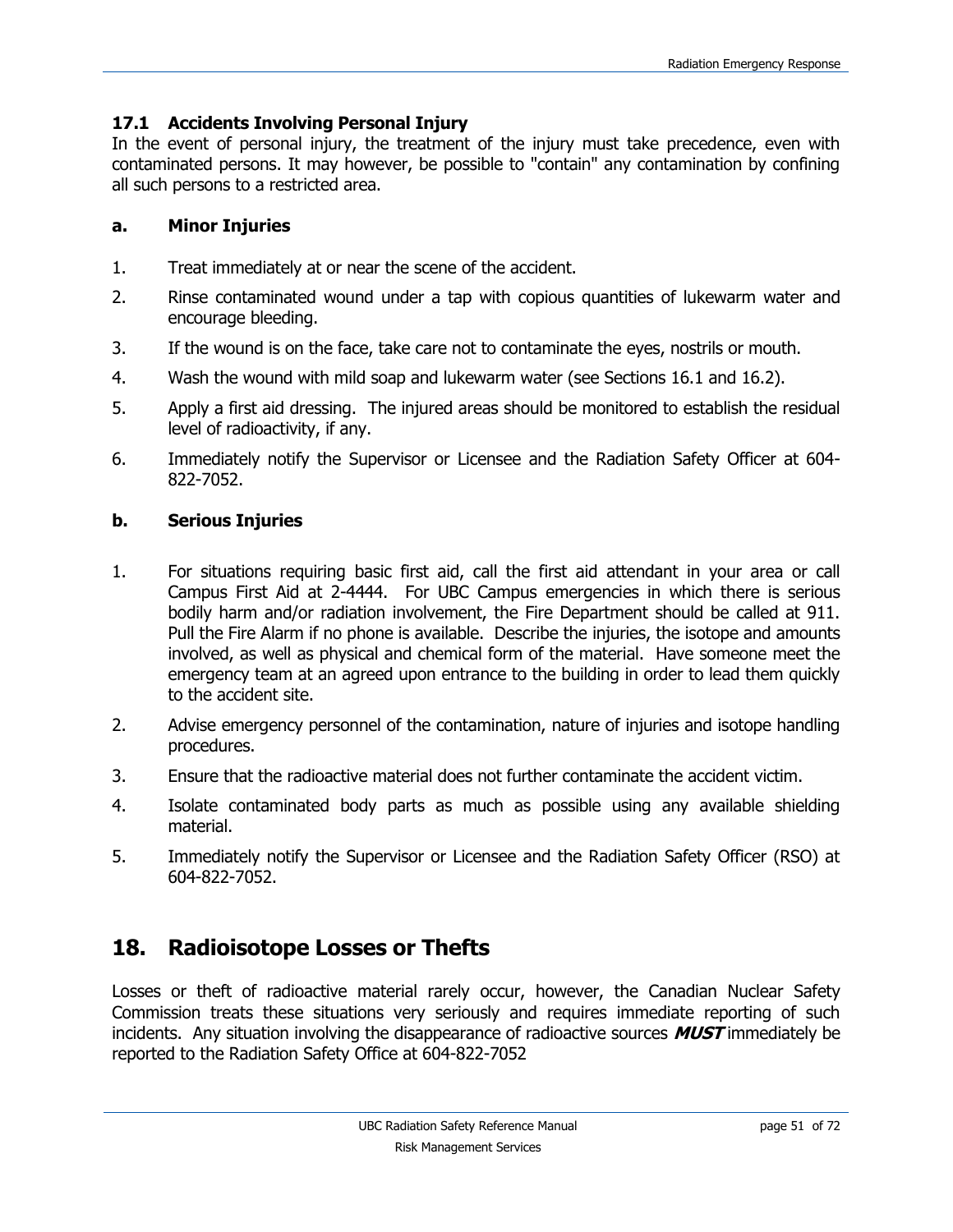# **Tables and Figures**

| Table 1. Half-lives and Radiation Produced by Some Commonly Used                |
|---------------------------------------------------------------------------------|
| Table 2. Maximum Permissible Doses per 1 year Dosimetry Period  Page 28         |
| Table 3. Specific Gamma Ray Constants in (mSv.cm <sup>2</sup> )/(h.MBq) Page 29 |
|                                                                                 |
| Table 5. Maximum Activities for Disposal of Commonly Used Isotopes  Page 47     |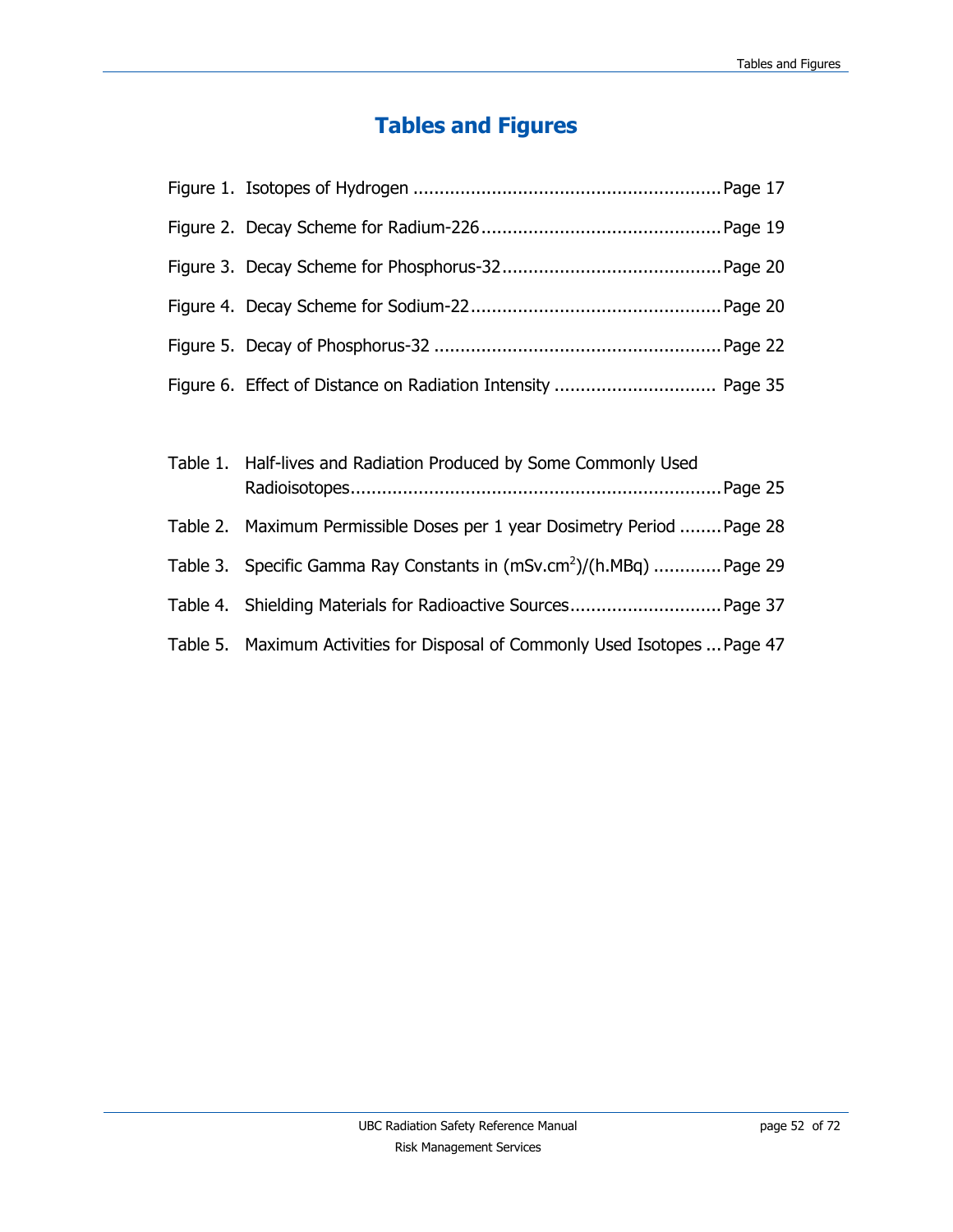# **Appendix I Radiation Exposure Policy for Women at UBC**

The limit set by the University of British Columbia Committee on Radioisotopes and Radiation Hazards is that the radiation dose to the abdomen of female UBC Nuclear Energy Workers may not exceed that of the population at large 10 mSv/yr).

Further to this requirement is the policy established by the Canadian Nuclear Safety Commission that following declaration of pregnancy the maximum permissible whole body exposure shall not exceed 4mSv.

The following shall apply:

- 1. Female personnel are encouraged to disclose to their Department Heads or designate, in confidence, at the earliest possible date, all pregnancies or suspected pregnancies.
- 2. The Department Head, pregnant worker or designate shall notify the Radiation Safety Officer.
- 3. In cooperation with the worker's supervisor, there shall be prompt review of her schedule and work load to ensure that radiation exposures shall be kept to a minimum.
- 4. Under certain conditions where it would seem to be prudent to reduce radiation exposures to a substantially lower level and such reductions are not feasible, the worker shall be encouraged to consider termination of any further work within the prescribed radiation area or site.
- 5. Entry to the prescribed premises shall be denied to persons whose radiation dose approaches the imposed limits.
- 6. Except where Item 5 applies, it shall be the free choice of the pregnant worker to determine whether she shall continue to work with radioactive nuclides or ionizing radiation producing equipment after she has been made fully aware of the risks involved. If she elects to continue working in a radiation environment, she shall be obliged to acknowledge the statements by signing the requisite form.
- 7. All actions taken regarding dose-based modification of the pregnant worker's activities as provided in the foregoing shall be reviewed by the U.B.C. Committee on Radioisotopes and Radiation Hazards. This review must include the best interests of the worker and the University. Recommendations of the Committee shall be final.
- 8. All female employees/faculty/students shall be made aware of the above policy prior to the use of radioisotopes or radiation emitting devices.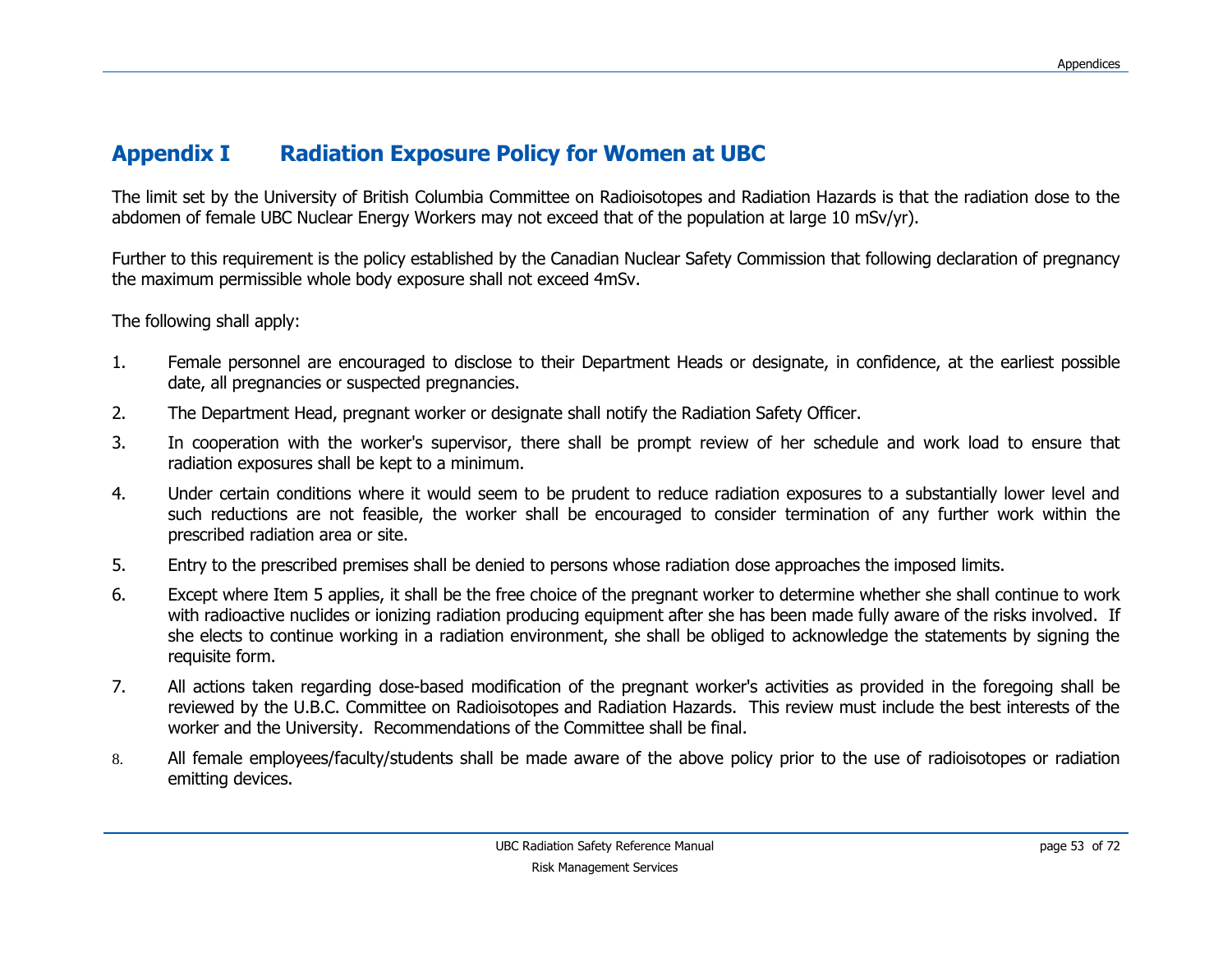# **Appendix II Radioisotope Inventory, Waste Decay & Contamination Control Forms**

<span id="page-53-0"></span>The forms on the following four pages contain the information that the Canadian Nuclear Safety Commission requires in order to meet the record keeping regulations. The use of these specific forms is mandatory unless an alternative approved by the CNSC is utilized.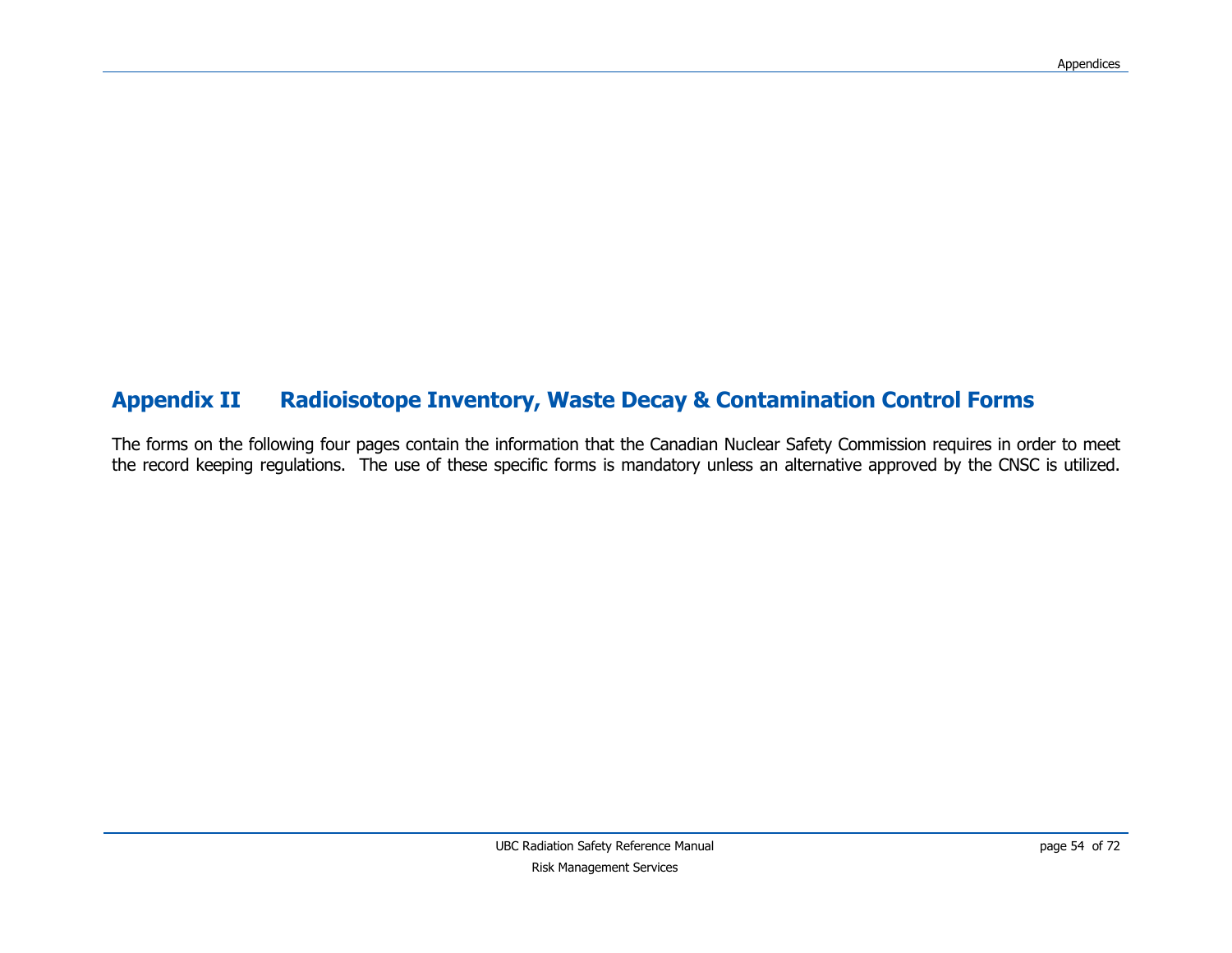# **CONTAMINATION CONTROL RECORDS**

Wipe tests must be performed immediately following the use of radioactive materials. Results must be saved or recorded in numerical format. Action level for decontamination is **100 CPM above background**. Rewipe results of decontaminated surfaces must be recorded.

| <b>Usage</b><br><b>Date</b> | User's<br><b>Name</b> | <b>Control</b><br><b>Counts</b> | <b>Site</b><br>Location or<br>number | <b>Site</b><br>Location or<br>number | <b>Site</b><br>Location or<br>number | <b>Site</b><br>Location or<br>number | <b>Site</b><br>Location or<br>number | <b>Site</b><br>Location or<br>number | <b>Site</b><br>Location or<br>number | <b>Site</b><br>Location or<br>number |
|-----------------------------|-----------------------|---------------------------------|--------------------------------------|--------------------------------------|--------------------------------------|--------------------------------------|--------------------------------------|--------------------------------------|--------------------------------------|--------------------------------------|
|                             |                       |                                 |                                      |                                      |                                      |                                      |                                      |                                      |                                      |                                      |
|                             |                       |                                 |                                      |                                      |                                      |                                      |                                      |                                      |                                      |                                      |
|                             |                       |                                 |                                      |                                      |                                      |                                      |                                      |                                      |                                      |                                      |
|                             |                       |                                 |                                      |                                      |                                      |                                      |                                      |                                      |                                      |                                      |
|                             |                       |                                 |                                      |                                      |                                      |                                      |                                      |                                      |                                      |                                      |
|                             |                       |                                 |                                      |                                      |                                      |                                      |                                      |                                      |                                      |                                      |
|                             |                       |                                 |                                      |                                      |                                      |                                      |                                      |                                      |                                      |                                      |
|                             |                       |                                 |                                      |                                      |                                      |                                      |                                      |                                      |                                      |                                      |
|                             |                       |                                 |                                      |                                      |                                      |                                      |                                      |                                      |                                      |                                      |
|                             |                       |                                 |                                      |                                      |                                      |                                      |                                      |                                      |                                      |                                      |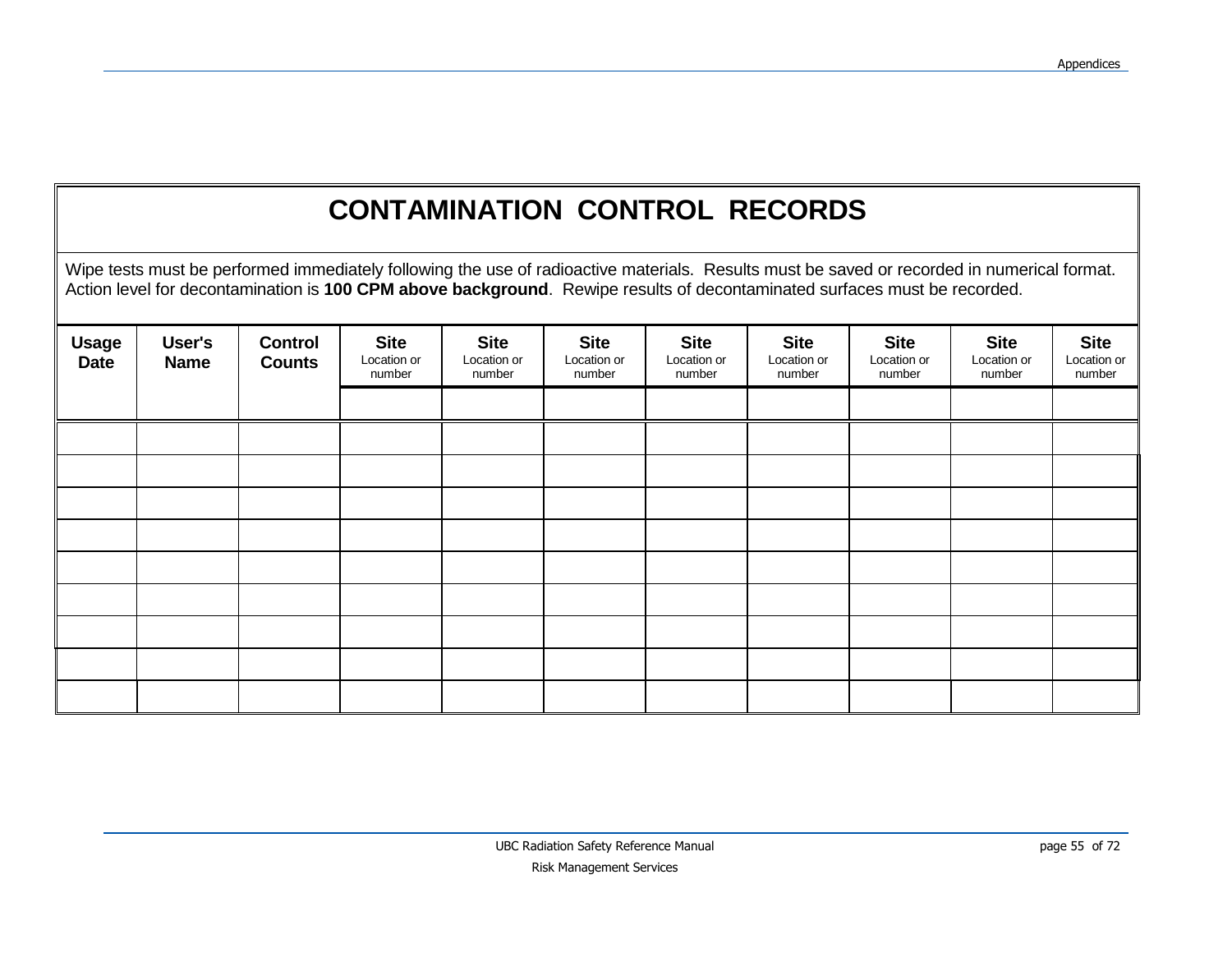# **Caution Radioactive Material** I

# <span id="page-55-0"></span>**Low Activity Waste for Decay**

| <b>Permit Holder(PI)/Lab</b>                                           |  |
|------------------------------------------------------------------------|--|
| <b>Waste Generator Name</b>                                            |  |
| <b>Lab Contact Phone #</b>                                             |  |
| $\bf{Box}$ #                                                           |  |
| <b>RADIOISOTOPE:</b>                                                   |  |
| M Bq<br><b>Activity to decay</b><br>(FROM YOUR RADIOISOTOPE DATASHEET) |  |
| Survey meter reading at surface of box                                 |  |
| uSv/hr                                                                 |  |

| <b>Initial Date</b>            |       |
|--------------------------------|-------|
| <b>Disposal Date</b>           |       |
| <b>Actual Date of Disposal</b> |       |
| Survey meter reading:          | uSv/h |
| <b>Disposed by</b>             |       |

#### **REMOVE THIS SHEET ON DISPOSAL DATE AND SAVE WITH YOUR RECORDS. COMPLETE YOUR ANNUAL INVENTORY WITH DISPOSAL INFORMATION**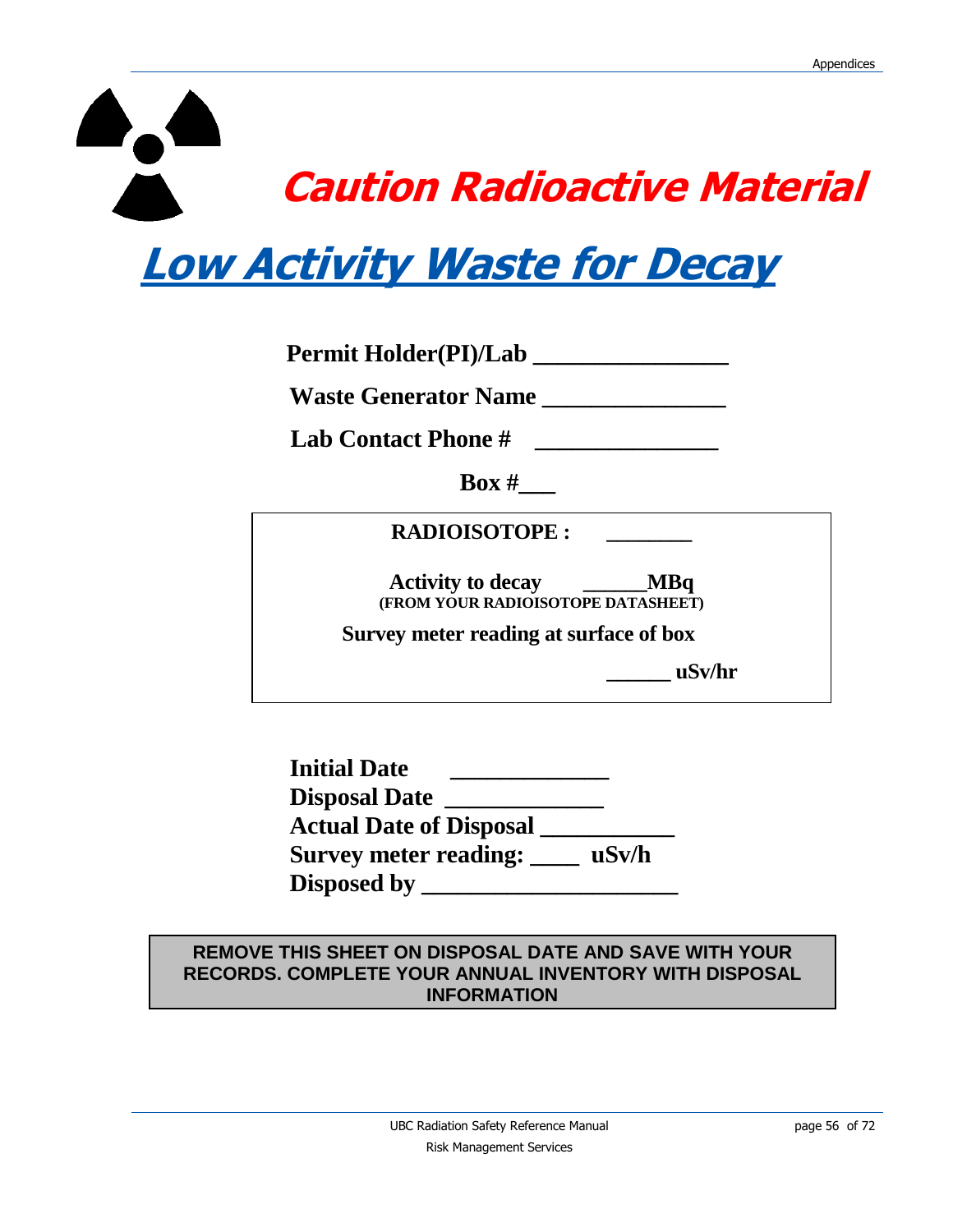|                                            | <b>RADIOISOTOPE DATA SHEET</b>                                                                                                           |                                                                   | NOTE: THERE SHOULD BE ONE DATASHEET PER STOCK VIAL See Over $\rightarrow$                             |                     |
|--------------------------------------------|------------------------------------------------------------------------------------------------------------------------------------------|-------------------------------------------------------------------|-------------------------------------------------------------------------------------------------------|---------------------|
|                                            |                                                                                                                                          |                                                                   |                                                                                                       |                     |
|                                            |                                                                                                                                          |                                                                   | DATE RECEIVED WIPE TEST Of Outside Of Shipping Container CPM Stock vial Stored in Room #              |                     |
| <b>LICENSEE</b>                            |                                                                                                                                          |                                                                   | LICENSE $#$                                                                                           |                     |
|                                            | Update purchasing system to indicate receipt $YES \Box$                                                                                  |                                                                   |                                                                                                       |                     |
| <b>USAGE</b><br><b>USER</b><br><b>DATE</b> | <b>ACTIVITY</b><br><b>ACTIVITY</b><br><b>USED</b><br><b>REMAINING</b>                                                                    | <b>VOLUME</b><br><b>VOLUME</b><br><b>USED</b><br><b>REMAINING</b> | DISPOSAL OF ACTIVITY *                                                                                |                     |
|                                            |                                                                                                                                          |                                                                   | $*$ = UNITS kBq, MBq, $\mu$ Ci or mCi                                                                 |                     |
|                                            | Also record if<br>isotope is moved                                                                                                       | stock vial<br>to a secondary                                      | <b>DECAY</b><br>DRAINS or<br>COMBUST.<br><b>RED CANS</b><br>(Biological<br>Comb./Noncombust<br>Waste) | <b>NON</b><br>COMB. |
|                                            |                                                                                                                                          |                                                                   |                                                                                                       |                     |
|                                            |                                                                                                                                          |                                                                   |                                                                                                       |                     |
|                                            | Waste Packaged in Container(s) $#$ Stored in Room $#$ for Decay $\square$ OR<br>Waste Container(s) Disposed on $\_\_\_\_\_\_\_\_$ (date) |                                                                   | for Immediate Disposal $\Box$<br>Wipe tests must correspond to Usage records                          |                     |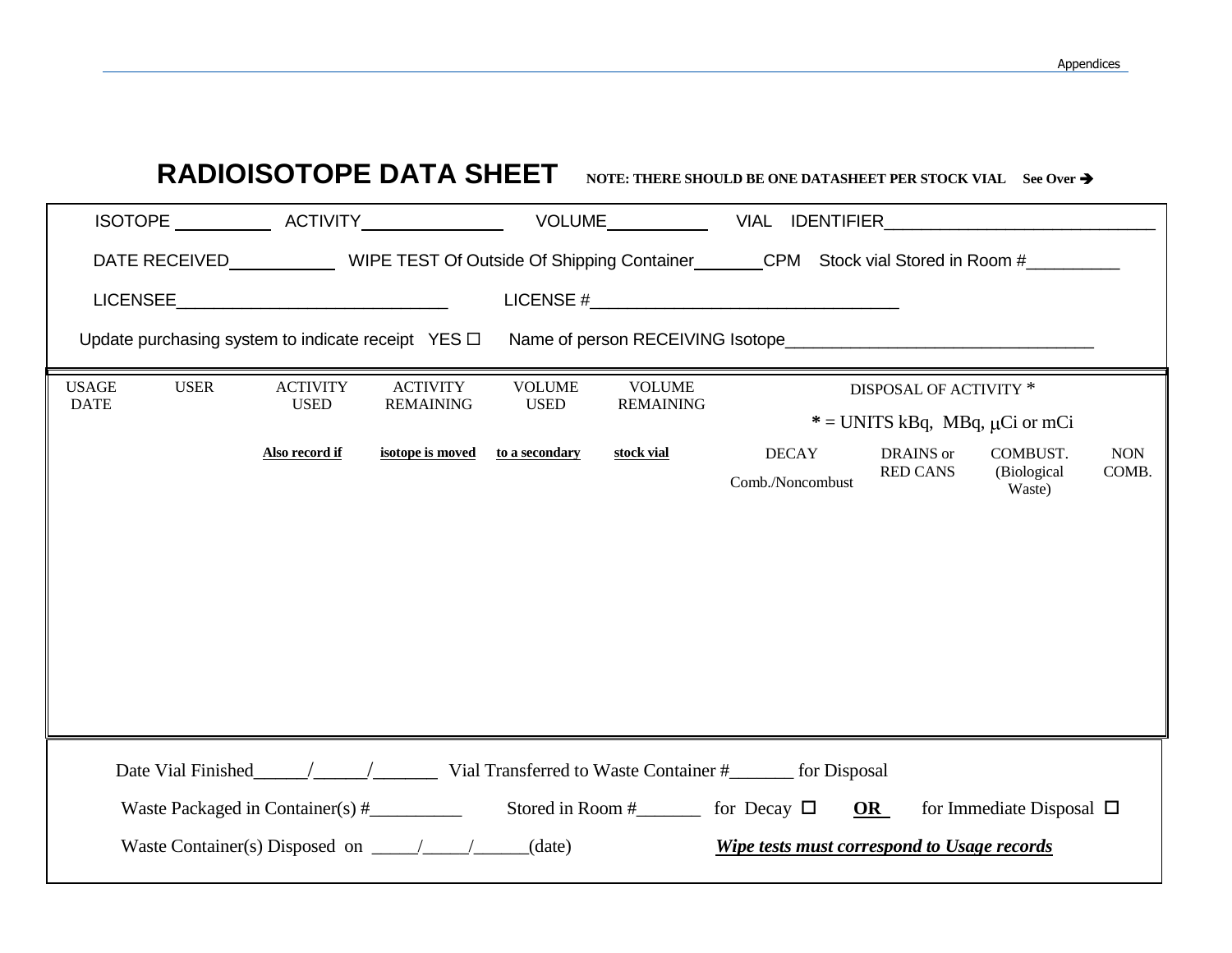Fill out the top section when receiving the shipment of radioactive material. Update your order as 'received' by accessing your purchasing records on-line.

Fill out the middle section when using the radioactive material. If the main stock vial is separated into secondary stock vials, i.e. to be used under different licenses or different researchers, record this information on the original sheet and create a separate inventory sheet for each of the secondary stock vials.

Fill out the bottom section when the waste container(s) is to be disposed and when the stock vial is no longer of use. Ensure that if the waste container is stored in a room other than the room where the stock vial is stored, that the location of the waste container is identified. When a container is held for decay, place a notice on the container indicating, licensee, user, container number, isotope, activity, radiation field on the container surface, initial date and disposal date. These notices are available through the Radiation Safety Office. When the decay date is reached and the material is being disposed, save the notice with your records and note the date on the inventory form.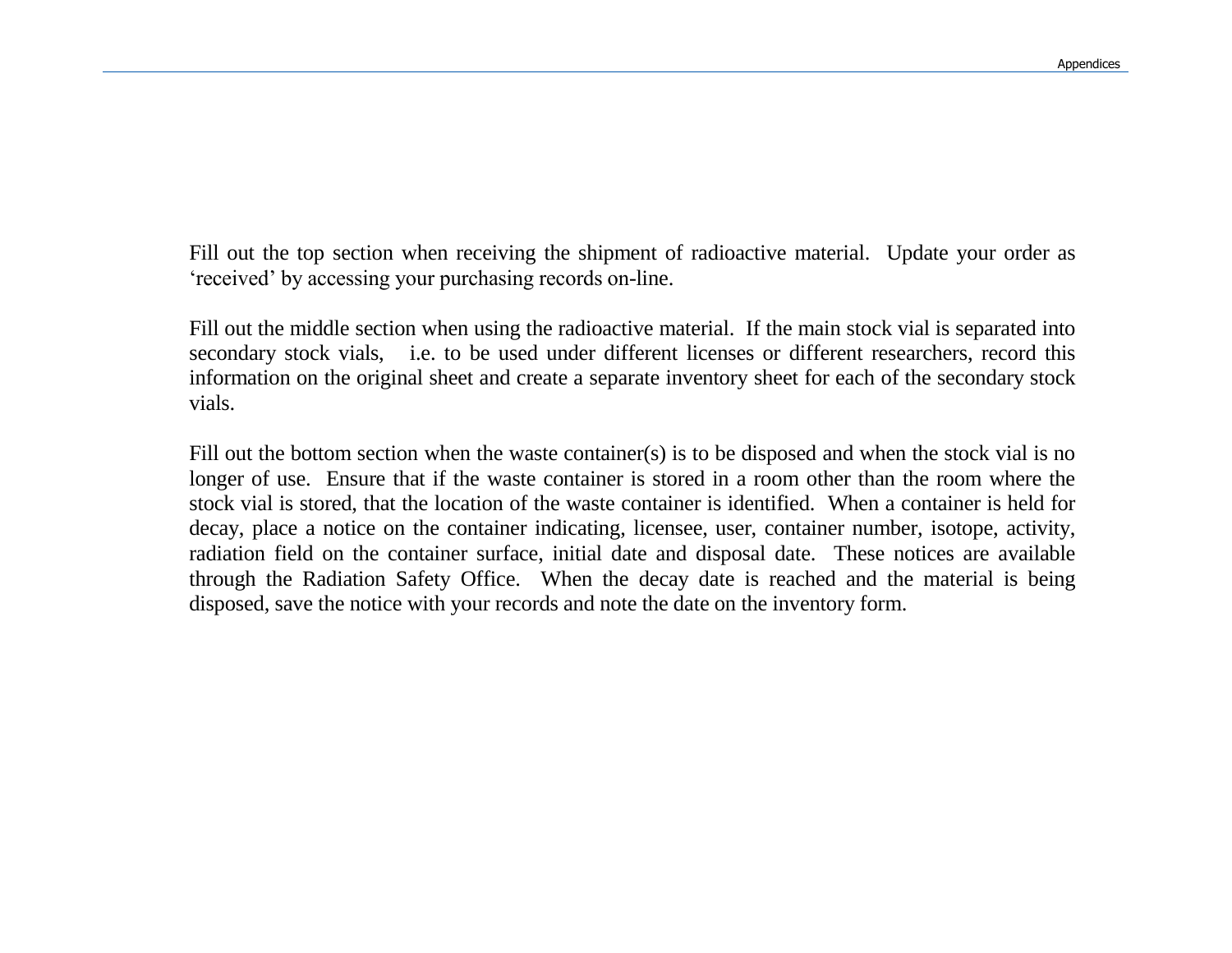# **Appendix III CNSC Rules Posters**

The following four pages illustrate the Canadian Nuclear Safety Commission Laboratory Rules posters for Basic, Intermediate, High Level and Nuclear Medicine laboratories. You are required to post a copy of one of these four posters in each room that is licensed for radioactive work. Your laboratory classification will be determined by the Radiation Safety Office.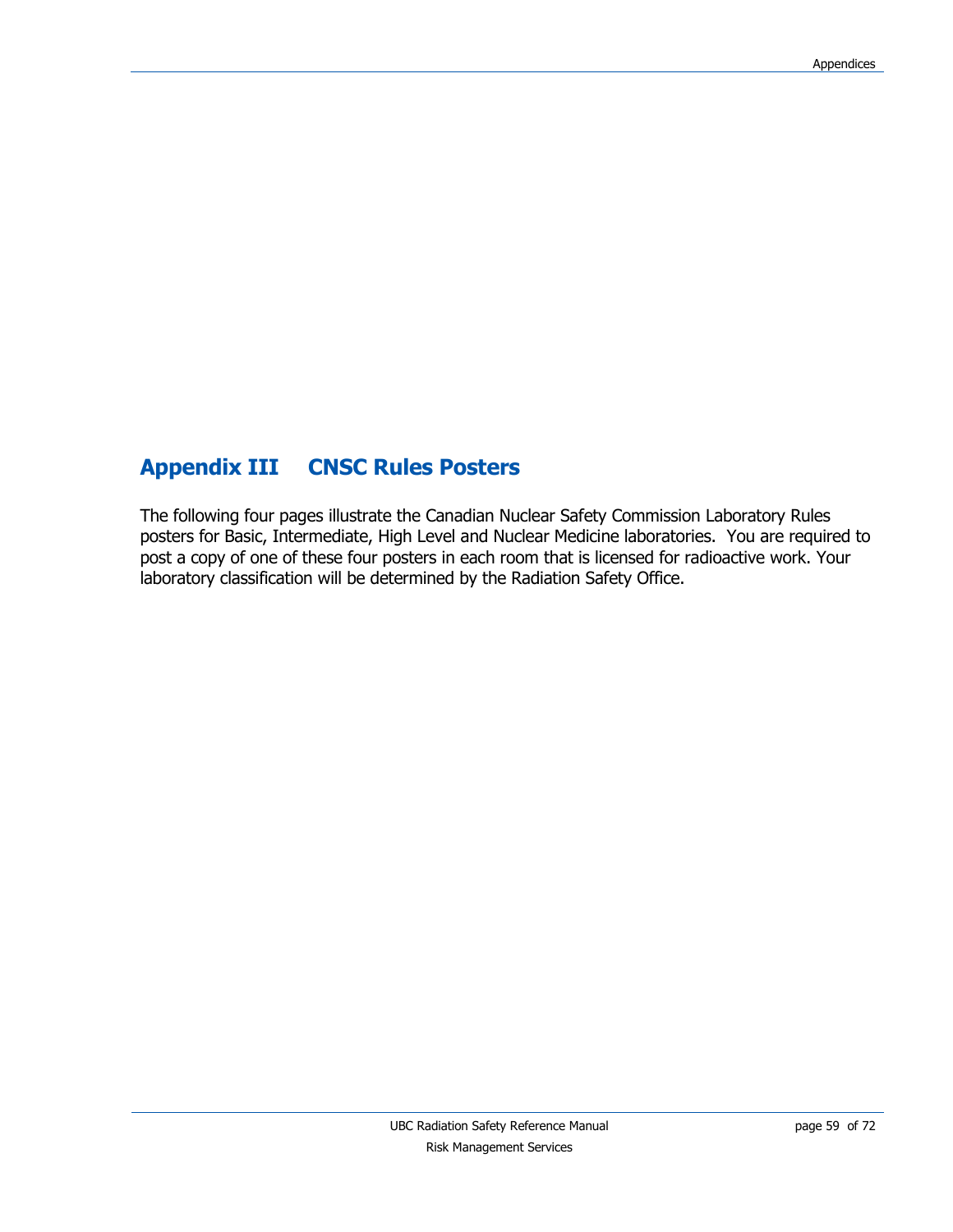

 **Commission canadienne**

**INFO-0728-1**

**BASIC LEVEL** Use of Unsealed Nuclear Substances

**This room has been classified as "basic level" for the use of unsealed nuclear substances in accordance with Canadian Nuclear Safety Commission guidelines. Below is a list of safe work practices to be followed when working in this room.**

#### **24 – hour emergency contact (name and phone number) Room identification**

- **Do not eat, drink, store food, or smoke in this room.**
- **In case of a spill or incident involving a nuclear substance, follow emergency procedures and notify the Radiation Safety Officer.**
- **Clearly identify work surfaces used for handling nuclear substances.**
- **Use protective clothing and equipment when working with nuclear substances.**
- **Check all packages containing nuclear substances for damage upon receipt.**
- **Store nuclear substances in a locked room or enclosure when not in use.**

**A room is classified as "basic level" for the use of unsealed nuclear substances when more than one exemption quantity is handled and where the largest quantity (in becquerels) of a substance handled by any worker does not exceed 5 times its corresponding annual limit of intake (in becquerels). Contact your Radiation Safety Officer for a list of annual limits of intake.**

**For more information, contact: Canadian Nuclear Safety Commission, Directorate of Nuclear Substance Regulation, P.O. Box 1046, Station B, Ottawa, Ontario, K1P5S9. Telephone: 1-888-229-2672. Facsimile (613) 995-5086.**

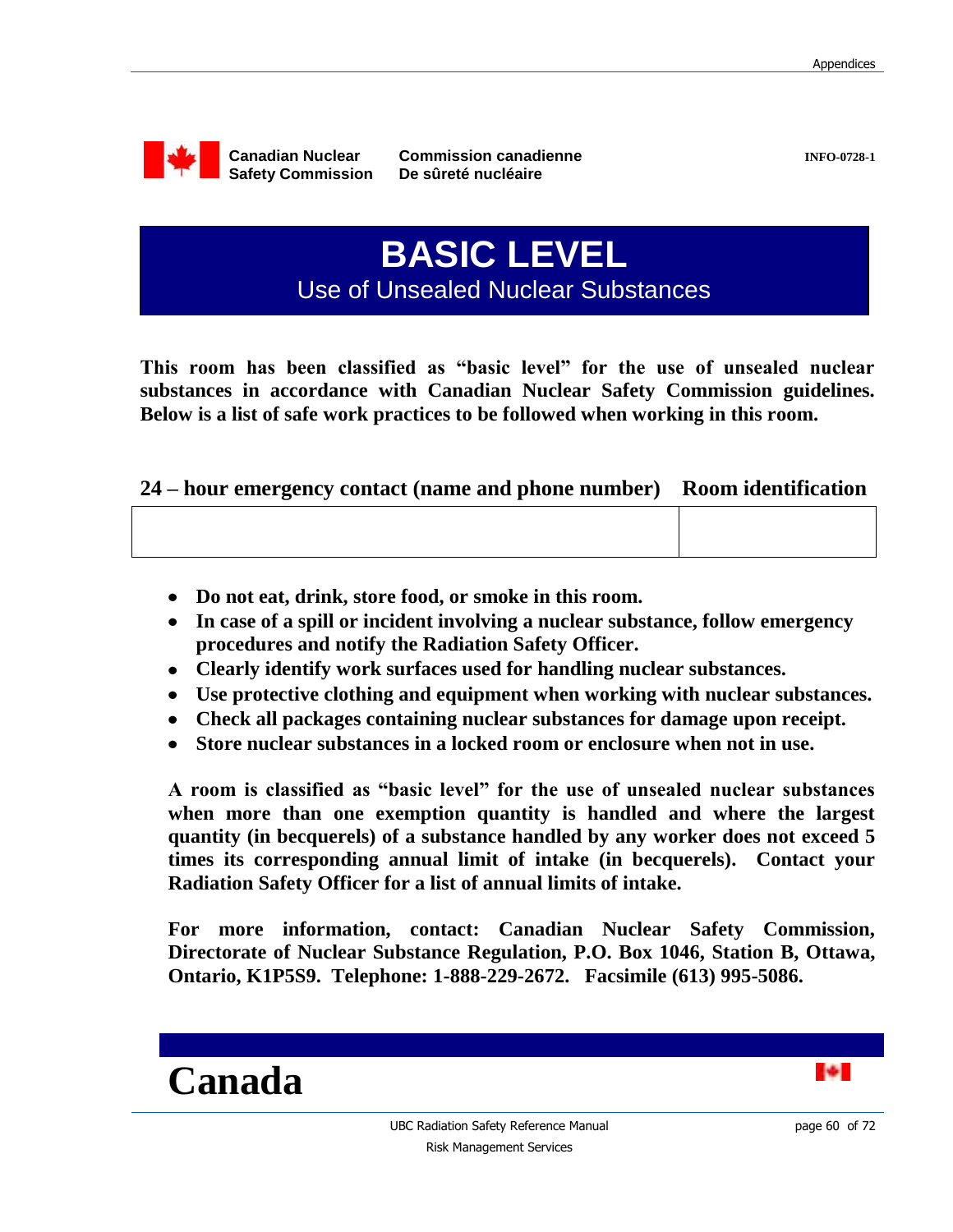

 **Commission canadienne De sûreté nucléaire**

**INFO-0728-2**

# **INTERMEDIATE LEVEL** Use of Unsealed Nuclear Substances

**This room has been classified as "intermediate level" for the use of unsealed nuclear substances in accordance with Canadian Nuclear Safety Commission guidelines. Below is a list of safe work practices to be followed when working in this room.**

|  |  |  | 24 – hour emergency contact (name and phone number) Room identification |
|--|--|--|-------------------------------------------------------------------------|
|  |  |  |                                                                         |

- **Do not eat, drink, store food, or smoke in this room.**
- **Wear appropriate dosimeter at all times.**
- **In case of a spill or incident involving a nuclear substance, follow emergency procedures and notify the Radiation Safety Officer.**
- **Clearly identify work surfaces used for handling nuclear substances.**
- **Use protective clothing and equipment when working with nuclear substances.**
- **After working with nuclear substances, monitor work area for contamination.**
- **Wash hands regularly and monitor them for contamination frequently.**
- **Check all packages containing nuclear substances for damage upon receipt.**
- **Store nuclear substances in a locked room or enclosure when not in use.**

**A room is classified as "intermediate" for the use of unsealed nuclear substances where the largest quantity (in becquerels) of a substance handled by any worker does not exceed 50 times its corresponding annual limit of intake (in becquerels). Contact your Radiation Safety Officer for a list of annual limits of intake.**

**For more information, contact: Canadian Nuclear Safety Commission, Directorate of Nuclear Substance Regulation, P.O. Box 1046, Station B, Ottawa, Ontario, K1P5S9. Telephone: 1-888-229-2672. Facsimile (613) 995-5086.**

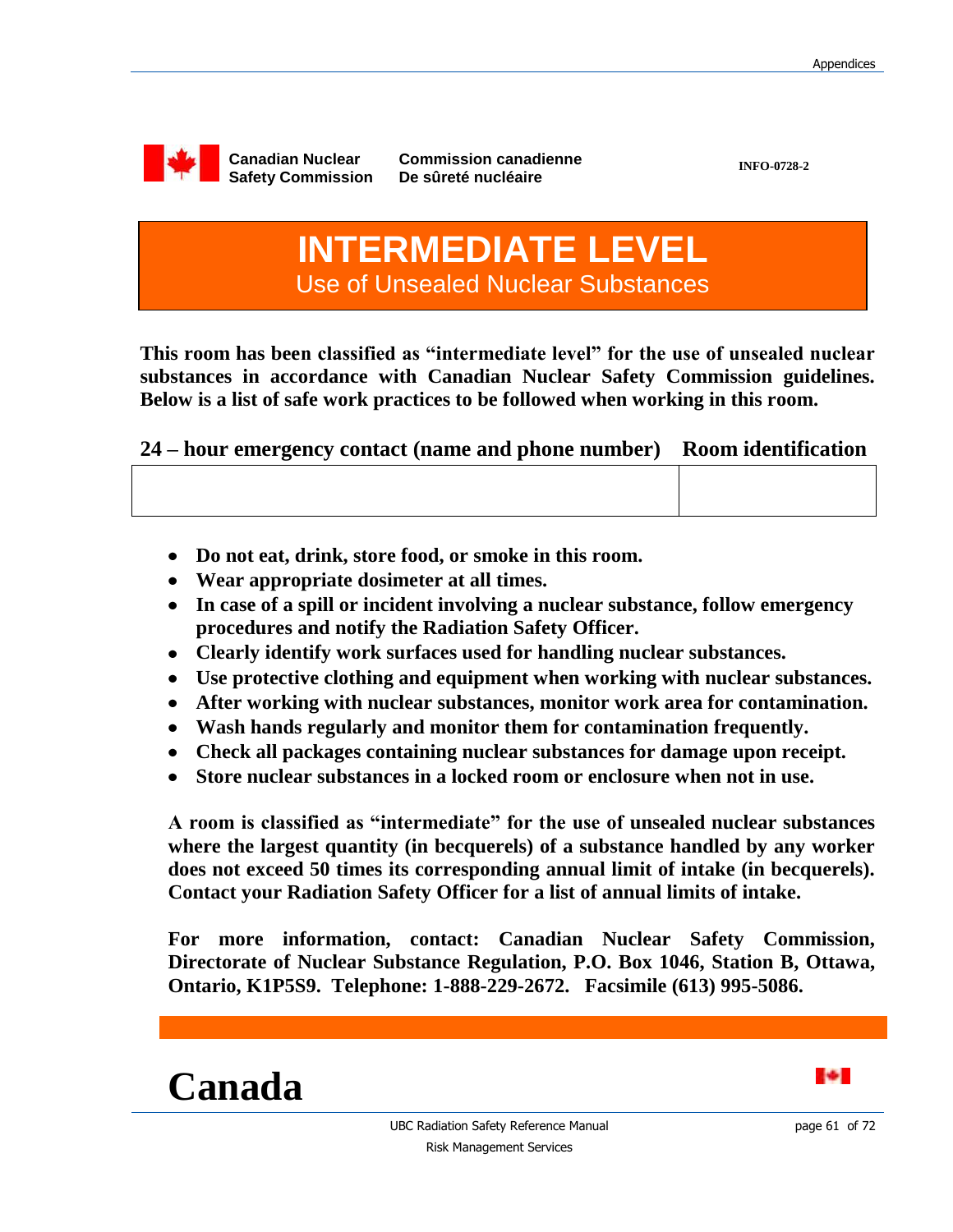

 **Commission canadienne De sûreté nucléaire**

# **HIGH LEVEL** Use of Unsealed Nuclear Substances

**This room has been classified as "high level" for the use of unsealed nuclear substances in accordance with Canadian Nuclear Safety Commission guidelines. Below is a list of safe work practices to be followed when working in this room.**

**24 – hour emergency contact (name and phone number) Room identification**

- **Do not eat, drink, store food, or smoke in this room.**
- **Restrict access to authorized workers only.**
- **Wear appropriate dosimeter at all times.**
- **In case of a spill or incident involving a nuclear substance, follow emergency procedures and notify the Radiation Safety Officer.**
- **Work in a fume hood when required by the Radiation Safety Officer.**
- **Clearly identify work surfaces used for handling nuclear substances.**
- **Wear protective clothing and equipment at all times.**
- **After working with nuclear substances, monitor work area for contamination.**
- **Wash hands regularly and monitor them for contamination frequently.**
- **Check all packages containing nuclear substances for damage upon receipt.**
- **Store nuclear substances in a locked room or enclosure when not in use.**

**A room is classified as "high level" for the use of unsealed nuclear substances where the largest quantity (in becquerels) of a substance handled by any worker does not exceed 500 times its corresponding annual limit of intake (in becquerels). Contact your Radiation Safety Officer for a list of annual limits of intake.**

**For more information, contact: Canadian Nuclear Safety Commission, Directorate of Nuclear Substance Regulation, P.O. Box 1046, Station B, Ottawa, Ontario, K1P5S9. Telephone: 1-888-229-2672. Facsimile (613) 995-5086.**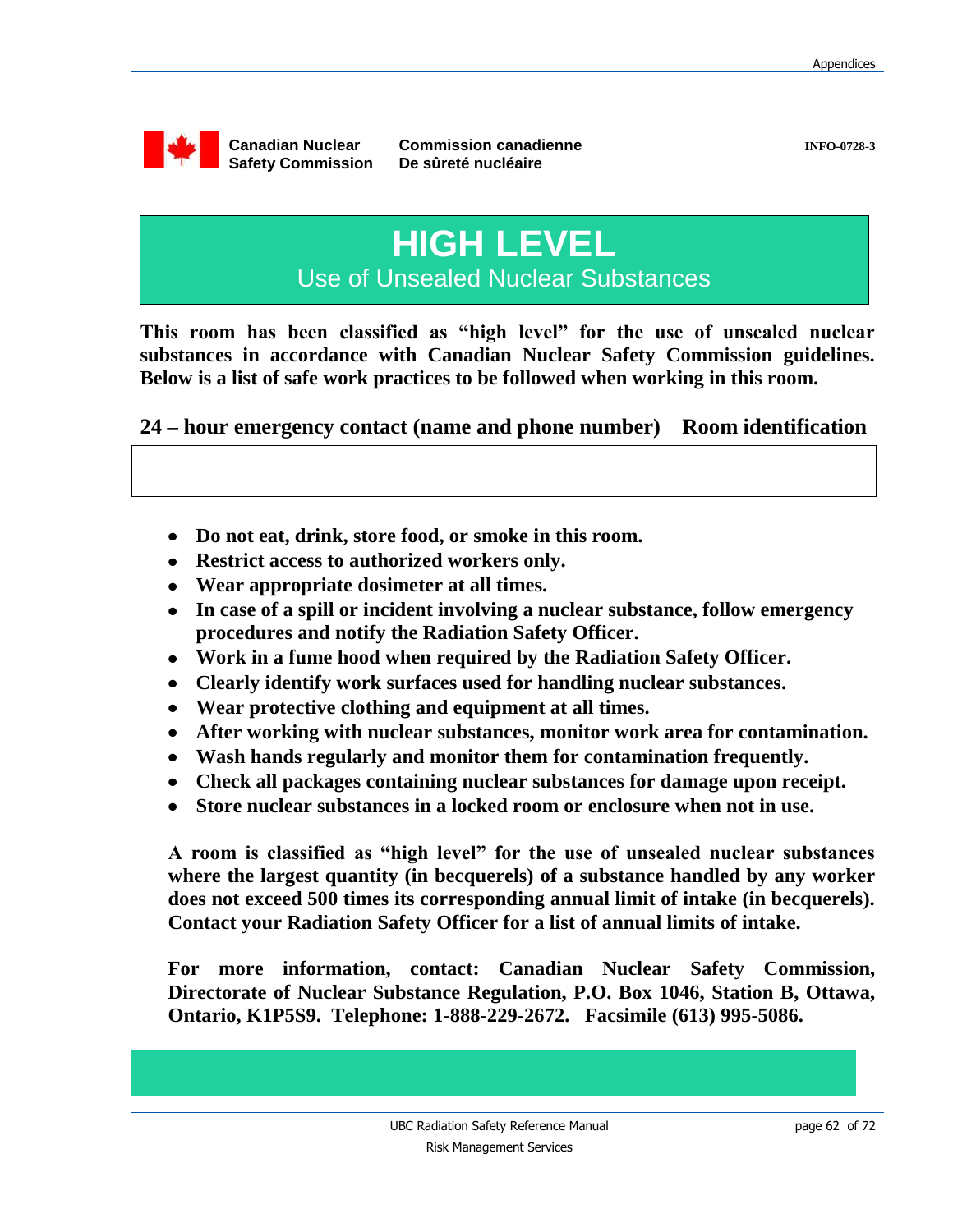

**This room has been classified as a "nuclear medicine" room for the use of unsealed nuclear substances in accordance with Canadian Nuclear Safety Commission guidelines. Below is a list of safe work practices to be followed when working in this room.**

**24 – hour emergency contact (name and phone number) Room identification**

- **Do not eat, drink, store food, or smoke in this room.**
- **Wear appropriate dosimeter at all times.**
- **In case of a spill or incident involving a nuclear substance, follow emergency procedures and notify the Radiation Safety Officer.**
- **Work in a fume hood when required by the Radiation Safety Officer.**
- **Wear protective clothing and equipment at all times.**
- **Wash hands regularly and monitor them for contamination frequently.**
- **Perform thyroid screening or bioassay when required.**
- **Check all packages containing nuclear substances for damage upon receipt.**
- **Store nuclear substances in a locked room or enclosure when not in use.**

**A room is classified as "nuclear medicine" for the use of unsealed nuclear substances where** *in vivo* **related diagnostic or therapeutic nuclear medicine is performed.** 

**For more information, contact: Canadian Nuclear Safety Commission, Directorate of Nuclear Substance Regulation, P.O. Box 1046, Station B, Ottawa, Ontario, K1P5S9. Telephone: 1-888-229-2672. Facsimile (613) 995-5086**

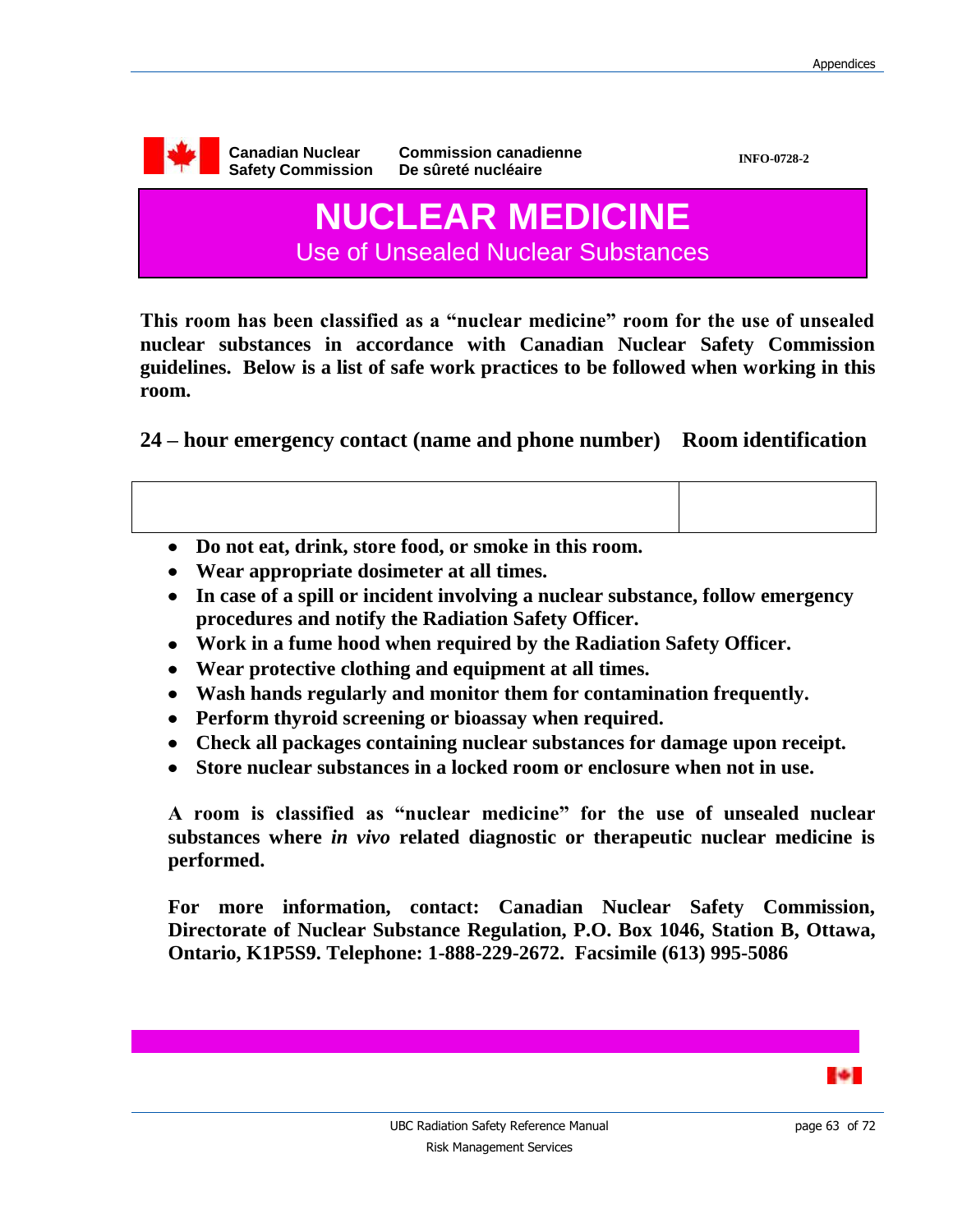### <span id="page-63-0"></span>**Appendix IV Solid Waste Disposal**

- 1. Ensure that the waste container displays a radiation warning symbol. Line the container with a plastic bag.
- 2. As the waste is generated, deface all radiation warning labels on the material to be discarded. Place the solid material in the designated radioactive waste container (Ensure container has a tightly fitting lid).



3. Make sure that the radiation field emitted from the walls of the container is less than **2.5 Sv/hr (0.25 mR/hr).**



4. When the container is full - remove the plastic bag - (If the material already meets the disposal criteria for **activity/kg (Table 5)** and emits less than  $2.5 \mu Sv/hr$  (0.25 mR/hr), go directly to Step 5). Complete and attach the [Low Activity Waste \(LAW\) form](#page-55-0) to the bag - place the bag in the designated decay storage area. At this point the bag may exceed the 2.5  $\mu$ Sv/hr (0.25 mR/hr) limit in its unshielded state in the storeroom. Note the disposal date on your calendar as a reminder.

When the disposal date arrives and the material meets the disposal criteria – for **activity/kg [\(Table 5\)](#page-46-0)** and emits less than 2.5  $\mu$ Sv/hr (0.25 mR/hr) Note: At all VGH **locations the disposal limit is 'equal to background'.**

- Remove the LAW form and place it in the records binder
- Enter the date of disposal on the associated Isotope Inventory Sheet
- Check to ensure there are no radiation warning labels or tape on the bag Place bagged waste in outside lab waste dumpster

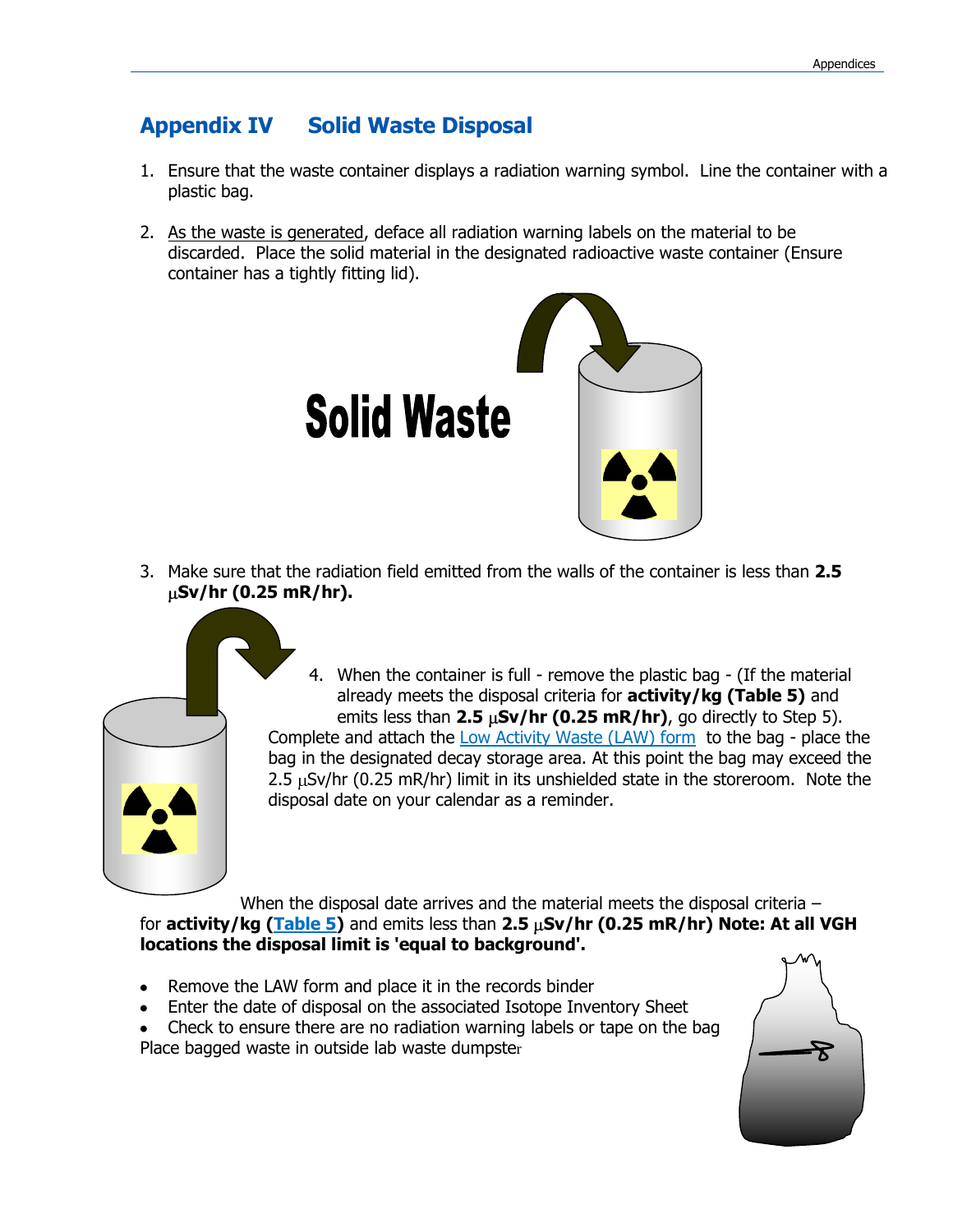# <span id="page-64-0"></span>**Appendix V Transport Packaging**

Containers for shipping radioactive material may display different labels depending on a number of factors. The requirements for shipping radioisotopes are defined in the Transport Packaging of Radioactive Materials Regulations. The four categories of labeling are: excepted package, I-white, II-yellow and III-yellow.

The marking on a package in the first classification indicates that the package meets the criteria for an *excepted package*. This means that the amount of isotope being shipped does not pose an external radiation hazard to anyone handling the package. There is no specific symbol for this classification.



The second category is the I-white label displaying the radiation trefoil and one red bar on a white background. This indicates that on any surface of the package the maximum field strength may not exceed 5μSv/h (0.5 mR/h).



The third category is the II-yellow label displaying the radiation trefoil and two red bars. This indicates that on any surface of the package the maximum field strength is greater than 5μSv/h (0.5 mR/h) but may not exceed 500 μSv/h (50 mR/h). The top half of the label is yellow, the bottom half is white. Further, the number in the small box in the bottom corner of the label indicates the Transport Index (TI). The TI restricts the radiation to a maximum of 10μSv/h (1 mR/h) at one meter from the package.



The fourth category is the III-yellow label displaying the radiation trefoil and three red bars. This indicates that on any surface of the package the maximum field strength is greater than 500μSv/h (50 mR/h) but may not exceed 2 mSv/h (200 mR/h). The top half of the label is yellow, the bottom half is white. The TI restricts the radiation field to a maximum of 100μSv/h (10 mR/h) at one meter from the package.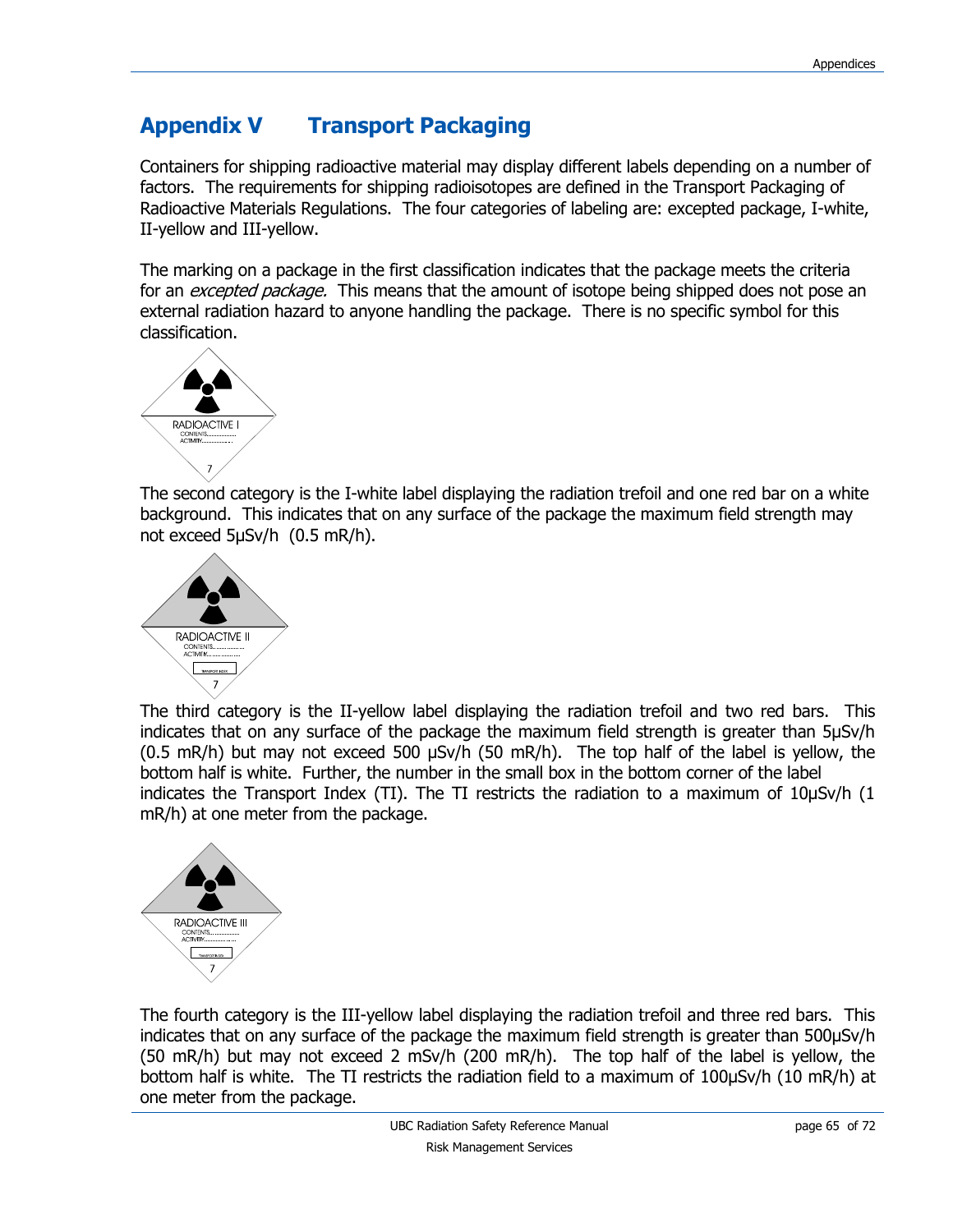# **Glossary of Terms**

**A:** Mass number of a given nuclide.

**ABSORPTION:** Transfer or deposition of some or all of the energy of radiation traversing matter.

**ABSORPTION COEFFICIENT:** Since the absorption of gamma or X-rays is exponential in nature, these radiations have no clear cut range. The fractional decrease in the intensity of such a beam per unit thickness of the absorber is expressed by the linear absorption coefficient.

**ACCELERATOR (PARTICLE):** A device that accelerates charged sub-atomic particles to very great energies. These particles may be used for basic physics research, radioisotope production or for direct medical irradiation of patients.

**ACTIVATION:** Absorption, usually of neutrons or charged particles (the minimum energy to induce this effect is 10 MeV) by nuclei thereby making them radioactive.

ACTIVITY: Is the number of nuclear transformations occurring in a given quantity of material per unit time. The SI unit for the transformation rate is the becquerel, which is defined as one disintegration per second.

**ALPHA PARTICLE (α):** A positively charged highly energetic nuclear fragment, comprised of two neutrons and two protons (helium nucleus).

**ANNIHILATION RADIATION:** Positrons interact with negative electrons resulting in the disappearance of both particles and the release of two annihilation 511 keV photons.

**ANNUAL LIMIT ON INTAKE (ALI):** The activity of a radionuclide which, upon ingestion, results in an exposure equal to the annual maximum permissible dose.

**ATTENUATION:** The reduction of the intensity of a beam of gamma or x-rays as it passes through some material. Beam energy can be lost by deposition (absorption) and/or by deflection (deflection attenuation). The three primary mechanisms by which energy is transferred from the beam to the material through which it passes are the photoelectric effect, the Compton effect and pair production.

**BEAM:** A flow of electromagnetic or particulate radiation that is generally unidirectional or is divergent from a radioactive source but is confined to a small angle.

**BECQUEREL (Bq):** The SI unit of activity defined as one nuclear disintegration per second.

**BETA PARTICLE (β):** Negatively charged particle emitted from the nucleus of an atom. It is just an energetic electron.

**BRANCHING:** The occurrence of two or more modes by which a radionuclide can undergo radioactive decay to the ultimate stable state. An individual atom of a nuclide exhibiting branching disintegrates by one mode only. The fraction disintegrating by a particular mode is the branching fraction for that mode. The branching ratio is the ratio of two specified branching fractions (also called multiple disintegration).

**BREMSSTRAHLUNG:** Secondary electromagnetic radiations produced by the rapid deceleration of charged particles in strong electromagnetic fields. The likelihood of emission is proportional to the mass of the nucleus of the absorber.

**CARRIER:** A quantity of non-radioactive or non-labeled material of the same chemical composition as its corresponding radioactive or labeled counterpart.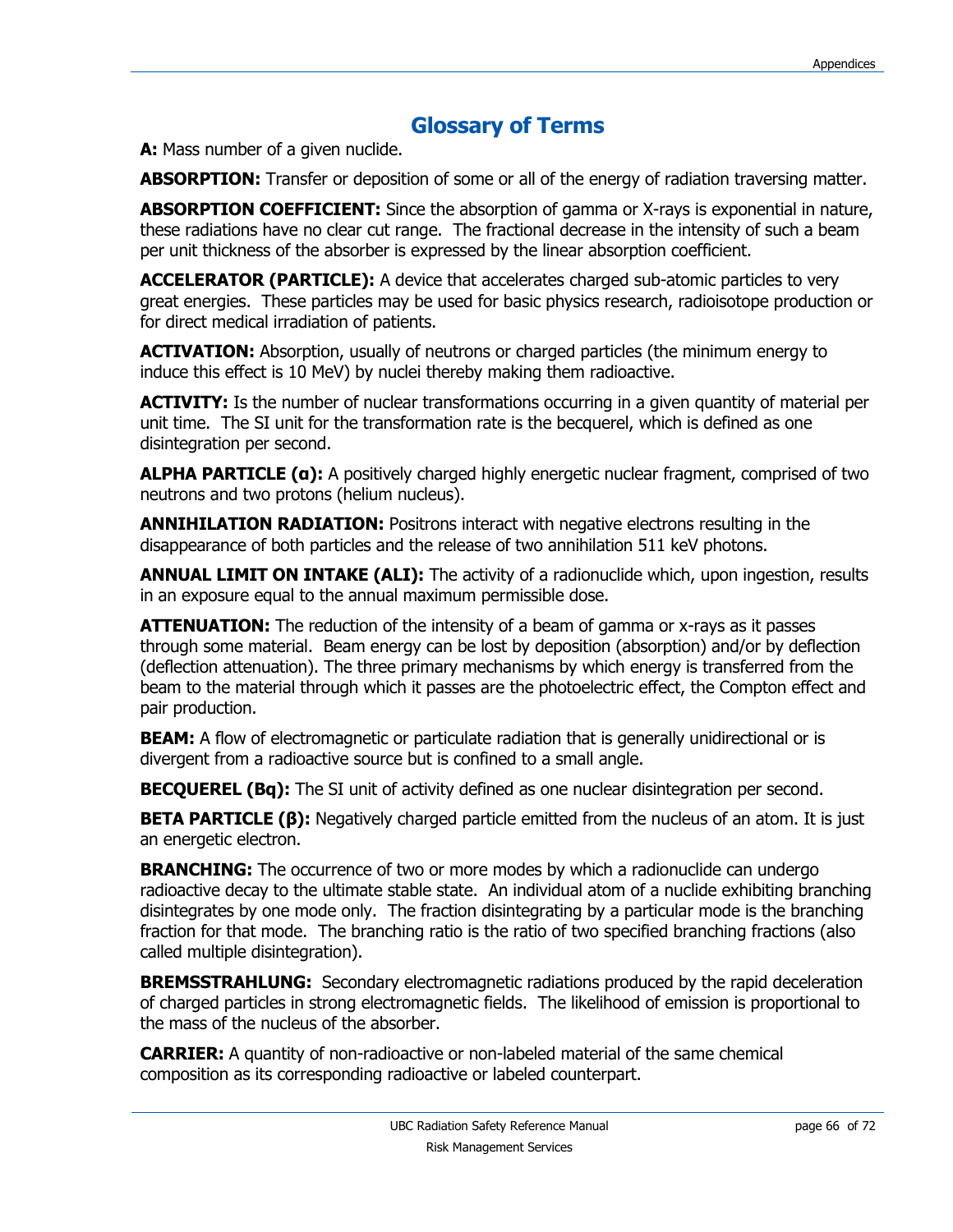**CARRIER-FREE:** A preparation of radioisotope to which no carrier has been added and for which precautions have been taken to minimize contamination with other isotopes. Material of high specific activity is often loosely referred to as "carrier-free" but is more correctly defined as "high isotopic abundance".

**COMMITTED DOSE EQUIVALENT:** The total dose equivalent averaged throughout a tissue 50 years after body uptake of the radionuclide.

**CONTAMINATION, RADIOACTIVE:** Unwanted deposition of radioactive material in or on any medium or surface. UBC policy permits no contamination greater than 100 Counts Per Minute above background.

**COULOMB (C):** The quantity of electricity transported in one second by a current of one ampere.

**COUNTER, SCINTILLATION:** Scintillation detection is based on the interaction of radiation with substances known as fluors (solid or liquid) or scintillators. Excitation of the electrons in the fluor leads to subsequent emission of light (scintillation) which is detected by a photomultiplier tube and converted into an electronic pulse. The pulse magnitude is proportional to the energy lost by the incident radiation in the excitation of the fluor.

**CURIE (Ci):** The outmoded unit used to quantify activity of radioactive material. Defined as 3.7 x  $10^{10}$  disintegrations per second.

**DECAY CONSTANT:** The fraction of atoms undergoing nuclear disintegration per unit time.

**DECAY, RADIOACTIVE:** Disintegration of the nucleus of an unstable nuclide by spontaneous emission of charged particles and/or photons.

**DOSE EQUIVALENT (H):** The product of the absorbed dose, the quality factor (Q) and the product of any other modifying factors (N). For most laboratory purposes  $N = 1$ .

**DOSIMETER, POCKET:** A small pocket-sized ionization chamber used for monitoring radiation exposure of personnel.

**ELECTROMAGNETIC RADIATION:** A spectrum of discrete energy emissions such as radio waves, microwaves, ultraviolet light, visual light, X-rays, gamma rays, etc, having no charge or mass, often called photons or quanta.

**ELECTRON CAPTURE:** A type of radioactivity in which an atomic electron is absorbed by the nucleus, and is often followed by  $\gamma$ -ray emission.

**ENERGY, AVERAGE PER ION PAIR:** The average energy expended by a charged particle in a gas per ion pair produced. For most radiological calculations, this value has been normalized to 33.73 eV.

**ENERGY, BINDING:** The energy represented by the difference in mass between the sum of the component parts and the actual mass of the nucleus.

**ENERGY, EXCITATION:** The energy required to change a system from its lowest energy state (ground state) to an excited state.

**ENERGY FLUENCE:** The sum of the energies, exclusive of rest energies, of all particles passing through a unit cross-sectional area.

**ENERGY FLUX DENSITY (ENERGY FLUENCE RATE):** The sum of the energies, exclusive of rest energies, of all particles passing through a unit cross-sectional area per unit time.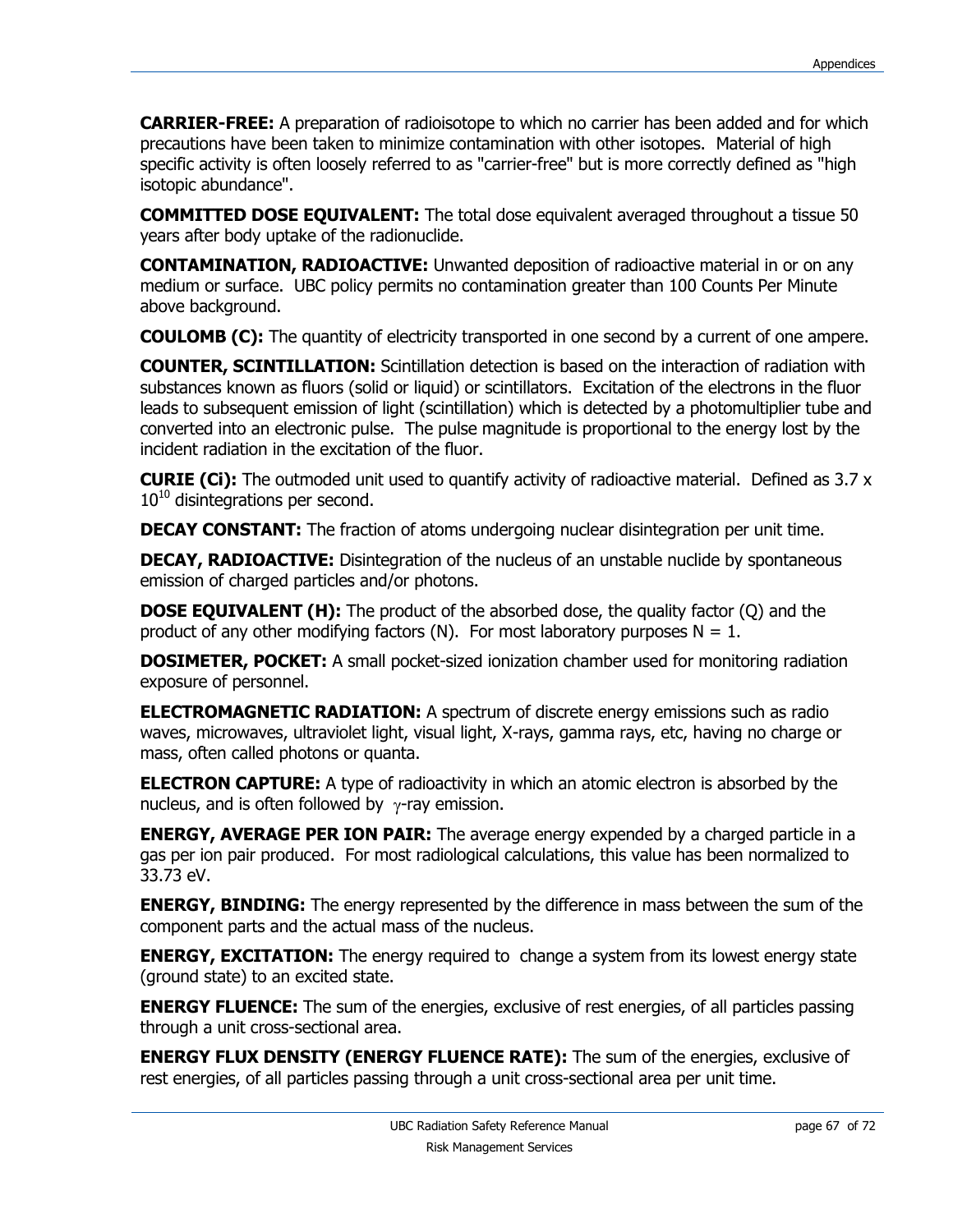**ENERGY LEVELS:** Discrete set of quantized energies states within a given atomic nucleus (or atom itself).

**ERYTHEMA:** An abnormal redness of the skin due to distention of the capillaries with blood. It can be caused by many different agents of which heat, drugs, ultraviolet rays, and ionizing radiation (dose of 10 Sv) are the most common.

**EXPOSURE (C/kg):** A measure of the ionization produced in air by X or gamma radiation. It is the sum of the electrical charges on all ions of one sign produced in air when all electrons liberated by photons in a volume element of air are completely stopped in air, divided by the mass of the air in the volume element. The SI unit of Coulombs per kilogram replaces the outmoded Roentgen unit.

**GEIGER MUELLER TUBE:** The major component of laboratory survey meters, which function as incident radiation detectors. A Geiger-Mueller tube is composed of a gas filled hollow tube containing two coaxial electrodes that discharge and recharge following ionizing events.

**GENERATOR:** Device from which a progeny nuclide is eluted from an ion exchange column containing a parent radionuclide, which is long-lived compared to the progeny.

**GENETIC EFFECT OF RADIATION:** The radiation induced change in the DNA of germ cells resulting in the passing of the altered genetic information to future generations.

**GEOMETRY FACTOR:** The fraction of the total solid angle about a radiation source that is subtended by the face of the sensitive volume of a detector.

**GRAY (Gy):** The SI unit of absorbed dose that is equal to one joule per kilogram. Replaces the RAD.

**HALF-LIFE, BIOLOGICAL (BHL):** The time required for the body to eliminate one half of an administrated dosage of any substance by regular process of elimination.

**HALF-LIFE, EFFECTIVE (EHL):** Time required for a radioactive element in a living organism to be diminished 50% as a result of the combined action of physical half-life (PHL) and biological elimination (BHL).

**HALF-LIFE, PHYSICAL (PHL):** Time required for a radioactive substance to lose 50% of its activity by decay. Each radionuclide has its own unique half-life.

**HALF VALUE LAYER (HVL):** The thickness of a specified substance which, when introduced into the path of a given beam of X or gamma radiation, reduces the intensity of the beam by one half.

**IONIZATION ENERGY:** The energy required to remove one electron from an atom giving rise to an ion pair. In air, the average ionization energy is 33.73 eV.

**IONIZING RADIATION:** Any radiation capable of displacing electrons from atoms or molecules, thereby producing ions. Examples include alpha particles, beta particles, gamma rays or x rays, and cosmic rays. The minimum energy of ionizing radiation is a few electron volts (eV).

**IRRADIATION:** Subjection to radiation.

**ISOTOPES:** Nuclides with the same atomic number (same chemical element) but different atomic mass numbers.

**ISOMER:** An excited state of a nucleus which is long-lived. It often de-excites by  $\gamma$ -ray emission, but sometimes by  $\beta$  or  $\alpha$  decay.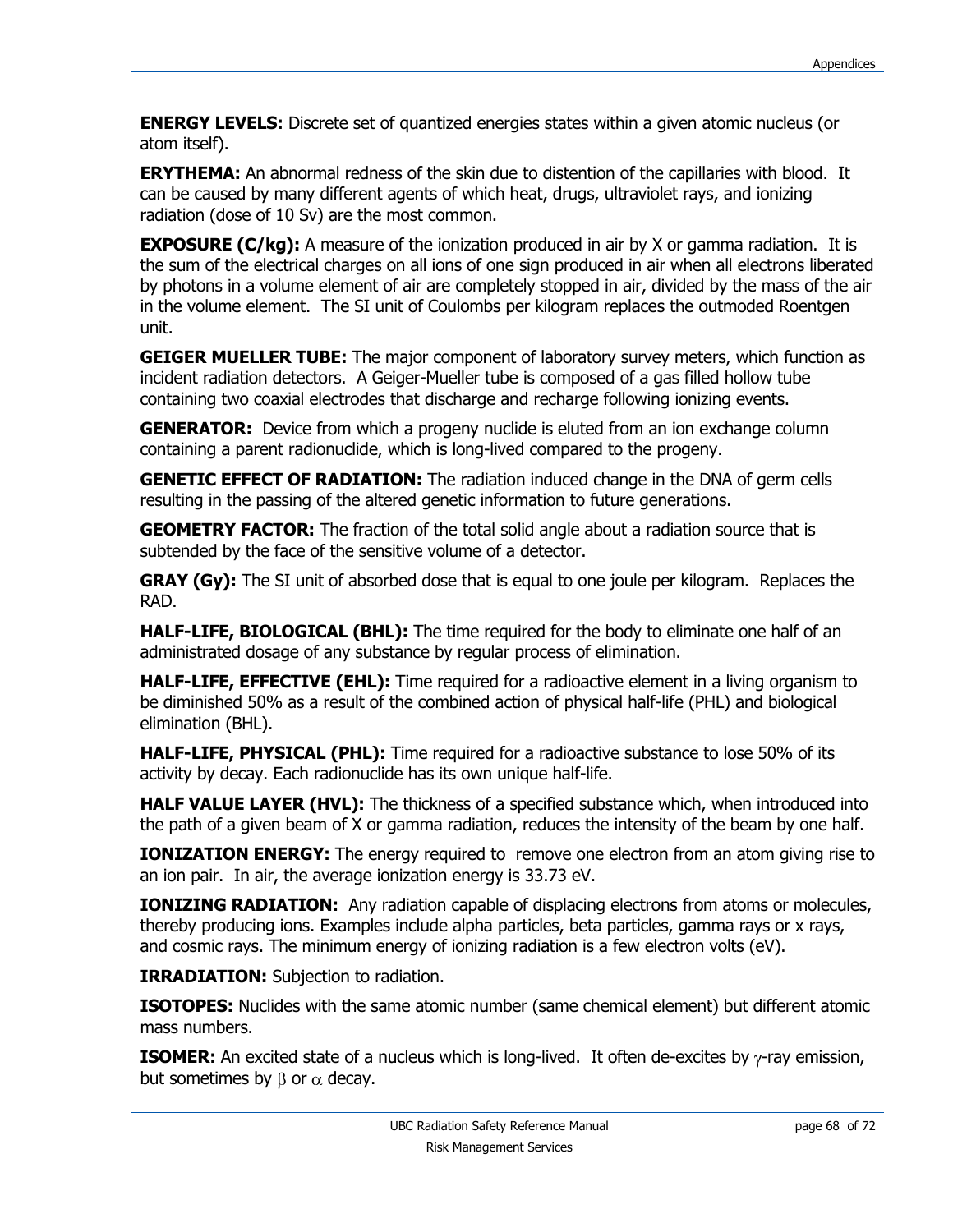**JOULE (J):** The work done when the point of application of a force of one newton is displaced a distance of one meter in the direction of the force.

**LABELLED COMPOUND:** A compound consisting, in part, of molecules made up of one or more atoms distinguished by non-natural isotopic composition (either radioactive or stable isotopes). See also Carrier.

**LATENT PERIOD:** The period or state of seeming inactivity between the time of exposure of tissue to an injurious agent such as radiation, and the presentation of the associated pathology.

**LINEAR ENERGY TRANSFER (LET):** The rate at which an incident particle transfers energy as it travels through matter. The unit is keV per micron of path traveled

**LOW ENERGY GAMMA SCINTILLATOR (LEGS):** A detection system that utilizes an alkali halide crystal photomultiplier arrangement to detect low energy gamma and x-ray radiation.

**MAXIMUM PERMISSIBLE CONCENTRATION (MPC):** Limits set on water and air concentrations of radionuclides, for 40 or 168 hours per week, which yield maximum permissible body burden values and their corresponding organ dosages.

**NON-STOCHASTIC EFFECTS:** Induced pathological changes for which the severity of the effect varies with the dose, and for which a threshold must be exceeded, i.e. eye cataracts.

**NEUTRON ACTIVATION:** the process in which neutron radiation induces radioactivity in materials, and occurs when atomic nuclei capture free neutrons, becoming heavier and entering excited states.

**NUCLlDE:** A species of atom in which the nuclear constitution is specified by the number of protons (Z), number of neutrons (N), and the energy content; or alternately by the atomic number  $(Z)$ , mass number A =  $(N + Z)$ , and atomic mass.

**PHOTON:** A quantized amount of electromagnetic energy, which at times displays particle characteristics.

**POSITRON:** A particle equal in mass to an electron and having an equal but positive charge.

**QUALITY FACTOR (Q):** The principal dose modifying factor which is based on the collision stopping power of an incident particle and is employed to derive the dose equivalent from the absorbed dose.

**RADIOACTIVITY:** The property of certain unstable nuclides to spontaneously undergo nuclear transformations that result in the emission of ionizing radiations.

**RADIOISOTOPE:** A synonym for radionuclide

**RADIONUCLIDE:** A radioactive nuclide.

**RADIORESISTANCE:** Relative resistance of cells, tissues, organs and organisms to damage induced by radiation.

**RADIOSENSITIVITY:** Relative susceptibility of cells, tissue, organs and organisms to damage induced by radiation.

**RED CAN:** Five- litre capacity plastic container used for disposal of organic solvents. Obtained from the UBC Chemical Waste Processing Facility (822-6306).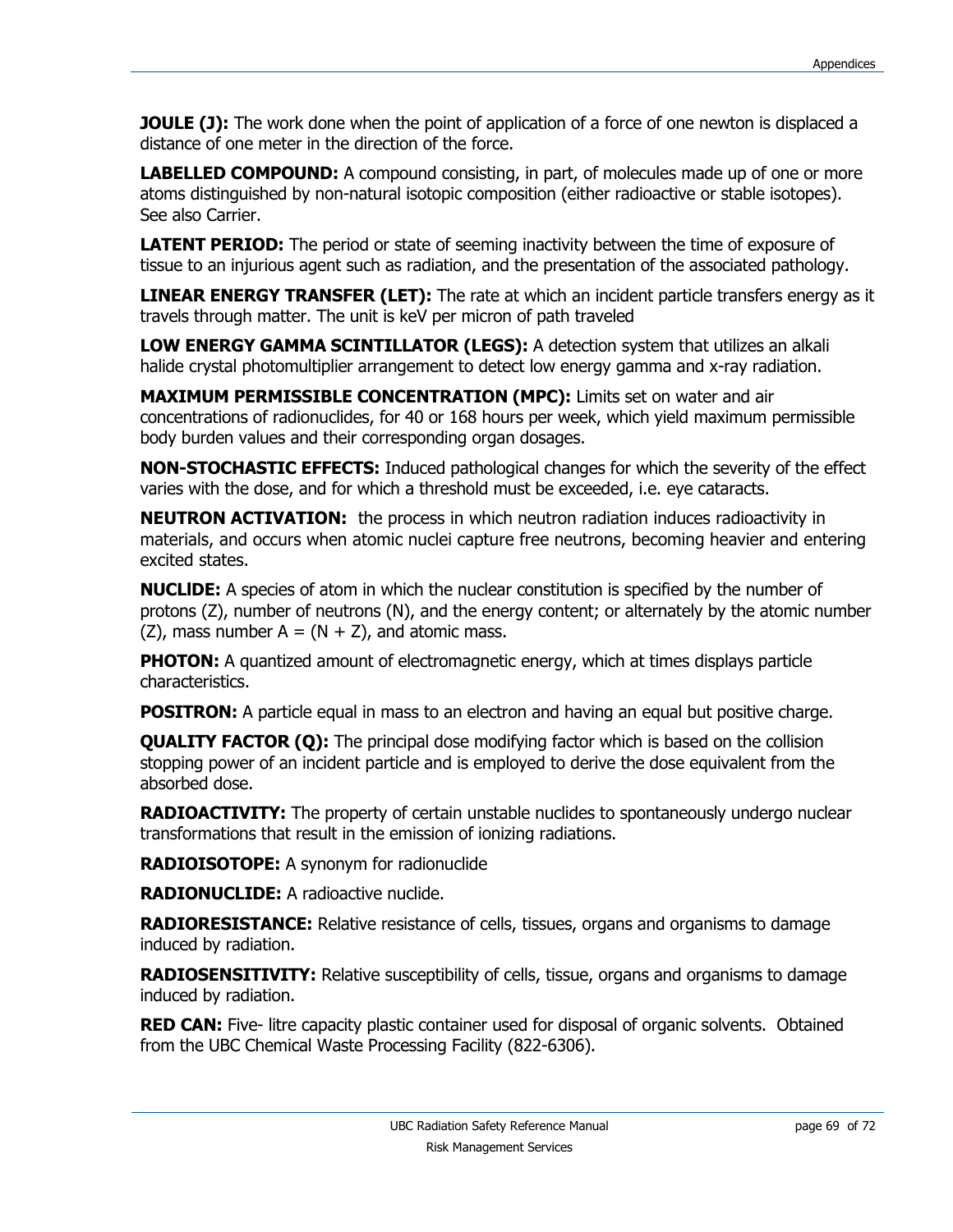**REFERENCE MAN:** Compilation of anatomical and physiological information defined in the report of the ICRP Task Group on Reference Man (ICRP Publication 23) that is used for dosimetry calculations.

**RELATIVE BIOLOGICAL EFFECT (RBE):** A term relating the ability of radiations with different LET ranges to produce a specific biologic response; the comparison of a dose of test radiation to a dose of 250 keV x-ray that produces the same biologic response.

**ROENTGEN (R):** The outmoded unit of exposure that has been replaced by the Si unit Coulombs per kilogram. One roentgen equals 2.58  $\times$  10<sup>-4</sup> Coulombs per kilogram of air.

**ROENTGEN EQUIVALENT MAN (REM):** The outmoded dose equivalent unit that is numerically equal to the absorbed dose in rads multiplied by the quality factor, the distribution factor and any other necessary modifying factor. It has been replaced by the Sievert.  $100$  rem =  $1$ Sv

**SCATTERING:** Change of direction of subatomic particles or photons as a result of atomic collisions.

**SCHEDULED QUANTITY (SQ):** A regulated amount of radioactivity of an isotope, the level of which is determined by the relative risk associated with that isotope during shipping or disposal.

**SHIELD:** Material used to prevent or reduce the passage of ionizing radiation. See also Half Value Layer.

**SI (Syteme International):** International System of scientific nomenclature.

**SIEVERT (Sv):** SI unit of dose equivalent that is numerically equal to the absorbed dose in grays, multiplied by the quality factor, the distribution factor and other necessary modifying factors.  $1 Sv = 100 rem.$ 

**SOMATIC INJURY:** Radiation induced damage to cells other than germ cells.

**SOURCE TISSUE:** Tissue (which may be a body organ) containing a significant amount of a radionuclide following intake of that radionuclide.

**SPECIFIC ACTIVITY:** Total activity of a given nuclide per gram of a compound, element, or radioactive nuclide.

**STOCHASTIC EFFECTS:** Induced pathological changes for which the probability of an effect occurring, rather than the severity, is regarded as a function of dose without threshold (i.e. cancer).

**SURVEY METER:** A hand held radiation detection instrument. See also Geiger-Mueller Tube.

**TENTH VALUE LAYER (TVL):** The thickness of a specified substance which, when introduced into the path of a given beam of X or gamma radiation, reduces the intensity of the beam by a factor of ten.

**THERMOLUMINESCENT DOSIMETER (TLD):** A small badge worn by workers, which is used to passively monitor personal radiation doses. Lithium fluoride crystals are the functional units in the badge. In which a small fraction of the energy absorbed from ionizing radiation is stored in a metastable energy state. This energy is later recovered as visible photons, when the material is heated.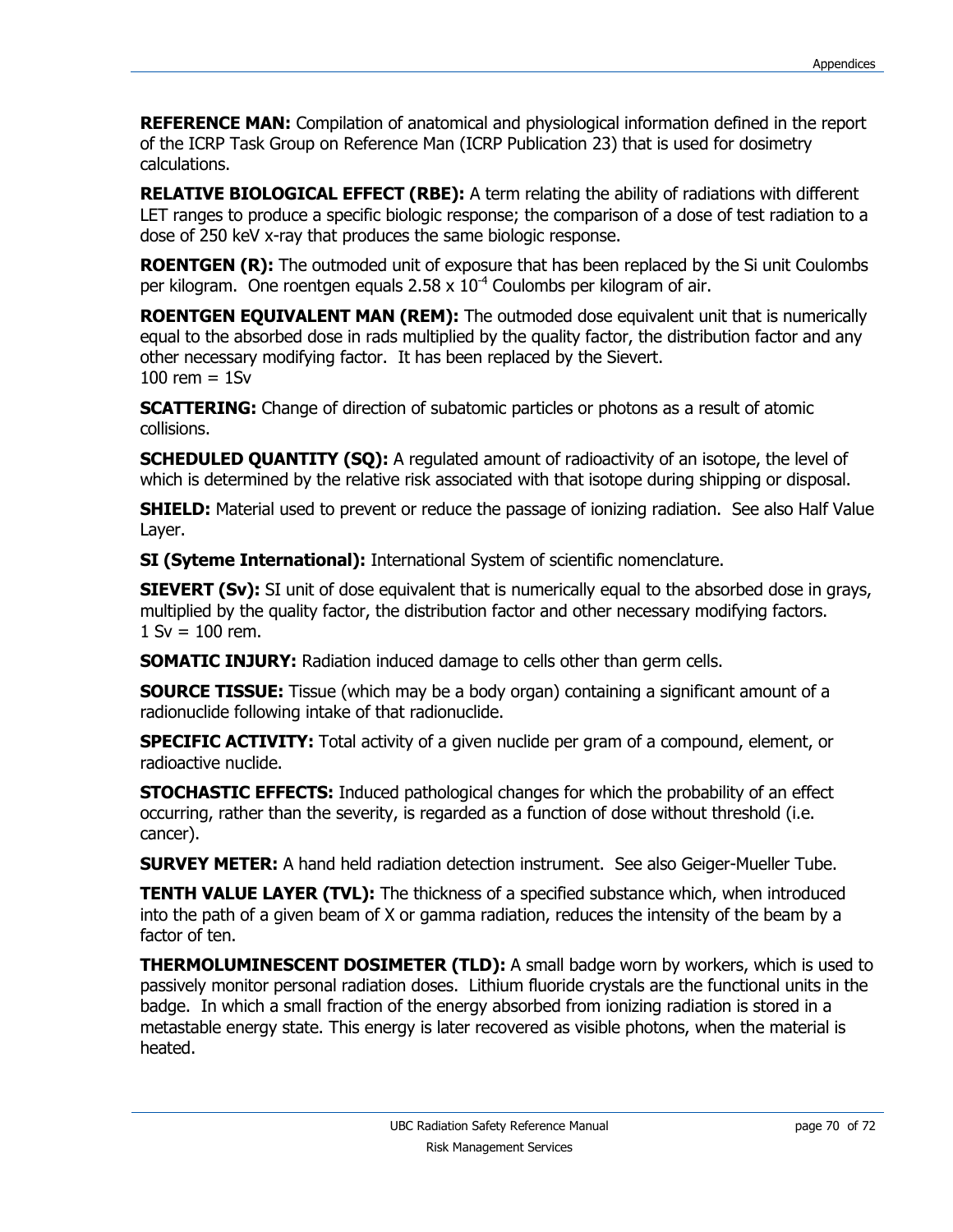**TRACER, ISOTOPIC:** An isotope or mixture of isotopes of an element or elements that which may be incorporated into a sample to permit observation of the course of that element, alone or in combination, through a chemical, biological or physical process. The observation may be made by measurement of radioactivity or of isotopic abundance.

**X-RAY:** Electromagnetic radiation originating from the orbital electrons of an atom.

**Z:** Atomic number of a given nuclide.